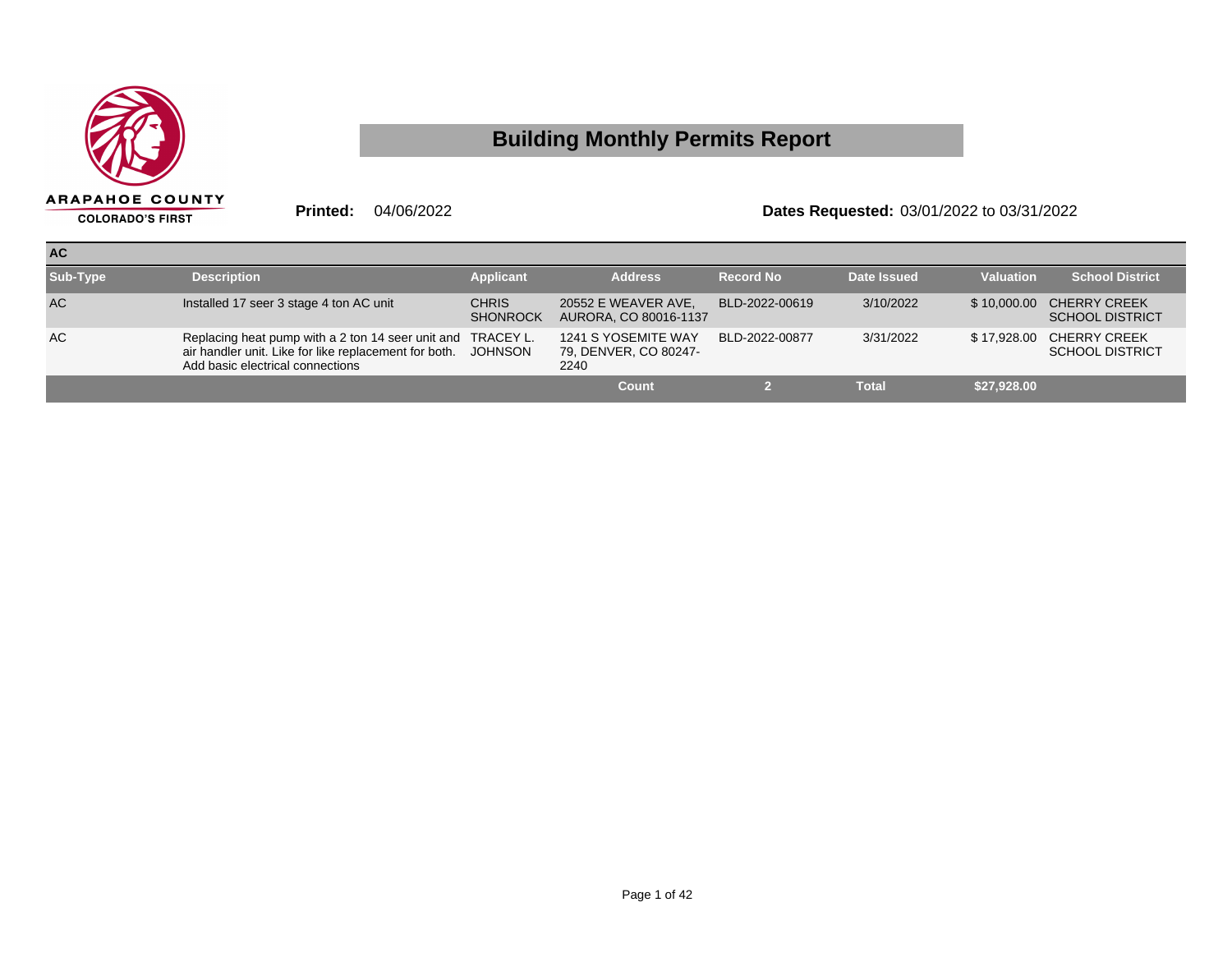| <b>AC/Furnace</b> |                                                                                                                                 |                                                                      |                                                                       |                  |                    |                  |                                                    |
|-------------------|---------------------------------------------------------------------------------------------------------------------------------|----------------------------------------------------------------------|-----------------------------------------------------------------------|------------------|--------------------|------------------|----------------------------------------------------|
| Sub-Type          | <b>Description</b>                                                                                                              | <b>Applicant</b>                                                     | <b>Address</b>                                                        | <b>Record No</b> | <b>Date Issued</b> | <b>Valuation</b> | <b>School District</b>                             |
| AC / Furnace      | remove and replace 120,000 btu 80% furnace and RYAN<br>4 ton AC                                                                 | <b>MESTON</b>                                                        | 17723 E OAKWOOD PL,<br>AURORA, CO 80016-3122                          | BLD-2022-00552   | 3/2/2022           |                  | \$15,000.00 CHERRY CREEK<br><b>SCHOOL DISTRICT</b> |
| AC / Furnace      | Furnace Swap<br>-Uninstall Existing Furnace<br>-Install New Furnace                                                             | <b>MICHAEL</b><br><b>BRAZILE</b>                                     | 11151 E BERRY DR.<br>ENGLEWOOD, CO 80111-<br>3908                     | BLD-2022-00569   | 3/4/2022           |                  | \$13,500.00 CHERRY CREEK<br><b>SCHOOL DISTRICT</b> |
|                   | A/C Swap<br>-Uninstall Existing A/C<br>-Install New A/C                                                                         |                                                                      |                                                                       |                  |                    |                  |                                                    |
| AC / Furnace      | install replacement 80% 110k btu furnace, 80%<br>90k btu furnace, 16 SEER 3.5 ton ac and 16<br>SEER 3 ton ac w/reconnects (x2)  | <b>KATHI</b><br><b>MCKINNEY</b>                                      | 11612 E BERRY AVE,<br>ENGLEWOOD, CO 80111-<br>4155                    | BLD-2022-00588   | 3/7/2022           |                  | \$27,365.00 CHERRY CREEK<br><b>SCHOOL DISTRICT</b> |
| AC / Furnace      | replace 96% afue 115k btu furnace and 20 seer 5<br>ton heat pump AC, add filter rack and add 6 in<br>furnace base.              | <b>ERIN</b><br><b>EASTWOOD</b>                                       | 9810 E FAIR LN.<br>ENGLEWOOD, CO 80111-<br>5626                       | BLD-2022-00675   | 3/15/2022          |                  | \$14,000.00 CHERRY CREEK<br><b>SCHOOL DISTRICT</b> |
| AC / Furnace      | Replace furnace 75K BTU 80% eff Replace AC 3<br>ton 13 seer                                                                     | <b>LAUREN</b><br><b>EWING</b>                                        | 4314 W PONDVIEW DR.<br>LITTLETON, CO 80123-<br>6551                   | BLD-2022-00720   | 3/17/2022          |                  | \$7,410.00 LITTLETON SCHOOL<br><b>DISTRICT</b>     |
| AC / Furnace      | Remove and install 77K BTU 96% Furnace and<br>2.5 Ton AC                                                                        | <b>AUTHORITY</b><br><b>BRANDS</b><br><b>SERVICE</b><br><b>RETAIL</b> | 26900 E COLFAX AVE,<br>AURORA, CO 80018-2300                          | BLD-2022-00719   | 3/17/2022          | \$18,000.00      |                                                    |
| AC / Furnace      | install 4 ton heat pump 25 seer<br>replace furnace with 110000 BTU furnace                                                      | <b>LINDY</b><br><b>JOHNSON</b>                                       | 48300 E COUNTY ROAD<br>38, BENNETT, CO 80102-<br>9217                 | BLD-2022-00752   | 3/21/2022          |                  | \$15,500.00 BENNETT SCHOOL<br><b>DISTRICT</b>      |
| AC / Furnace      | install replacement 80% 110k btu furnace and 14<br>SEER 4 ton ac w/reconnect                                                    | <b>KATHI</b><br><b>MCKINNEY</b>                                      | 10967 E CRESTLINE CIR, BLD-2022-00765<br>ENGLEWOOD, CO 80111-<br>3858 |                  | 3/22/2022          |                  | \$13,304.00 CHERRY CREEK<br><b>SCHOOL DISTRICT</b> |
| AC / Furnace      | Remove and install 132,000 BTU 96% Furnace<br>(MODEL EL296UH135XV60D-07) and 5 ton 16<br>seer AC (MODEL EL16XC1-60-230A02)      | <b>SAM MOORE</b>                                                     | 10572 E ORCHARD PL,<br>ENGLEWOOD, CO 80111-<br>5744                   | BLD-2022-00787   | 3/24/2022          | \$4,500.00       | <b>CHERRY CREEK</b><br><b>SCHOOL DISTRICT</b>      |
| AC / Furnace      | Replace furnace and install fit A/C                                                                                             | <b>CASSIE</b><br><b>TERRY</b>                                        | 8999 E VASSAR AVE,<br>DENVER, CO 80231-7639                           | BLD-2022-00822   | 3/28/2022          |                  | \$18,592.90 CHERRY CREEK<br><b>SCHOOL DISTRICT</b> |
| AC / Furnace      | INSTALL REPLACEMENT 80% 90K BTU<br>FURNACE AND NEW 16 SEER 3.5 TON AC<br>W/NEW CIRCUIT, WHIP AND GFCI                           | <b>KATHI</b><br><b>MCKINNEY</b>                                      | 8144 S IRELAND WAY,<br>AURORA, CO 80016-1908                          | BLD-2022-00819   | 3/28/2022          |                  | \$12,695.00 CHERRY CREEK<br><b>SCHOOL DISTRICT</b> |
| AC / Furnace      | Install replacement furnace 80% 80,000 BTU &<br>A/C 16 Seer 2.5 Ton                                                             | <b>RICHARD</b><br><b>ANDERSON</b>                                    | 6064 S ZANTE WAY.<br>AURORA, CO 80015-6687                            | BLD-2022-00825   | 3/29/2022          |                  | \$11,542.55 CHERRY CREEK<br><b>SCHOOL DISTRICT</b> |
| AC / Furnace      | Installing 1.5 ton AC and 45K BTU 80% Gas<br>Furnace                                                                            | <b>TINA</b><br><b>ROBLEDO</b>                                        | 2575 S SYRACUSE WAY<br>1303, DENVER, CO 80231-<br>3883                | BLD-2022-00849   | 3/30/2022          |                  | \$12,500.00 CHERRY CREEK<br><b>SCHOOL DISTRICT</b> |
| AC / Furnace      | REPLACE EXISTING FURNACE WITH LIKE.<br>INSTALL NEW AC 2.5 TON 14 SEER. NEW 2<br>POLE CIRCUIT AND GFIC.<br><b>SHOCK ELECTRIC</b> | STEVE J<br><b>MAJOR</b>                                              | 5577 S VALDAI ST.<br>AURORA, CO 80015-6519                            | BLD-2022-00864   | 3/30/2022          |                  | \$8,986.00 CHERRY CREEK<br><b>SCHOOL DISTRICT</b>  |
|                   |                                                                                                                                 |                                                                      | <b>Count</b>                                                          | 14               | <b>Total</b>       | \$192.895.45     |                                                    |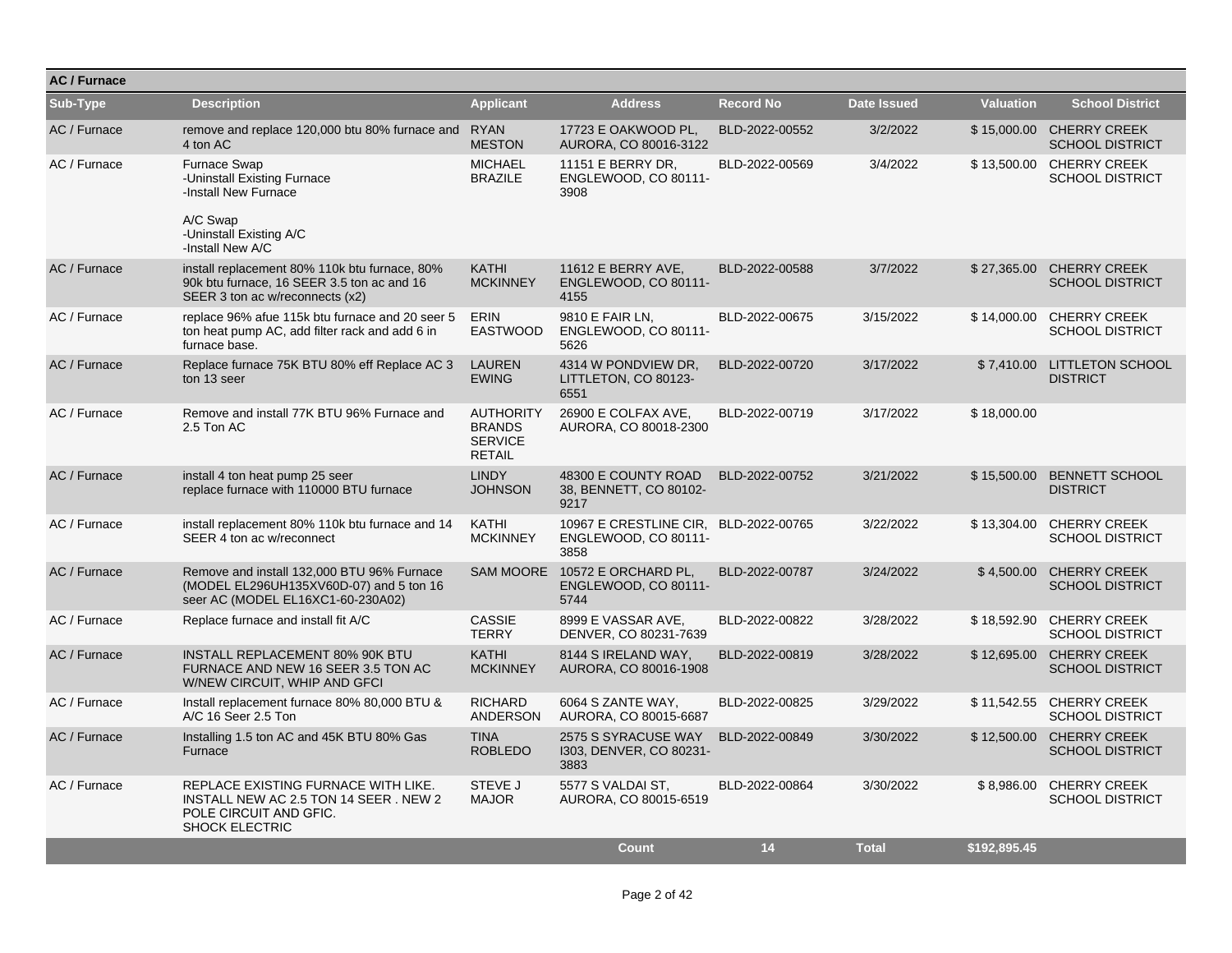|                                          | AC / Furnace / Waterheater Gas                                                                        |                                   |                                                               |                  |              |                  |                                                    |  |  |  |  |
|------------------------------------------|-------------------------------------------------------------------------------------------------------|-----------------------------------|---------------------------------------------------------------|------------------|--------------|------------------|----------------------------------------------------|--|--|--|--|
| Sub-Type                                 | <b>Description</b>                                                                                    | <b>Applicant</b>                  | <b>Address</b>                                                | <b>Record No</b> | Date Issued  | <b>Valuation</b> | <b>School District</b>                             |  |  |  |  |
| AC / Furnace /<br><b>Waterheater Gas</b> | replace 90% afue 70k btu furnace, 17 seer 3 ton<br>AC and 50 gallon gas water heater                  | <b>ERIN</b><br><b>EASTWOOD</b>    | 5070 S NETHERLAND ST. BLD-2022-00710<br>AURORA, CO 80015-3426 |                  | 3/16/2022    |                  | \$14,000.00 CHERRY CREEK<br><b>SCHOOL DISTRICT</b> |  |  |  |  |
| AC / Furnace /<br><b>Waterheater Gas</b> | Install "like for like" 110k btu gas furnace and wire<br>accordingly                                  | <b>JENNIFER</b><br><b>REDMOND</b> | 5663 S CATHAY CT.<br>AURORA, CO 80015-5146                    | BLD-2022-00734   | 3/18/2022    |                  | \$3.831.00 CHERRY CREEK<br><b>SCHOOL DISTRICT</b>  |  |  |  |  |
| AC / Furnace /<br><b>Waterheater Gas</b> | REPLACE 50 GALLON GAS WATER HEATER<br>AND REPLACE 80,000 BTU 2 STAGE FURNACE TUCKER<br>AND 2.5 TON AC | <b>HOLLY</b>                      | 7476 E ARKANSAS AVE<br>37-07. DENVER, CO<br>80231-2548        | BLD-2022-00823   | 3/28/2022    | \$8.850.50       | <b>CHERRY CREEK</b><br><b>SCHOOL DISTRICT</b>      |  |  |  |  |
|                                          |                                                                                                       |                                   | Count                                                         |                  | <b>Total</b> | \$26,681.50      |                                                    |  |  |  |  |

| <b>Commercial New Construction - Addition</b>    |                                                                                                                                                                                                                                                                                                                                                           |                                             |                                      |                  |                    |                  |                        |
|--------------------------------------------------|-----------------------------------------------------------------------------------------------------------------------------------------------------------------------------------------------------------------------------------------------------------------------------------------------------------------------------------------------------------|---------------------------------------------|--------------------------------------|------------------|--------------------|------------------|------------------------|
| Sub-Type                                         | <b>Description</b>                                                                                                                                                                                                                                                                                                                                        | <b>Applicant</b>                            | <b>Address</b>                       | <b>Record No</b> | <b>Date Issued</b> | <b>Valuation</b> | <b>School District</b> |
| <b>Commercial New</b><br>Construction - Addition | Remove and replace (6) Verizon Wireless<br>antennas, (3) new antennas, remove (9) remote<br>radio heads, and replace with (9) new remote<br>radio heads on existing monopine. Replace<br>equipment within existing equipment cabinets.                                                                                                                    | <b>ASHLEY</b><br>CHRISTENSE Byers, CO<br>N. | 63613 E US HWY 36,                   | BLD-2021-03418   | 3/9/2022           | \$10,000.00      |                        |
| <b>Commercial New</b><br>Construction - Addition | This project includes the tenant interior remodel of ALYSSA<br>the existing restroom building. It also includes the<br>replacement of an office and concessions wing<br>with a new community room and lifequard office,<br>and minor updates to the aquatics components<br>throughout the facility.<br>This permit only applies to building #1, bathhouse | <b>THARRETT</b>                             | 11350 E ORCHARD RD.<br>Englewood, CO | BLD-2021-02851   | 3/21/2022          | \$2,400,000.00   |                        |
|                                                  | and pool area. Building #2 is a separate permit.                                                                                                                                                                                                                                                                                                          |                                             | <b>Count</b>                         | <b>Co</b>        | <b>Total</b>       | \$2.410.000.00   |                        |
|                                                  |                                                                                                                                                                                                                                                                                                                                                           |                                             |                                      |                  |                    |                  |                        |

|                                                       | <b>Commercial New Construction - Core Shell</b>                                                                                                                                                                                                                                                                                                                                                     |                          |                                            |                  |             |                  |                                               |  |  |  |  |
|-------------------------------------------------------|-----------------------------------------------------------------------------------------------------------------------------------------------------------------------------------------------------------------------------------------------------------------------------------------------------------------------------------------------------------------------------------------------------|--------------------------|--------------------------------------------|------------------|-------------|------------------|-----------------------------------------------|--|--|--|--|
| Sub-Type                                              | <b>Description</b>                                                                                                                                                                                                                                                                                                                                                                                  | <b>Applicant</b>         | <b>Address</b>                             | <b>Record No</b> | Date Issued | <b>Valuation</b> | <b>School District</b>                        |  |  |  |  |
| <b>Commercial New</b><br>Construction - Core<br>Shell | Permit issued for the CONSTRUCTION OF A<br>NEW SINGLE STORY 304,620Ssf TILT-UP<br>COMMERCIAL BUILDING, FULLY SPINKLED,<br>and TYPE II-B CONSTRUCTION. This building is<br>non-occupied under this permit. The general<br>scope of work includes architectural, structural,<br>mechanical, plumbing, and electrical scopes of<br>work. Refer to approved Construction Documents<br>for requirements. | ALEX M<br><b>BRUGGEN</b> | 7758 S FAIRPLAY ST.<br>ENGLEWOOD, CO 80112 | BLD-2021-03719   | 3/10/2022   | \$18,371,760.00  | <b>CHERRY CREEK</b><br><b>SCHOOL DISTRICT</b> |  |  |  |  |
|                                                       |                                                                                                                                                                                                                                                                                                                                                                                                     |                          | <b>Count</b>                               |                  | Total       | \$18.371.760.00  |                                               |  |  |  |  |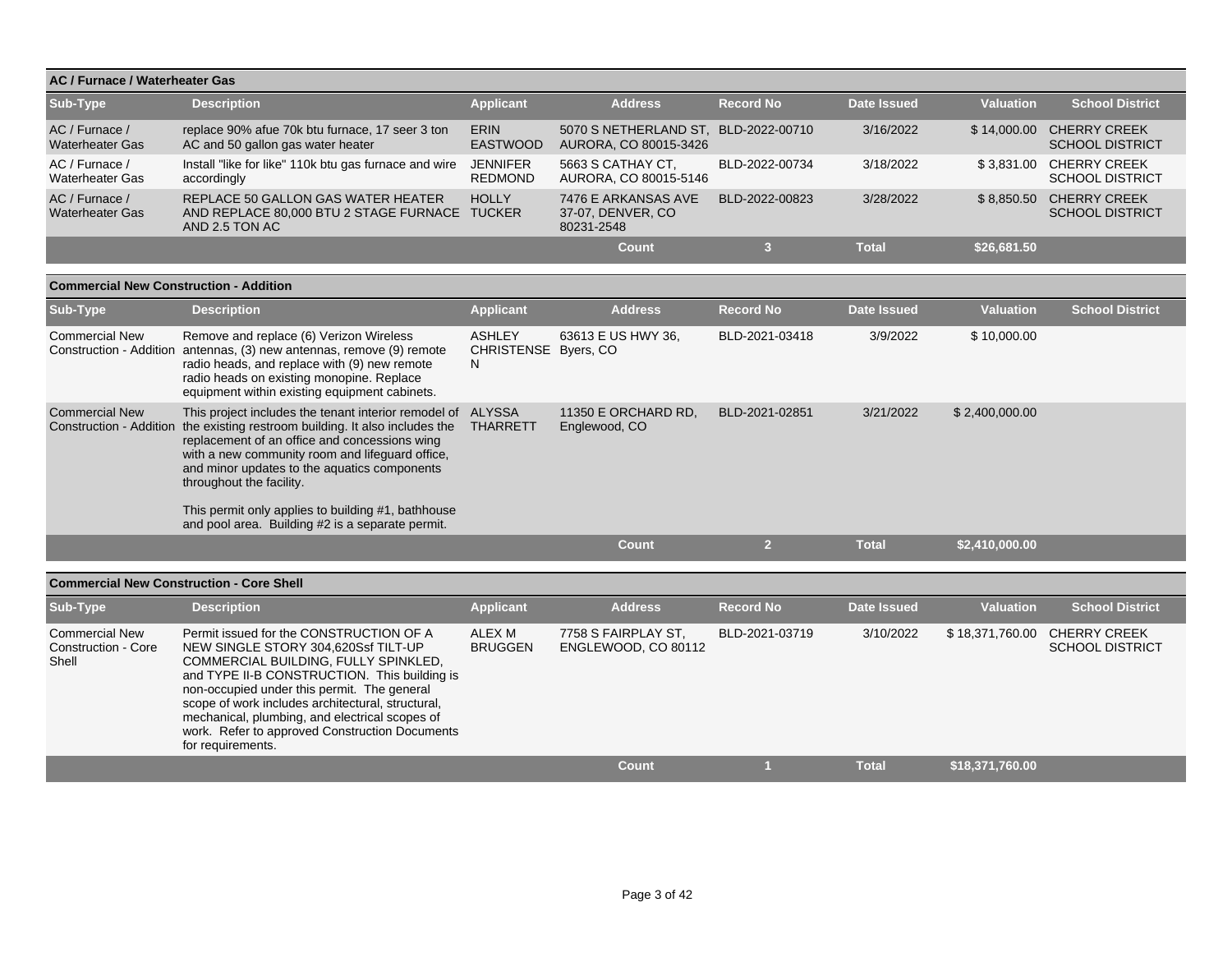|                                                                          | <b>Commercial New Construction - New Structure</b>                                                                                                                                                                                                                                                                                                                                                                                       |                               |                                                       |                  |                    |                  |                                               |
|--------------------------------------------------------------------------|------------------------------------------------------------------------------------------------------------------------------------------------------------------------------------------------------------------------------------------------------------------------------------------------------------------------------------------------------------------------------------------------------------------------------------------|-------------------------------|-------------------------------------------------------|------------------|--------------------|------------------|-----------------------------------------------|
| Sub-Type                                                                 | <b>Description</b>                                                                                                                                                                                                                                                                                                                                                                                                                       | <b>Applicant</b>              | <b>Address</b>                                        | <b>Record No</b> | <b>Date Issued</b> | <b>Valuation</b> | <b>School District</b>                        |
| <b>Commercial New</b><br><b>Construction - New</b><br><b>Structure</b>   | Construction of a new 135,000SF concrete Ramp,<br>52,000 SF Hangar and 7,000 SF Fixed Base of<br>Operation (FBO) facility for Modern Aviation,<br>utilizing a pre-engineered metal building as the<br>structure for the Hangar and structural steel<br>framing for the FBO. The project includes MEPF<br>systems in the office and Hangar facilities with<br>landscape and customer parking lots around the<br>exterior of the facility. | <b>NICK</b><br><b>WACHOLZ</b> | 8207 S INTERPORT<br>BLVD, ENGLEWOOD, CO<br>80012      | BLD-2021-03900   | 3/10/2022          | \$12,500,000.00  | <b>CHERRY CREEK</b><br><b>SCHOOL DISTRICT</b> |
| <b>Commercial New</b><br><b>Construction - New</b><br>Structure          | Build a 700 sqft building next to existing tennis<br>courts                                                                                                                                                                                                                                                                                                                                                                              |                               | 14601 Country Club DR,<br>Aurora, CO                  | BLD-2021-01004   | 3/30/2022          | \$125,000.00     |                                               |
|                                                                          |                                                                                                                                                                                                                                                                                                                                                                                                                                          |                               | Count                                                 | $\overline{2}$   | <b>Total</b>       | \$12,625,000.00  |                                               |
|                                                                          |                                                                                                                                                                                                                                                                                                                                                                                                                                          |                               |                                                       |                  |                    |                  |                                               |
|                                                                          | <b>Commercial New Construction - Oil and Gas Production</b>                                                                                                                                                                                                                                                                                                                                                                              |                               |                                                       |                  |                    |                  |                                               |
| Sub-Type                                                                 | <b>Description</b>                                                                                                                                                                                                                                                                                                                                                                                                                       | <b>Applicant</b>              | <b>Address</b>                                        | <b>Record No</b> | <b>Date Issued</b> | <b>Valuation</b> | <b>School District</b>                        |
| <b>Commercial New</b><br>Construction - Oil and<br><b>Gas Production</b> | The construction of the well connect for the St.<br>Bierstadt/St. Pike that is approximately 669.3<br>linear feet of a 6" steel gas pipeline that will<br>connect to the gathering system owned and<br>operated by Crestone Peak Resources Midstream.                                                                                                                                                                                    | <b>NANCY</b><br><b>FLOYD</b>  | 30990 E COUNTY ROAD<br>22 B1-B8, WATKINS, CO<br>80137 | BLD-2022-00098   | 3/7/2022           |                  | \$12,500.00 AURORA SCHOOL<br><b>DISTRICT</b>  |
| <b>Commercial New</b><br>Construction - Oil and<br><b>Gas Production</b> | Installation of approximately 2 miles of 12" steel oil AMANDA<br>pipe as part of the DJ South Infield Gathering<br>Crude Oil Pipeline gathering system. No above<br>ground equipment is included in this installation,<br>all work is underground piping. See attached<br>Cover Letter for additional project detail.                                                                                                                    | <b>MARTIN</b>                 | 35318 E 6TH AVE.<br>WATKINS, CO 801379003             | BLD-2021-00342   | 3/23/2022          | \$1,000,000.00   | <b>BENNETT SCHOOL</b><br><b>DISTRICT</b>      |
|                                                                          |                                                                                                                                                                                                                                                                                                                                                                                                                                          |                               | <b>Count</b>                                          | $\mathbf{2}$     | <b>Total</b>       | \$1,012,500.00   |                                               |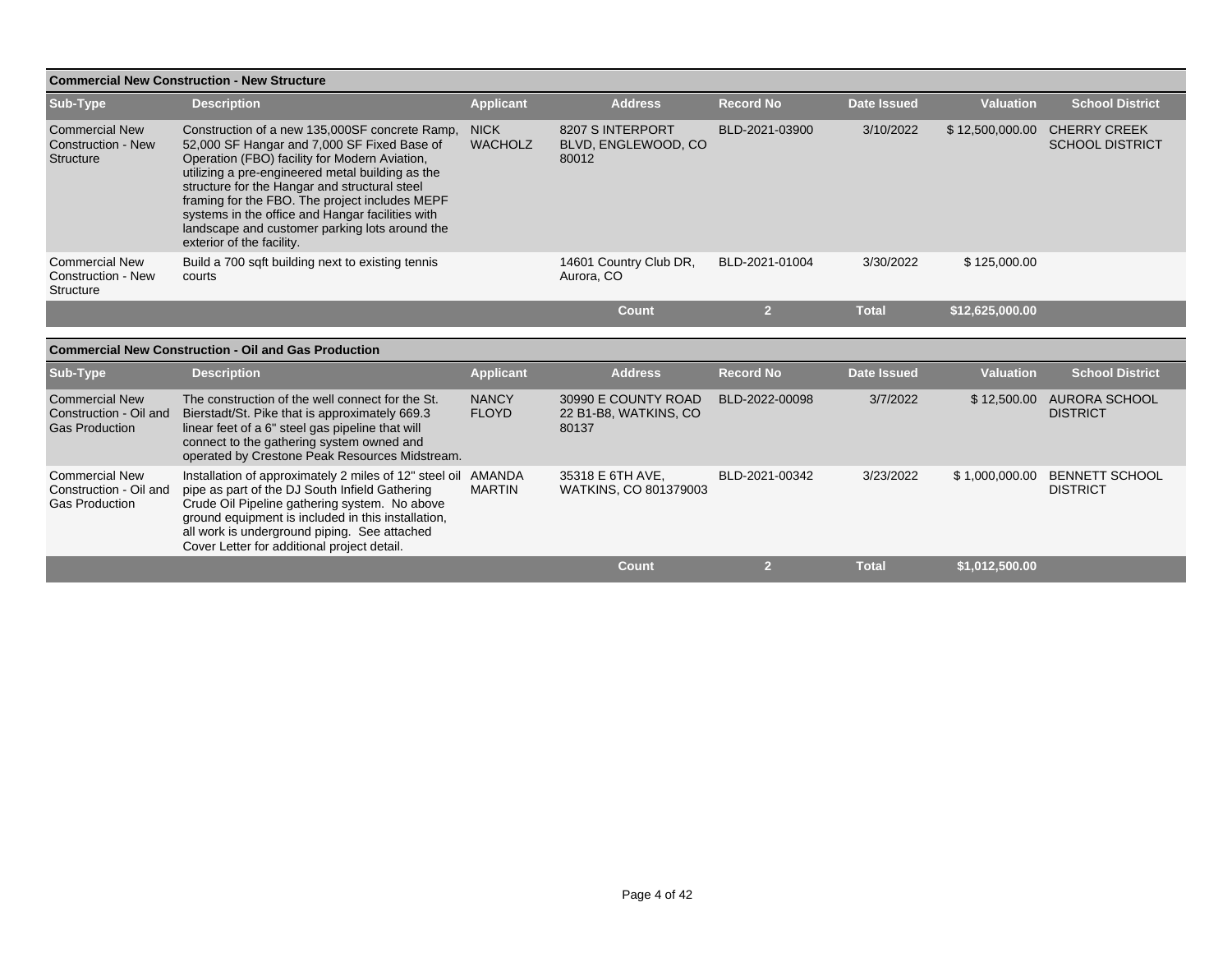| <b>Commercial New Construction - Signs</b>           |                                                                                                                                                                                                                                                                                                                                                                                                                                            |                                  |                                                             |                  |              |                  |                                                    |
|------------------------------------------------------|--------------------------------------------------------------------------------------------------------------------------------------------------------------------------------------------------------------------------------------------------------------------------------------------------------------------------------------------------------------------------------------------------------------------------------------------|----------------------------------|-------------------------------------------------------------|------------------|--------------|------------------|----------------------------------------------------|
| Sub-Type                                             | <b>Description</b>                                                                                                                                                                                                                                                                                                                                                                                                                         | <b>Applicant</b>                 | <b>Address</b>                                              | <b>Record No</b> | Date Issued  | <b>Valuation</b> | <b>School District</b>                             |
| <b>Commercial New</b><br><b>Construction - Signs</b> | Monument Sign for the Entrance to this new<br>construction townhome complex.                                                                                                                                                                                                                                                                                                                                                               | <b>MIKE</b><br><b>GRAESE</b>     | 1850 S QUEBEC WAY,<br><b>DENVER, CO 80231</b>               | BLD-2021-04180   | 3/15/2022    | \$10,000.00      |                                                    |
|                                                      | No Electrical shown or included in permit                                                                                                                                                                                                                                                                                                                                                                                                  |                                  |                                                             |                  |              |                  |                                                    |
| <b>Commercial New</b><br><b>Construction - Signs</b> | Rebranding from Mineral Self Storage to Public<br>Storage. Replace main ID wall signs on the North,<br>East & South elevations. Face change to existing<br>freestanding sign; and adding address numbers.<br>Add 'Rental Office' sign and address numbers to<br>West elevation, main entrance building, add<br>'Loading' sign to loading bay on East elevation of<br>building behind main entrance building.<br>NO NEW ELECTRICAL INCLUDED | <b>MARK</b><br><b>BRUDER</b>     | 15456 E MINERAL AVE.<br>ENGLEWOOD, CO                       | BLD-2022-00214   | 3/21/2022    |                  | \$20,621.50 CHERRY CREEK<br><b>SCHOOL DISTRICT</b> |
| <b>Commercial New</b><br><b>Construction - Signs</b> | Relocate 2 business signs due to Parker Rd<br>widening.<br>#1 Monument Sign- E. Iliff off Parker Rd. It will<br>need to be moved approx. 15' to the North in the<br>parking lot. Sign is 52"x144" and with the skirt it is<br>just under 6' tall<br>#2 22' High Steel Pole Sign- This sign is in the<br>front of the building facing S. Parker Rd. Double<br>sided<br>NO NEW ELECTRICAL INCLUDED                                           | <b>CHRISTY</b><br><b>KIDWELL</b> | 2251 S PARKER RD,<br>DENVER, CO 802313482                   | BLD-2021-03679   | 3/21/2022    |                  | \$8,500.00 CHERRY CREEK<br><b>SCHOOL DISTRICT</b>  |
| <b>Commercial New</b><br>Construction - Signs        | remove old sign and install new, hook up to<br>existing power                                                                                                                                                                                                                                                                                                                                                                              | PAUL<br><b>PASSERO</b>           | 10111 INVERNESS MAIN<br>ST, UNIT# L,<br>ENGLEWOOD, CO 80112 | BLD-2022-00470   | 3/24/2022    |                  | \$3,200.00 CHERRY CREEK<br><b>SCHOOL DISTRICT</b>  |
| <b>Commercial New</b><br><b>Construction - Signs</b> | . Two (2) Monuments<br>non-illuminated                                                                                                                                                                                                                                                                                                                                                                                                     | <b>JONATHON</b><br><b>CURRY</b>  | 7801 S FAIRPLAY ST.<br>ENGLEWOOD, CO 80112                  | BLD-2022-00039   | 3/30/2022    |                  | \$47,000.00 CHERRY CREEK<br><b>SCHOOL DISTRICT</b> |
|                                                      |                                                                                                                                                                                                                                                                                                                                                                                                                                            |                                  | <b>Count</b>                                                | 5 <sub>5</sub>   | <b>Total</b> | \$89,321.50      |                                                    |
|                                                      |                                                                                                                                                                                                                                                                                                                                                                                                                                            |                                  |                                                             |                  |              |                  |                                                    |
| <b>Commercial New Construction - Solar</b>           |                                                                                                                                                                                                                                                                                                                                                                                                                                            |                                  |                                                             |                  |              |                  |                                                    |
| Sub-Type                                             | <b>Description</b>                                                                                                                                                                                                                                                                                                                                                                                                                         | <b>Applicant</b>                 | <b>Address</b>                                              | <b>Record No</b> | Date Issued  | <b>Valuation</b> | <b>School District</b>                             |
| <b>Commercial New</b>                                | <b>MAIN MISC ITEMS</b>                                                                                                                                                                                                                                                                                                                                                                                                                     |                                  | 4747 S COUNTY ROAD                                          | BLD-2021-02660   | 3/9/2022     | \$14,613,290.60  |                                                    |
| Construction - Solar                                 | <b>SOLAR FARM</b>                                                                                                                                                                                                                                                                                                                                                                                                                          |                                  | 129, CO                                                     |                  |              |                  |                                                    |
|                                                      |                                                                                                                                                                                                                                                                                                                                                                                                                                            |                                  | <b>Count</b>                                                |                  | <b>Total</b> | \$14,613,290.60  |                                                    |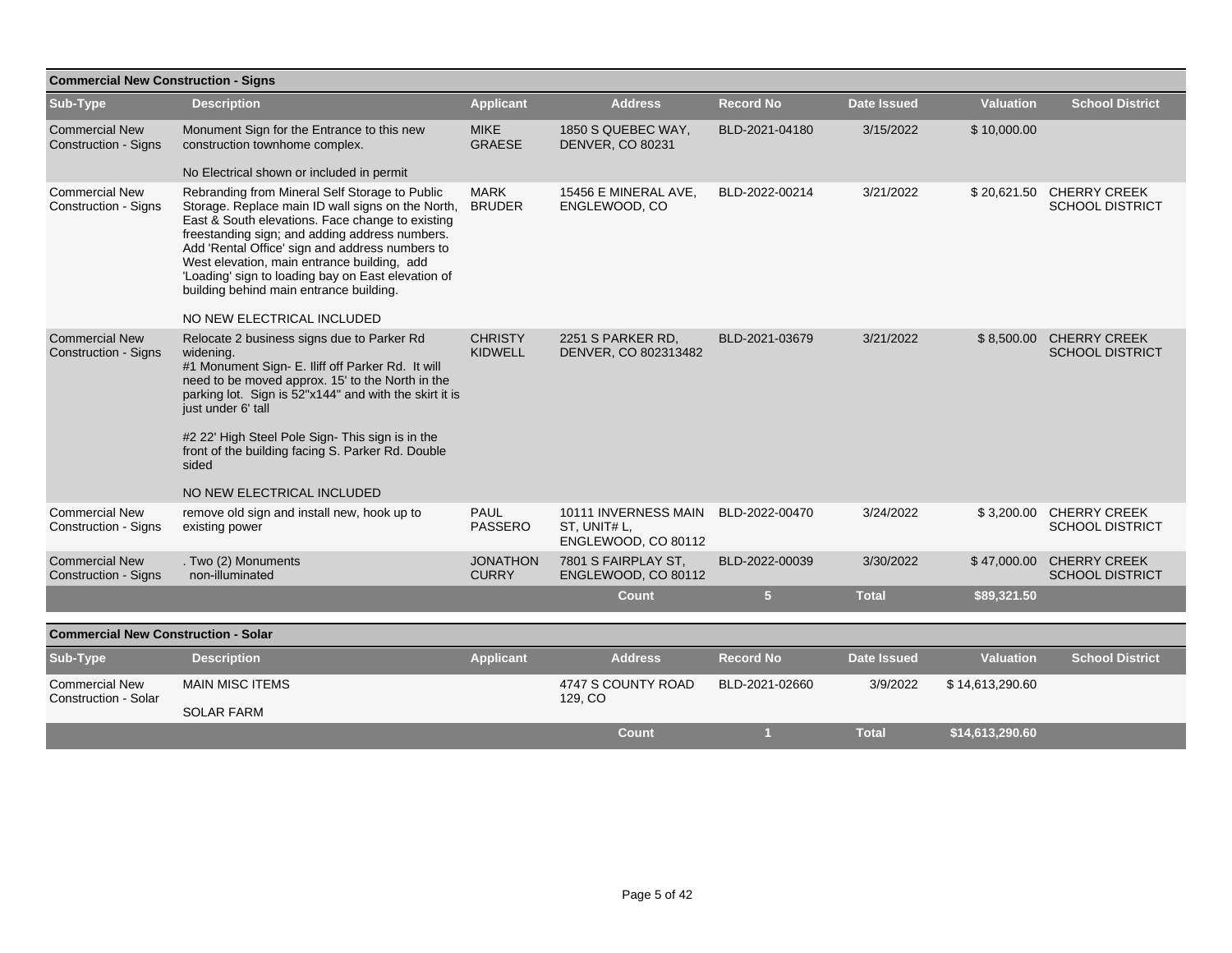| <b>Commercial New Structure</b>                         |                                                                                                                                                                                                                                                                                                                                                                                                               |                                 |                                                                          |                      |                    |                  |                                                    |  |  |  |  |  |
|---------------------------------------------------------|---------------------------------------------------------------------------------------------------------------------------------------------------------------------------------------------------------------------------------------------------------------------------------------------------------------------------------------------------------------------------------------------------------------|---------------------------------|--------------------------------------------------------------------------|----------------------|--------------------|------------------|----------------------------------------------------|--|--|--|--|--|
| Sub-Type                                                | <b>Description</b>                                                                                                                                                                                                                                                                                                                                                                                            | <b>Applicant</b>                | <b>Address</b>                                                           | <b>Record No</b>     | <b>Date Issued</b> | <b>Valuation</b> | <b>School District</b>                             |  |  |  |  |  |
| <b>Commercial New</b><br>Structure                      | INSTALL A 35' VERIZON WIRELESS CANISTER<br>WITH GROUND EQUIPMENT SCREENED<br><b>BEHIND A CEDAR FENCE</b>                                                                                                                                                                                                                                                                                                      | <b>TBD</b>                      | 6152 S TOWER RD.<br>AURORA, CO 80114                                     | BLD-2020-00034       | 3/10/2022          | \$70,000.00      | <b>CHERRY CREEK</b><br><b>SCHOOL DISTRICT</b>      |  |  |  |  |  |
|                                                         |                                                                                                                                                                                                                                                                                                                                                                                                               |                                 | <b>Count</b>                                                             | $\blacktriangleleft$ | <b>Total</b>       | \$70,000.00      |                                                    |  |  |  |  |  |
| <b>Commercial Remodel-Renovation - Access Control</b>   |                                                                                                                                                                                                                                                                                                                                                                                                               |                                 |                                                                          |                      |                    |                  |                                                    |  |  |  |  |  |
| Sub-Type                                                | <b>Description</b>                                                                                                                                                                                                                                                                                                                                                                                            | <b>Applicant</b>                | <b>Address</b>                                                           | <b>Record No</b>     | <b>Date Issued</b> | <b>Valuation</b> | <b>School District</b>                             |  |  |  |  |  |
| <b>Renovation - Access</b><br>Control                   | Commercial Remodel- Electronic Access Control on two doors                                                                                                                                                                                                                                                                                                                                                    |                                 | JOE ATENCIO 14353 E OTERO AVE,<br>ENGLEWOOD, CO 80112                    | BLD-2022-00837       | 3/30/2022          |                  | \$8,500.00 CHERRY CREEK<br><b>SCHOOL DISTRICT</b>  |  |  |  |  |  |
|                                                         |                                                                                                                                                                                                                                                                                                                                                                                                               |                                 | <b>Count</b>                                                             | 1                    | <b>Total</b>       | \$8,500.00       |                                                    |  |  |  |  |  |
|                                                         | <b>Commercial Remodel-Renovation - Demo Only</b>                                                                                                                                                                                                                                                                                                                                                              |                                 |                                                                          |                      |                    |                  |                                                    |  |  |  |  |  |
| Sub-Type                                                | <b>Description</b>                                                                                                                                                                                                                                                                                                                                                                                            | <b>Applicant</b>                | <b>Address</b>                                                           | <b>Record No</b>     | <b>Date Issued</b> | <b>Valuation</b> | <b>School District</b>                             |  |  |  |  |  |
| <b>Commercial Remodel-</b><br>Renovation - Demo<br>Only | This permit is for SELECT DEMOLITION of<br>EXISTING (NON-OCCUPIED) COMMERCIAL<br>STRUCTURE as indicated on the DEMOLITION<br>DOCUMENTS as submitted. Including but not<br>limited to interior partitions, exterior wall, windows,<br>doors, M.E.P systems, and interior finishes as<br>indicated. Refer to approved engineers stamped<br>documents for structural elements removed &<br>shoring requirements. | <b>ROGER</b><br><b>HAMACHER</b> | 25 W HIGHWAY 40,<br><b>BYERS, CO 80103</b>                               | BLD-2022-00038       | 3/17/2022          | \$3,200.00       | <b>BYERS SCHOOL</b><br><b>DISTRICT</b>             |  |  |  |  |  |
| <b>Commercial Remodel-</b><br>Renovation - Demo<br>Only | Permit for the PARTIAL INTERIOR DEMOLITION JOSH<br>of EXISTING SUITE 150 WITHIN EXISTING TYPE BRAUER<br>II-A, 4-STORY STRUCTURE as indicated on the<br>DEMOLITION DOCUMENTS as submitted.<br>NOTE: THIS SUITE 150 TO REVERT BACK TO<br>NON-OCCUPIED CORE/SHELL SPACE. Future<br>T.I. Buildout for Certificate of Occupancy pending<br>application for review.                                                 |                                 | 10333 E DRY CREEK RD,<br><b>UNIT# 150,</b><br>ENGLEWOOD, CO<br>801121560 | BLD-2022-00255       | 3/23/2022          |                  | \$13,945.00 CHERRY CREEK<br><b>SCHOOL DISTRICT</b> |  |  |  |  |  |
| Renovation - Demo<br>Only                               | Commercial Remodel- Permit for SELECT DEMOLITION ONLY of<br>EXISTING SITE & BUILDING CONSTRUCTION<br>ELEMENTS as indicated on the DOCUMENTS<br>dated Jan., 18, 2022 as submitted. Refer to<br>approved documents for existing structure & site<br>elements to be removed.                                                                                                                                     | <b>VAL</b><br><b>WILLIAMS</b>   | 404 E Front ST, Byers, CO BLD-2022-00141                                 |                      | 3/24/2022          |                  | \$100,000.00 BYERS SCHOOL<br><b>DISTRICT</b>       |  |  |  |  |  |
|                                                         |                                                                                                                                                                                                                                                                                                                                                                                                               |                                 | Count                                                                    | 3 <sup>1</sup>       | <b>Total</b>       | \$117,145.00     |                                                    |  |  |  |  |  |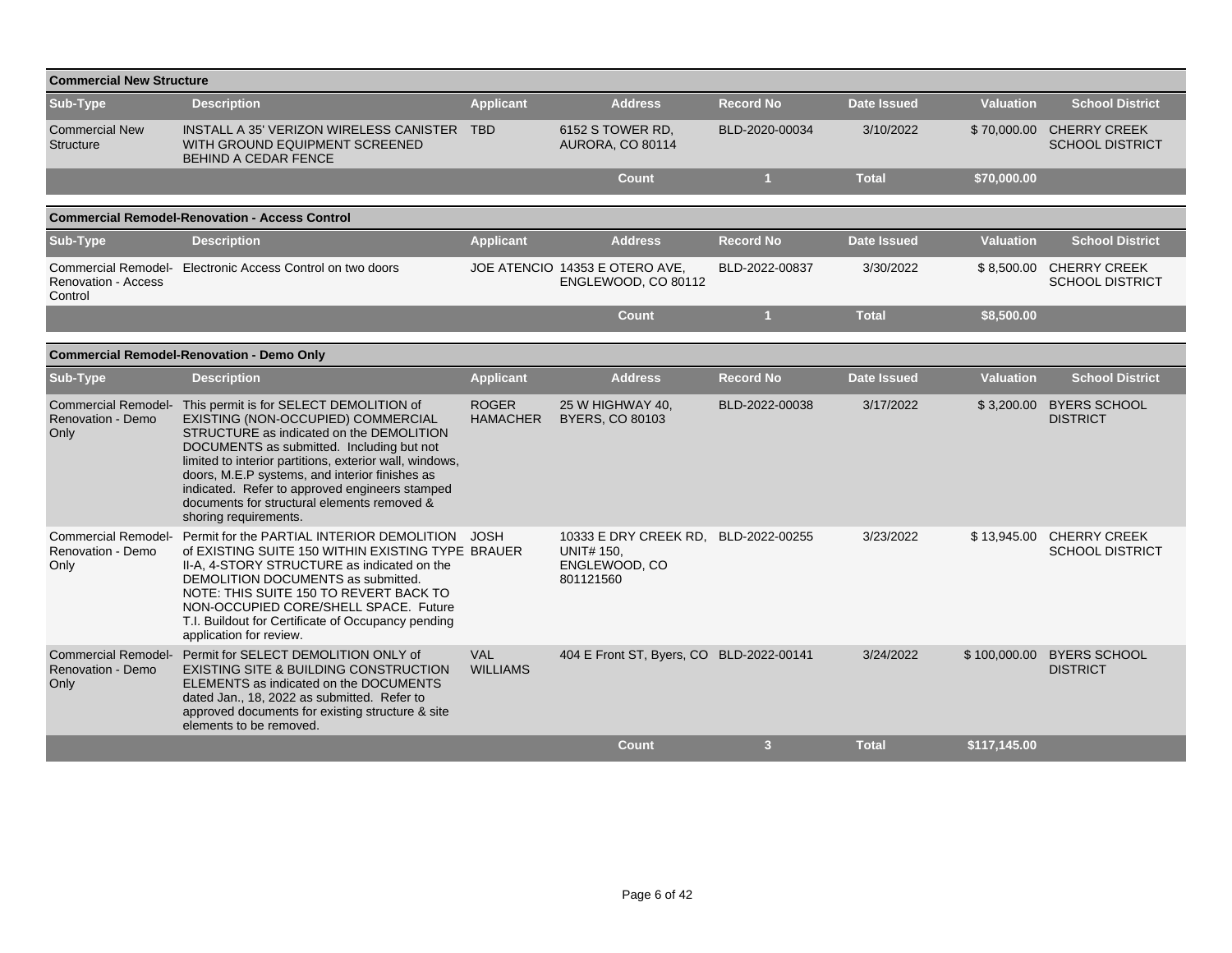| <b>School District</b><br>\$65,875.00 CHERRY CREEK<br><b>SCHOOL DISTRICT</b> |
|------------------------------------------------------------------------------|
|                                                                              |
|                                                                              |
| \$47,890.00 CHERRY CREEK<br><b>SCHOOL DISTRICT</b>                           |
|                                                                              |
|                                                                              |
|                                                                              |
| <b>School District</b>                                                       |
| \$55,000.00 CHERRY CREEK<br><b>SCHOOL DISTRICT</b>                           |
| \$10,000.00 CHERRY CREEK<br><b>SCHOOL DISTRICT</b>                           |
|                                                                              |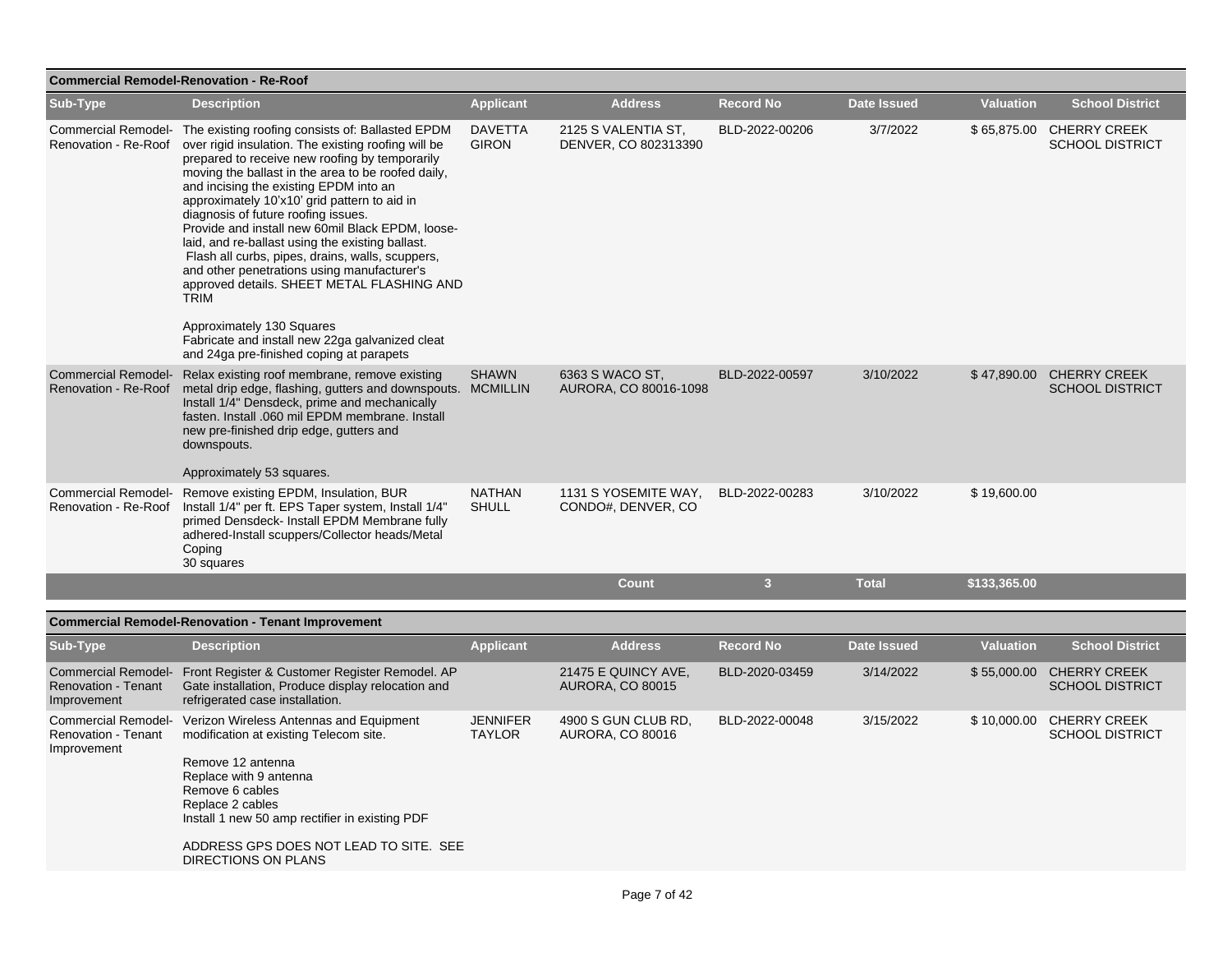| <b>Renovation - Tenant</b><br>Improvement                               | Commercial Remodel- Permit issued for the LEVEL 2 - PARTIAL<br>INTERIOR ALTERATIONS OF AN EXISTING<br>OCCUPIED 28,032sf TENANT SPACE WITH A<br>"B" OCCUPANCY, FULLY SPRINKLED<br>BUILDING. The alteration area includes<br>Reception 201, Conference 202, and conference<br>213; refer to Scope of Work description sheet A-<br>0.0. The general scope of work includes<br>architectural, mechanical, and electrical interior<br>alterations. Plumbing limited to Fire Protection<br>system alterations as required. Refer to approved<br>Construction Documents for requirements. | <b>YOSUKE</b><br><b>MICHISHITA</b> | 10800 E Geddes AVE,<br>UNIT# 200, Englewood,<br><sub>CO</sub>  | BLD-2021-03251 | 3/15/2022 | \$80,557.00    |                                                    |
|-------------------------------------------------------------------------|------------------------------------------------------------------------------------------------------------------------------------------------------------------------------------------------------------------------------------------------------------------------------------------------------------------------------------------------------------------------------------------------------------------------------------------------------------------------------------------------------------------------------------------------------------------------------------|------------------------------------|----------------------------------------------------------------|----------------|-----------|----------------|----------------------------------------------------|
| <b>Commercial Remodel-</b><br><b>Renovation - Tenant</b><br>Improvement | Permit issued for LEVEL 1 - INTERIOR TENANT<br><b>IMPROVEMENT &amp; INTERIOR ALTERATIONS TO</b><br>PORTIONS OF AN EXISTING OCCUPIED<br>42,509sf TENANT SPACE WITH a "B"<br>OCCUPANCY, FULLY SPRINKLED BUILDING.<br>Outpatient health clinic building use and<br>occupancy is maintained. The Level 1 T.I. +<br>Alteration areas total 7,914sf. The general scope<br>of work includes architectural, mechanical,<br>plumbing, and electrical interior alterations. Refer<br>to approved Construction Documents for proposed<br>scope of work, and requirements.                     | <b>GREG SAAL</b>                   | 175 W Inverness DR,<br>BLDG#, Englewood, CO                    | BLD-2021-03017 | 3/17/2022 | \$2,520,000.00 |                                                    |
| <b>Commercial Remodel-</b><br><b>Renovation - Tenant</b><br>Improvement | Permit issued for the INTERIOR ALTERATIONS<br>OF AN EXISTING CORE/SHELL BUILDING -<br>NEW (Unit 102) 2,495sf SPECULATIVE TENANT<br>SPACE "B" PRIMARY OCCUPANCY, and<br>29,106sf WAREHOUSE "S-1/F-1" OCCUPANCY,<br>FULLY SPRINKLED BUILDING. NOTE: This<br>permit is for Speculative Only (Non-Occupied), a<br>Certificate of Completion only can be issued under<br>this application. The general scope of work<br>includes architectural, mechanical, plumbing, and<br>electrical interior alterations. Refer to approved<br>Construction Documents for requirements.             | <b>JULIE SASS</b>                  | 14353 E OTERO AVE,<br><b>UNIT# 102,</b><br>ENGLEWOOD, CO 80112 | BLD-2021-04174 | 3/21/2022 | \$250,000.00   |                                                    |
| <b>Commercial Remodel-</b><br><b>Renovation - Tenant</b><br>Improvement | Stair replacement after damage due to car<br>accident                                                                                                                                                                                                                                                                                                                                                                                                                                                                                                                              | JAMES W.<br><b>HARMON</b>          | 15700 E JAMISON DR,<br>BLDG# 8, ENGLEWOOD,<br>CO 80112-4687    | BLD-2022-00732 | 3/21/2022 |                | \$25,000.00 CHERRY CREEK<br><b>SCHOOL DISTRICT</b> |
| <b>Commercial Remodel-</b><br><b>Renovation - Tenant</b><br>Improvement | Permit issued for the LEVEL 2 - INTERIOR<br>ALTERATIONS OF PORTIONS OF AN EXISTING<br>OCCUPIED 32,650sf Level 2 TENANT SPACE<br>WITH a "B" OCCUPANCY, FULLY SPRINKLED<br>BUILDING. The Level 2 Alteration areas total<br>6,284sf. The general scope of work includes<br>architectural, structural, mechanical, plumbing,<br>and electrical interior alterations. Refer to<br>approved Construction Documents for proposed<br>scope of work, and requirements.                                                                                                                      | <b>GREG SAAL</b>                   | 175 W Inverness DR,<br>BLDG#, Englewood, CO                    | BLD-2022-00625 | 3/22/2022 | \$2,520,000.00 | <b>CHERRY CREEK</b><br><b>SCHOOL DISTRICT</b>      |
| <b>Commercial Remodel-</b><br><b>Renovation - Tenant</b><br>Improvement | Light interior remodel of mostly interior finishes.<br>Change of some light fixtures, change of<br>equipment at the front cookline, and change of the<br>bar equipment and finishes.                                                                                                                                                                                                                                                                                                                                                                                               | JEFF<br><b>KNIGHTON</b>            | 7340 S Clinton ST,<br>Englewood, CO                            | BLD-2021-04063 | 3/22/2022 | \$150,000.00   |                                                    |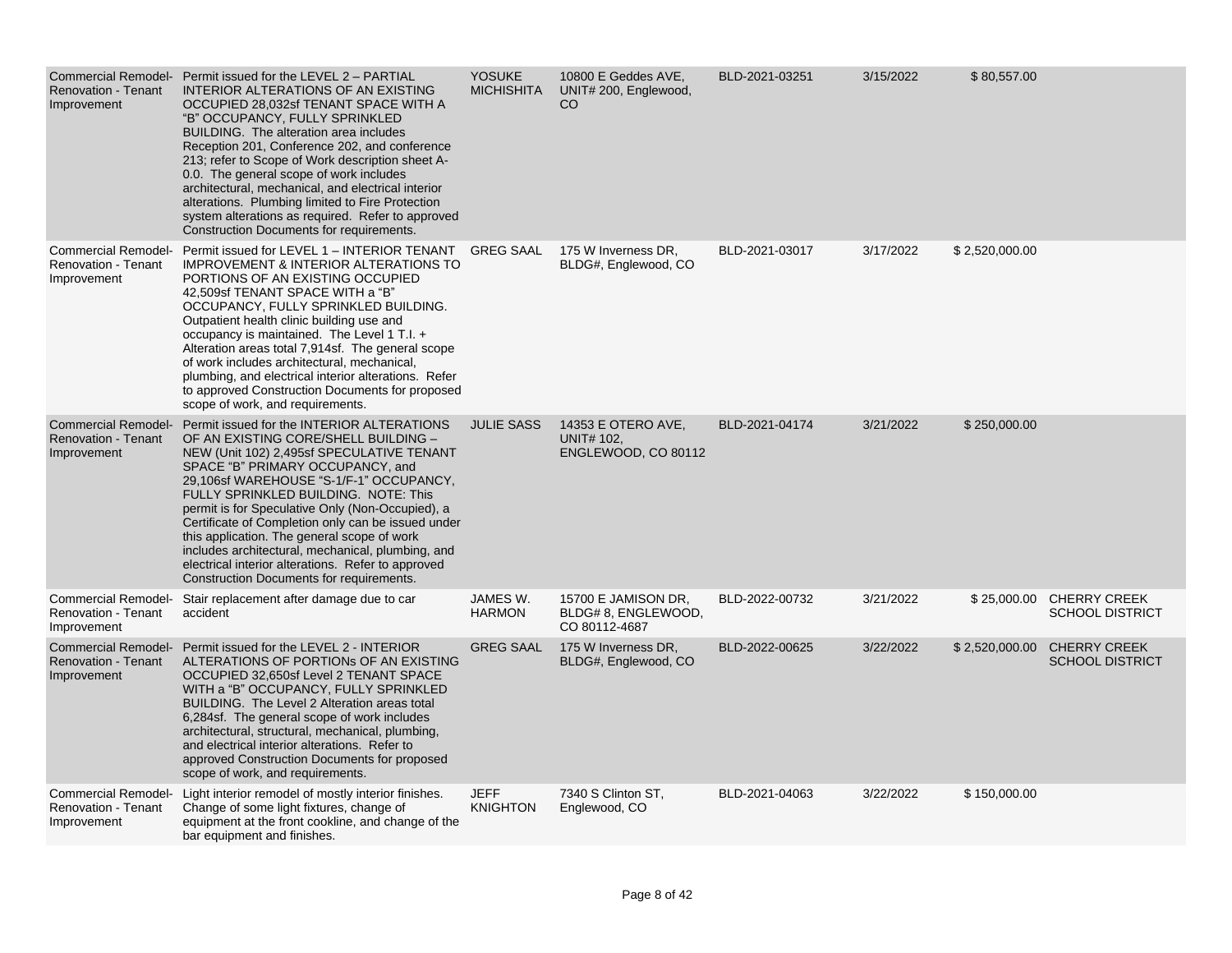| <b>Commercial Remodel-</b><br><b>Renovation - Tenant</b><br>Improvement | Permit issued for the INSTALLATION OF<br>PROPOSED NEW HIGH-PILED STEEL<br>STORAGE RACK system within EXISTING FULLY VERTNER<br>SPRINKLED BUILDING (Unit 100). Refer to<br>approved Construction Documents, and<br>documentation for requirements.                                                                                                                                                           | <b>ROBERT</b><br><b>ALAN</b>      | 14353 E OTERO AVE.<br><b>UNIT# 100.</b><br>ENGLEWOOD, CO 80112 | BLD-2022-00349   | 3/24/2022          | \$26,759.00      |                                               |
|-------------------------------------------------------------------------|-------------------------------------------------------------------------------------------------------------------------------------------------------------------------------------------------------------------------------------------------------------------------------------------------------------------------------------------------------------------------------------------------------------|-----------------------------------|----------------------------------------------------------------|------------------|--------------------|------------------|-----------------------------------------------|
| <b>Commercial Remodel-</b><br><b>Renovation - Tenant</b><br>Improvement | Tenant/owner improvements to remove existing<br>partition walls.                                                                                                                                                                                                                                                                                                                                            | <b>MATT</b><br><b>WILKINSON</b>   | 99 INVERNESS DR.<br>UNIT# 170,<br>ENGLEWOOD, CO<br>801125123   | BLD-2021-04229   | 3/29/2022          | \$5,000.00       | <b>CHERRY CREEK</b><br><b>SCHOOL DISTRICT</b> |
| <b>Commercial Remodel-</b><br><b>Renovation - Tenant</b><br>Improvement | Permit issued for the INTERIOR ALTERATIONS<br>OF AN EXISTING OCCUPIED ~40,818sf, "B, F-1, HANSFORD<br>A-3" OCCUPANCY, FULLY SPRINKLED<br>BUILDING. The alteration area is 2,035sf within<br>existing building envelope. The general scope of<br>work includes architectural, mechanical, plumbing,<br>and electrical interior alterations. Refer to<br>approved Construction Documents for<br>requirements. | <b>JEFF</b>                       | 74 INVERNESS DR 1,<br>ENGLEWOOD, CO<br>801125114               | BLD-2021-03595   | 3/30/2022          | \$200,000.00     | <b>CHERRY CREEK</b><br><b>SCHOOL DISTRICT</b> |
|                                                                         |                                                                                                                                                                                                                                                                                                                                                                                                             |                                   | <b>Count</b>                                                   | 11               | <b>Total</b>       | \$5,842,316.00   |                                               |
|                                                                         | <b>Commercial Systems Repair-Replace-Modify - Boiler</b>                                                                                                                                                                                                                                                                                                                                                    |                                   |                                                                |                  |                    |                  |                                               |
| Sub-Type                                                                | <b>Description</b>                                                                                                                                                                                                                                                                                                                                                                                          | <b>Applicant</b>                  | <b>Address</b>                                                 | <b>Record No</b> | <b>Date Issued</b> | <b>Valuation</b> | <b>School District</b>                        |
| <b>Commercial Systems</b><br>Repair-Replace-<br>Modify - Boiler         | Replacement of 3 existing boilers                                                                                                                                                                                                                                                                                                                                                                           | <b>KORTNEY</b><br><b>MORRISON</b> | 155 INVERNESS DR.<br>ENGLEWOOD, CO<br>801125000                | BLD-2021-03675   | 3/9/2022           | \$168,800.00     | <b>CHERRY CREEK</b><br><b>SCHOOL DISTRICT</b> |
|                                                                         |                                                                                                                                                                                                                                                                                                                                                                                                             |                                   | Count                                                          |                  | <b>Total</b>       | \$168,800.00     |                                               |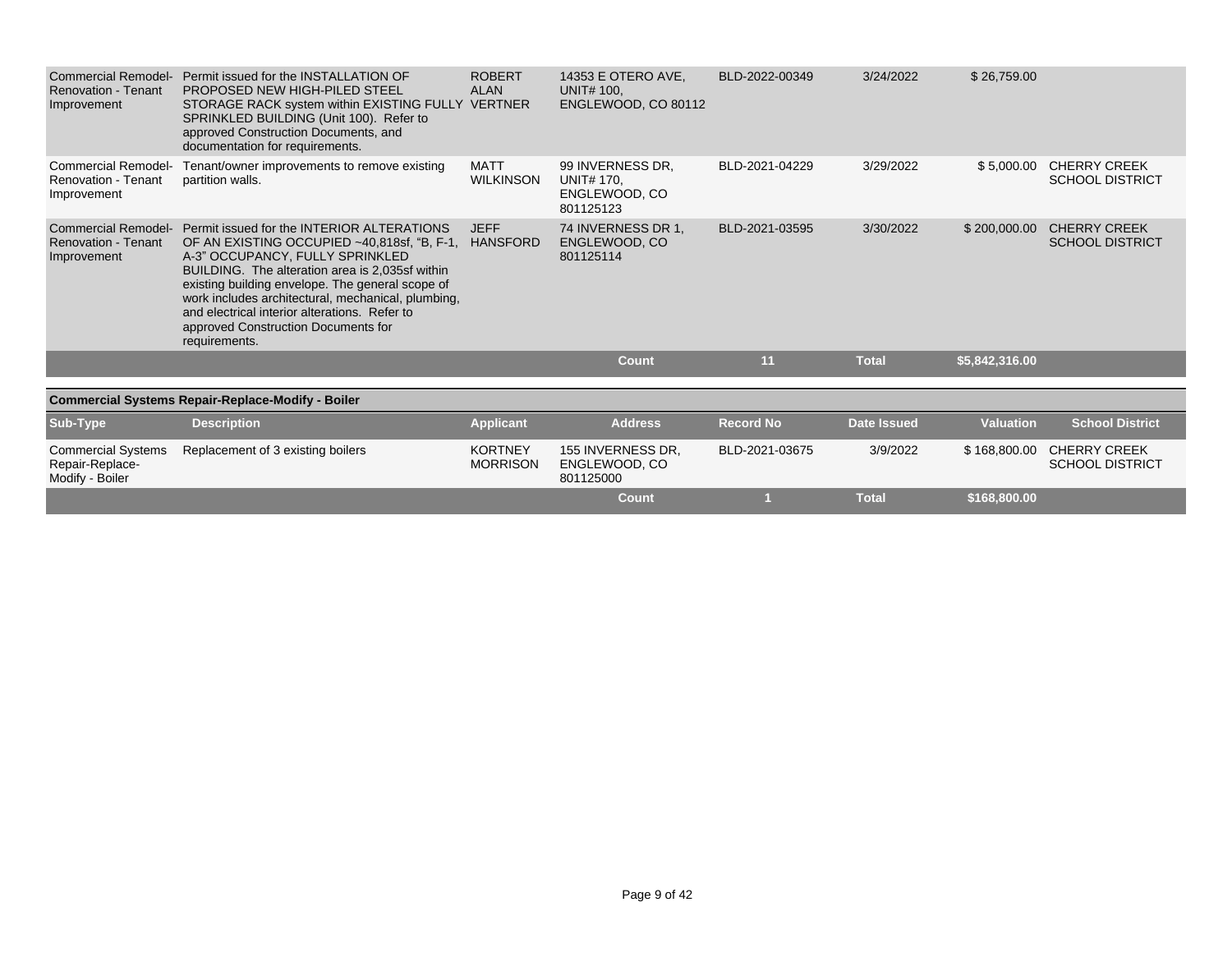|                                                                                  | <b>Commercial Systems Repair-Replace-Modify - Electrical Equipment</b>                                                                                                                                                                                                                                                                                                                                                                                                                                                                                                                                                                                                                                                                                                                                                                                                                                |                                     |                                               |                  |                    |                  |                                                   |
|----------------------------------------------------------------------------------|-------------------------------------------------------------------------------------------------------------------------------------------------------------------------------------------------------------------------------------------------------------------------------------------------------------------------------------------------------------------------------------------------------------------------------------------------------------------------------------------------------------------------------------------------------------------------------------------------------------------------------------------------------------------------------------------------------------------------------------------------------------------------------------------------------------------------------------------------------------------------------------------------------|-------------------------------------|-----------------------------------------------|------------------|--------------------|------------------|---------------------------------------------------|
| Sub-Type                                                                         | <b>Description</b>                                                                                                                                                                                                                                                                                                                                                                                                                                                                                                                                                                                                                                                                                                                                                                                                                                                                                    | <b>Applicant</b>                    | <b>Address</b>                                | <b>Record No</b> | <b>Date Issued</b> | <b>Valuation</b> | <b>School District</b>                            |
| <b>Commercial Systems</b><br>Repair-Replace-<br>Modify - Electrical<br>Equipment | Installing new meter pedestal for the new traffic<br>signal at S chambers Rd and the entrance of the<br>Cherry creek Innovation campus                                                                                                                                                                                                                                                                                                                                                                                                                                                                                                                                                                                                                                                                                                                                                                |                                     | 8011 S Chambers RD,<br>englewood, CO          | BLD-2021-01163   | 3/7/2022           |                  | \$1,800.00 CHERRY CREEK<br><b>SCHOOL DISTRICT</b> |
| <b>Commercial Systems</b><br>Repair-Replace-<br>Modify - Electrical<br>Equipment | THIS PROJECT CONSISTS OF THE<br><b>FOLLOWING:</b><br><b>REMOVAL</b><br>? TWELVE (12) EXISTING PANEL ANTENNAS<br>? TWELVE (12) EXISTING RRH UNITS<br>? THREE (3) EXISTING 3315 MAIN OVP UNITS<br>? THREE (3) EXISTING 2260 MAIN OVP UNITS<br>? ONE (1) EXISTING POWER DISTRIBUTION<br><b>FRAME</b><br>(WITHIN EQUIPMENT SHELTER)<br>? ONE (1) EXISTING BATTERY RACK<br>(WITHIN EQUIPMENT SHELTER)<br><b>RELOCATE</b><br>? ONE (1) EXISTING ANTENNA WALL MOUNT<br><b>INSTALLATION</b><br>? NINE (9) NEW PANEL ANTENNAS<br>? NINE (9) NEW RRH UNITS<br>? TWO (2) NEW ANTENNA DUAL-MOUNTS<br>? ONE (1) NEW 6630 BBU UNIT<br>? ONE (1) NEW 6648 BBU UNIT<br>? THREE (3) NEW 6627 MAIN OVP UNITS<br>? TWO (2) NEW 4520 MAIN OVP UNITS<br>? ONE (1) NEW -48V UPCONVERTER<br>? ONE (1) NEW POWER DISTRIBUTION FRAME<br>(WITHIN EQUIPMENT SHELTER)<br>? ONE (1) NEW BATTERY RACK<br>(WITHIN EQUIPMENT SHELTER) | <b>ET TOWER</b>                     | 1550 S PARKER RD,<br>DENVER, CO 802312709     | BLD-2022-00210   | 3/28/2022          | \$30,000.00      | <b>CHERRY CREEK</b><br><b>SCHOOL DISTRICT</b>     |
|                                                                                  |                                                                                                                                                                                                                                                                                                                                                                                                                                                                                                                                                                                                                                                                                                                                                                                                                                                                                                       |                                     | Count                                         | 2 <sup>1</sup>   | <b>Total</b>       | \$31,800.00      |                                                   |
|                                                                                  | <b>Commercial Systems Repair-Replace-Modify - Electrical Wiring</b>                                                                                                                                                                                                                                                                                                                                                                                                                                                                                                                                                                                                                                                                                                                                                                                                                                   |                                     |                                               |                  |                    |                  |                                                   |
| Sub-Type                                                                         | <b>Description</b>                                                                                                                                                                                                                                                                                                                                                                                                                                                                                                                                                                                                                                                                                                                                                                                                                                                                                    | <b>Applicant</b>                    | <b>Address</b>                                | <b>Record No</b> | <b>Date Issued</b> | <b>Valuation</b> | <b>School District</b>                            |
| <b>Commercial Systems</b><br>Repair-Replace-<br>Modify - Electrical<br>Wiring    | <b>Single Phase Comcast Utility Cabinet</b>                                                                                                                                                                                                                                                                                                                                                                                                                                                                                                                                                                                                                                                                                                                                                                                                                                                           | <b>ALEJANDRO</b><br><b>GUERRERO</b> | 1864 S QUEBEC WAY,<br><b>DENVER, CO 80231</b> | BLD-2022-00351   | 3/28/2022          | \$900.00         |                                                   |

**Count 1 Total \$900.00**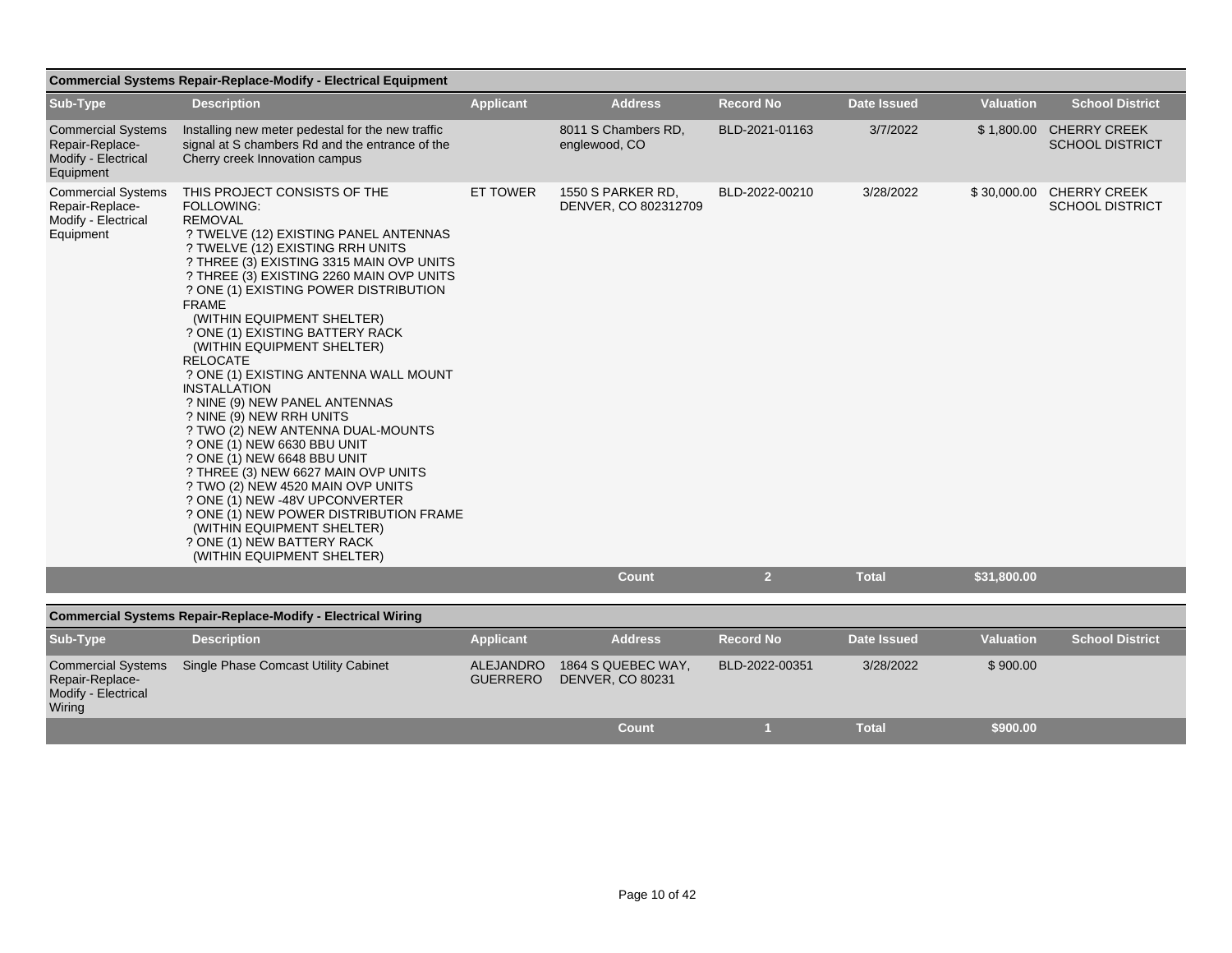|                                                                           | <b>Commercial Systems Repair-Replace-Modify - Gas Line</b>                                                                                                                                                                                                                                                                                                                                                                                         |                                 |                                                   |                  |                    |                  |                                               |
|---------------------------------------------------------------------------|----------------------------------------------------------------------------------------------------------------------------------------------------------------------------------------------------------------------------------------------------------------------------------------------------------------------------------------------------------------------------------------------------------------------------------------------------|---------------------------------|---------------------------------------------------|------------------|--------------------|------------------|-----------------------------------------------|
| Sub-Type                                                                  | <b>Description</b>                                                                                                                                                                                                                                                                                                                                                                                                                                 | <b>Applicant</b>                | <b>Address</b>                                    | <b>Record No</b> | <b>Date Issued</b> | <b>Valuation</b> | <b>School District</b>                        |
| <b>Commercial Systems</b><br>Repair-Replace-<br>Modify - Gas Line         | This permit is for gas piping leak repair and<br>replacement of 60' of gas piping in an existing<br>commercial building, including the installation of<br>above ground piping from the existing gas meter to<br>the existing gas appliances (WH/Furnace). The<br>gas pipe charts used are 402.4(2) and 402.4(15)<br>of the 2015 IFGC for verification of the installation.<br>Final connection of the appliances is to occur<br>under this permit. | <b>JOHN KELLY</b>               | 2173 S WABASH ST,<br>DENVER, CO 80231-3311        | BLD-2022-00778   | 3/29/2022          | \$1,000.00       | <b>CHERRY CREEK</b><br><b>SCHOOL DISTRICT</b> |
|                                                                           |                                                                                                                                                                                                                                                                                                                                                                                                                                                    |                                 | <b>Count</b>                                      |                  | <b>Total</b>       | \$1,000.00       |                                               |
|                                                                           | <b>Commercial Systems Repair-Replace-Modify - Plumbing Only</b>                                                                                                                                                                                                                                                                                                                                                                                    |                                 |                                                   |                  |                    |                  |                                               |
|                                                                           |                                                                                                                                                                                                                                                                                                                                                                                                                                                    |                                 |                                                   |                  |                    |                  |                                               |
| Sub-Type                                                                  | <b>Description</b>                                                                                                                                                                                                                                                                                                                                                                                                                                 | <b>Applicant</b>                | <b>Address</b>                                    | <b>Record No</b> | <b>Date Issued</b> | <b>Valuation</b> | <b>School District</b>                        |
| <b>Commercial Systems</b><br>Repair-Replace-<br>Modify - Plumbing<br>Only | Elite Rooter will perform a 175ft line replacement<br>to correct fall on commercial mainline.<br>(A) The cement will be saw cut to expose the pipe<br>approximately 4ft down and replaced to code.<br>(B) SDR pipe will replace old cast iron on the<br>entire project and proper connections.<br>(C) A compromised toilet flange will also be<br>replaced in the west end bathroom area                                                           | <b>CONNOR</b><br><b>JIMENEZ</b> | 7301 S PEORIA ST.<br>ENGLEWOOD, CO 80112-<br>4133 | BLD-2022-00554   | 3/7/2022           | \$21,000.00      | <b>CHERRY CREEK</b><br><b>SCHOOL DISTRICT</b> |
|                                                                           |                                                                                                                                                                                                                                                                                                                                                                                                                                                    |                                 | <b>Count</b>                                      |                  | <b>Total</b>       | \$21,000.00      |                                               |
|                                                                           |                                                                                                                                                                                                                                                                                                                                                                                                                                                    |                                 |                                                   |                  |                    |                  |                                               |
|                                                                           | <b>Commercial Temporary Structure - Sales Office</b>                                                                                                                                                                                                                                                                                                                                                                                               |                                 |                                                   |                  |                    |                  |                                               |
| Sub-Type                                                                  | <b>Description</b>                                                                                                                                                                                                                                                                                                                                                                                                                                 | <b>Applicant</b>                | <b>Address</b>                                    | <b>Record No</b> | <b>Date Issued</b> | <b>Valuation</b> | <b>School District</b>                        |
| Commercial<br>Temporary Structure -<br>Sales Office                       | Installation of a temporary sales trailer for<br>Challenger Homes.                                                                                                                                                                                                                                                                                                                                                                                 | LEE<br><b>EISENHEIM</b>         | 28560 E COLFAX AVE.<br>WATKINS, CO 801378500      | BLD-2022-00302   | 3/22/2022          |                  | \$5,000.00 BENNETT SCHOOL<br><b>DISTRICT</b>  |
|                                                                           |                                                                                                                                                                                                                                                                                                                                                                                                                                                    |                                 | <b>Count</b>                                      |                  | <b>Total</b>       | \$5,000.00       |                                               |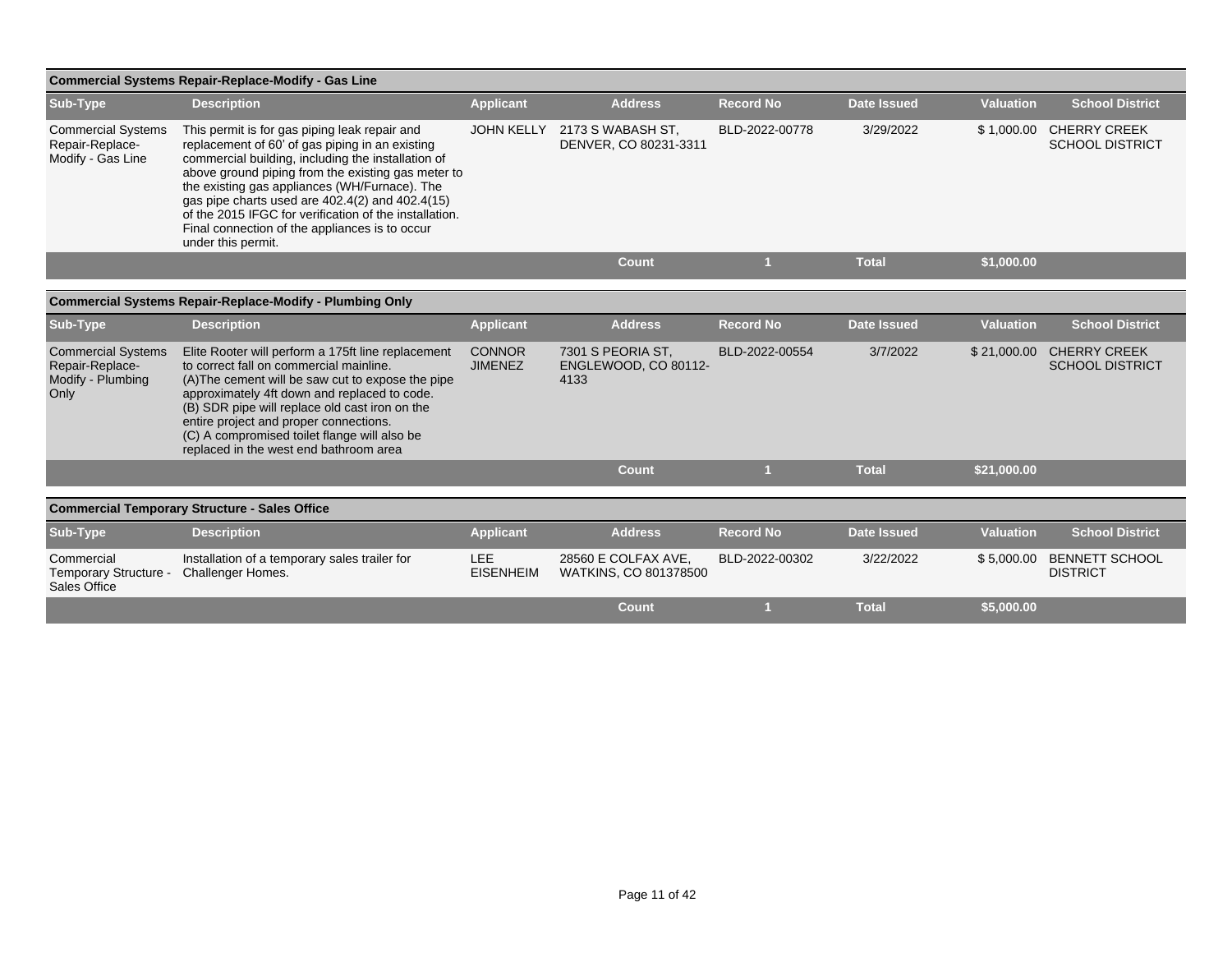| <b>Electrical Service Upgrade</b>    |                                                                                                              |                                    |                                                          |                  |                    |                  |                                               |  |  |
|--------------------------------------|--------------------------------------------------------------------------------------------------------------|------------------------------------|----------------------------------------------------------|------------------|--------------------|------------------|-----------------------------------------------|--|--|
| Sub-Type                             | <b>Description</b>                                                                                           | <b>Applicant</b>                   | <b>Address</b>                                           | <b>Record No</b> | <b>Date Issued</b> | <b>Valuation</b> | <b>School District</b>                        |  |  |
| <b>Electrical Service</b><br>Upgrade | LAYTON HAMMOND MPU - Service Upgrade to<br>200A Main Service Panel                                           | <b>NATALIE</b><br><b>BAGNELL</b>   | 3732 S ORLEANS ST.<br>AURORA, CO 80013-7437              | BLD-2022-00546   | 3/1/2022           |                  | \$0.00 CHERRY CREEK<br><b>SCHOOL DISTRICT</b> |  |  |
| <b>Electrical Service</b><br>Upgrade | 200 Amp underground service upgrade                                                                          | <b>ELENA</b><br><b>NORTHROP</b>    | 5237 S KENTON WAY,<br>ENGLEWOOD, CO 80111-<br>3832       | BLD-2022-00550   | 3/2/2022           | \$4,250.00       | <b>CHERRY CREEK</b><br><b>SCHOOL DISTRICT</b> |  |  |
| <b>Electrical Service</b><br>Upgrade | Zinsco panel replacement.                                                                                    | <b>MICHAEL</b><br><b>RUSH</b>      | 8822 E FLORIDA AVE<br>113, DENVER, CO 80247-<br>2819     | BLD-2022-00594   | 3/8/2022           | \$1,500.00       | <b>CHERRY CREEK</b><br><b>SCHOOL DISTRICT</b> |  |  |
| <b>Electrical Service</b><br>Upgrade | 200 Amp Electrical Service Upgrade.                                                                          | <b>JONATHAN</b><br><b>MOORE</b>    | 10890 E POWERS DR.<br>ENGLEWOOD, CO 80111-<br>3969       | BLD-2022-00609   | 3/9/2022           | \$5,025.00       | <b>CHERRY CREEK</b><br><b>SCHOOL DISTRICT</b> |  |  |
| <b>Electrical Service</b><br>Upgrade | Install New 200A service on Utility Pole, Refeed<br>100a feed back to the house.                             | <b>SEBASTIAN</b><br><b>TOTTY</b>   | 3315 S COUNTY ROAD<br>201, BYERS, CO 80103               | BLD-2022-00612   | 3/9/2022           | \$4,000.00       | DEERTRAIL SCHOOL<br><b>DISTRICT</b>           |  |  |
| <b>Electrical Service</b><br>Upgrade | service change. move meter main to south side of<br>house                                                    | <b>RICHARD</b><br><b>FERGUSON</b>  | 6401 E CORNELL AVE,<br>DENVER, CO 802227415              | BLD-2022-00652   | 3/14/2022          | \$3,500.00       | <b>CHERRY CREEK</b><br><b>SCHOOL DISTRICT</b> |  |  |
| <b>Electrical Service</b><br>Upgrade | INSTALL DEDICATED 110V OUTLET FOR<br><b>STEAM HUMIDIFIER</b>                                                 | <b>CHERYL</b><br><b>MCLELLAN</b>   | 10181 E FAIR CIR,<br>ENGLEWOOD, CO 80111-<br>5449        | BLD-2022-00670   | 3/15/2022          | \$485.00         | <b>CHERRY CREEK</b><br><b>SCHOOL DISTRICT</b> |  |  |
| <b>Electrical Service</b><br>Upgrade | Service upgrade                                                                                              | <b>CHARLES</b><br><b>THERMIDOR</b> | 6067 S JAMAICA CT.<br>ENGLEWOOD, CO 80111-<br>5713       | BLD-2022-00717   | 3/16/2022          | \$3,200.00       | <b>CHERRY CREEK</b><br><b>SCHOOL DISTRICT</b> |  |  |
| <b>Electrical Service</b><br>Upgrade | pulling permit to have power turned back on to unit DARNELL                                                  | <b>BROWN</b>                       | 21962 E CRESTLINE PL.<br>AURORA, CO 80015-7520           | BLD-2022-00735   | 3/18/2022          | \$400.00         | <b>CHERRY CREEK</b><br><b>SCHOOL DISTRICT</b> |  |  |
| <b>Electrical Service</b><br>Upgrade | Service Upgrade for Roof Mounted Solar new<br>225A Service                                                   |                                    | NICK HIRSCH 2245 S DAYTON ST.<br>DENVER, CO 80231-3426   | BLD-2022-00761   | 3/22/2022          | \$10,000.00      | <b>CHERRY CREEK</b><br><b>SCHOOL DISTRICT</b> |  |  |
| <b>Electrical Service</b><br>Upgrade | New 200A main service panel and new 150A/2P<br>main disconnect                                               |                                    | JOE THAMES 3740 S NEPAL CT,<br>AURORA, CO 80013-7436     | BLD-2022-00788   | 3/24/2022          | \$3,400.00       | <b>CHERRY CREEK</b><br><b>SCHOOL DISTRICT</b> |  |  |
| <b>Electrical Service</b><br>Upgrade | Panel upgrade                                                                                                | <b>CHARLES</b><br><b>THERMIDOR</b> | 6431 E CORNELL AVE<br>DENVER, CO 80222-7415              | BLD-2022-00786   | 3/24/2022          | \$4,200.00       | <b>CHERRY CREEK</b><br><b>SCHOOL DISTRICT</b> |  |  |
| <b>Electrical Service</b><br>Upgrade | Replace existing main electrical panel with new<br>200A mina/225A bus bar in order to back feed<br>solar PV. | <b>SHAWN</b><br><b>RANSOM</b>      | 22523 E UNION CIR.<br>AURORA, CO 80015-5541              | BLD-2022-00798   | 3/24/2022          | \$2,000.00       | <b>CHERRY CREEK</b><br><b>SCHOOL DISTRICT</b> |  |  |
| <b>Electrical Service</b><br>Upgrade | Upgrade the panel to a 200a Service<br>Install a new meter housing per Xcel Energy                           | <b>SCOTT R</b><br><b>PLOUGH</b>    | 5575 S KENTON WAY.<br>BLDG#, ENGLEWOOD,<br>CO 80111-3963 | BLD-2022-00820   | 3/28/2022          | \$4,000.00       | <b>CHERRY CREEK</b><br><b>SCHOOL DISTRICT</b> |  |  |
| <b>Electrical Service</b><br>Upgrade | upgrade main service panel to 200A                                                                           | <b>ANTENETTE</b><br><b>SPENCER</b> | 6152 S KENTON WAY.<br>ENGLEWOOD, CO 80111-<br>5729       | BLD-2022-00826   | 3/29/2022          | \$3,000.00       | <b>CHERRY CREEK</b><br><b>SCHOOL DISTRICT</b> |  |  |
|                                      |                                                                                                              |                                    | <b>Count</b>                                             | 15               | <b>Total</b>       | \$48,960.00      |                                               |  |  |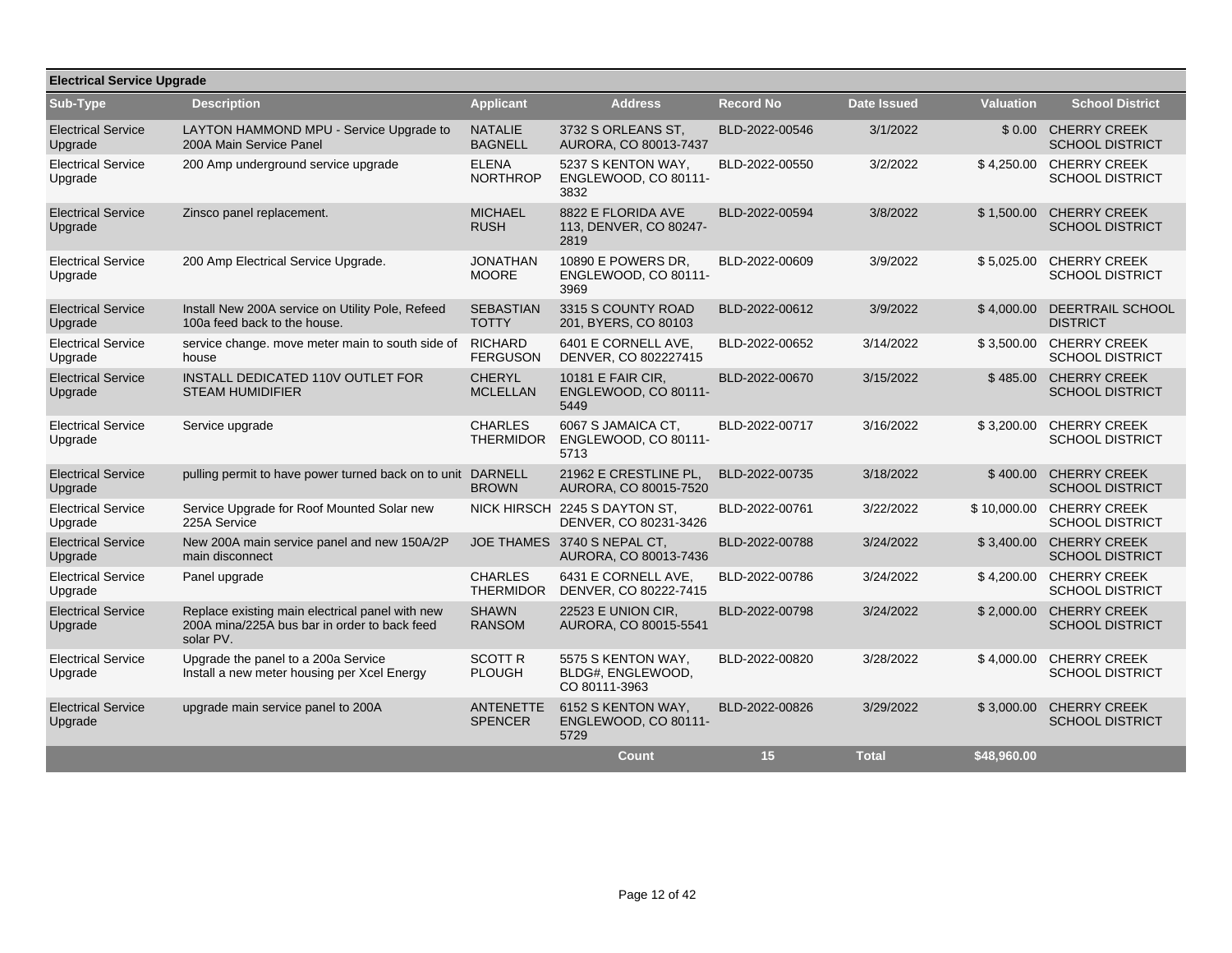| <b>Furnace</b> |                                                                                                                                                                                                    |                                                |                                                              |                  |                    |                  |                                                   |
|----------------|----------------------------------------------------------------------------------------------------------------------------------------------------------------------------------------------------|------------------------------------------------|--------------------------------------------------------------|------------------|--------------------|------------------|---------------------------------------------------|
| Sub-Type       | <b>Description</b>                                                                                                                                                                                 | <b>Applicant</b>                               | <b>Address</b>                                               | <b>Record No</b> | <b>Date Issued</b> | <b>Valuation</b> | <b>School District</b>                            |
| Furnace        | Replacing furnace with 96% 120k btu unit with<br>basic electrical connections.                                                                                                                     | TRACEY L.<br><b>JOHNSON</b>                    | 6104 S MACON WAY,<br>ENGLEWOOD, CO 80111-<br>5818            | BLD-2022-00560   | 3/3/2022           | \$13,884.00      | <b>CHERRY CREEK</b><br><b>SCHOOL DISTRICT</b>     |
| Furnace        | We are adding supply and returns vent for the<br>bedrooms and bathrooms in basement remodel.<br>Vented out 2 exhaust fans.                                                                         | <b>GERARDO</b><br><b>GARCIA</b>                | 5874 S DANUBE ST.<br>AURORA, CO 80015-3174                   | BLD-2022-00566   | 3/3/2022           | \$2,042.50       | <b>CHERRY CREEK</b><br><b>SCHOOL DISTRICT</b>     |
| Furnace        | Like for like furnace replacement: Remove and<br>replace 80% efficient 90,000 BTU gas forced air<br>furnace.                                                                                       | <b>APRIL</b><br><b>YAKISH</b>                  | 17362 E LAKE LN,<br>AURORA, CO 80016-3211                    | BLD-2022-00576   | 3/4/2022           | \$4,725.00       | <b>CHERRY CREEK</b><br><b>SCHOOL DISTRICT</b>     |
| Furnace        | Replace furnace 75K BTU 80% eff                                                                                                                                                                    | <b>LAUREN</b><br><b>TAYLOR</b><br><b>EWING</b> | 7476 E ARKANSAS AVE<br>37-10, DENVER, CO<br>80231-2548       | BLD-2022-00591   | 3/8/2022           | \$3.251.00       | <b>CHERRY CREEK</b><br><b>SCHOOL DISTRICT</b>     |
| Furnace        | Like for like furnace replacement: Remove and<br>replace 80% efficient 70,000 BTU gas forced air<br>furnace.                                                                                       | <b>APRIL</b><br>YAKISH                         | 3000 S LEYDEN ST,<br>DENVER, CO 80222-7037                   | BLD-2022-00633   | 3/11/2022          | \$4,725.00       | <b>CHERRY CREEK</b><br><b>SCHOOL DISTRICT</b>     |
| Furnace        | Furnace replacement - Trane XV80, 80% efficient,<br>two stage heat with Variable Speed ECM motor<br>120,000 Btu                                                                                    | <b>JOHN</b>                                    | 11141 E BERRY DR,<br>DEMERECKIS ENGLEWOOD, CO 80111-<br>3908 | BLD-2022-00654   | 3/14/2022          | \$3,945.00       | <b>CHERRY CREEK</b><br><b>SCHOOL DISTRICT</b>     |
| Furnace        | Install 90,000 Btu's Furnace, furnace rehook                                                                                                                                                       | <b>PATRICIA J</b><br><b>SCHMIDT</b>            | 5983 S WENATCHEE ST.<br>AURORA, CO 80015-6658                | BLD-2022-00676   | 3/15/2022          |                  | \$4,215.00 CHERRY CREEK<br><b>SCHOOL DISTRICT</b> |
| Furnace        | Remove and replace 80% efficient 110,000 BTU<br>gas forced air furnace.                                                                                                                            | <b>APRIL</b><br><b>YAKISH</b>                  | 20596 E PRINCETON PL,<br>AURORA, CO 80013-6034               | BLD-2022-00679   | 3/15/2022          | \$3,705.00       | <b>CHERRY CREEK</b><br><b>SCHOOL DISTRICT</b>     |
| Furnace        | Replacement with a Goodman 80% AFUE<br>GMEC80 Gas Furnace Multi Speed ECM, Two<br>Stage, Upflow/Horizontal, 80000 Btu BTUH/H,<br>Heavy-duty aluminized-steel tubular heat<br>exchanger.            | <b>JULIE</b><br><b>VARUSKA</b>                 | 7316 S NUCLA ST.<br>AURORA, CO 80016-1478                    | BLD-2022-00705   | 3/16/2022          |                  | \$1,789.00 CHERRY CREEK<br><b>SCHOOL DISTRICT</b> |
| Furnace        | REPLACED 80% 80K BTU FURNACE                                                                                                                                                                       | <b>JOHN</b><br><b>JORDAN</b>                   | 6013 S YAKIMA ST,<br>AURORA, CO 80015-6655                   | BLD-2022-00730   | 3/18/2022          |                  | \$2,471.58 CHERRY CREEK<br><b>SCHOOL DISTRICT</b> |
| Furnace        | Installing new furnace in same location as old with<br>new combustion air pipes, filter box, thermostat<br>and co detectors. 100,000 btu, 80% efficient                                            | <b>ROBERT</b><br><b>NELSON</b>                 | 10020 E CALEY AVE,<br>ENGLEWOOD, CO 80111-<br>5622           | BLD-2022-00756   | 3/22/2022          | \$5,340.00       | <b>CHERRY CREEK</b><br><b>SCHOOL DISTRICT</b>     |
| Furnace        | Replaced failed furnace - like for like 80% Eff<br>40.000 BTU                                                                                                                                      | <b>CANDY</b><br><b>ATWELL</b>                  | 7540 E HARVARD AVE,<br>APT# 107, Denver, CO                  | BLD-2022-00834   | 3/29/2022          | \$3,100.00       |                                                   |
| Furnace        | Replaced failed furnace - like for like. 80% Eff<br>40.000 BTU                                                                                                                                     | <b>CANDY</b><br><b>ATWELL</b>                  | 2450 S QUEBEC ST.<br>APT# 101, Denver, CO                    | BLD-2022-00831   | 3/29/2022          | \$3,100.00       |                                                   |
|                |                                                                                                                                                                                                    |                                                | <b>Count</b>                                                 | 13               | <b>Total</b>       | \$56,293.08      |                                                   |
| Reroof         |                                                                                                                                                                                                    |                                                |                                                              |                  |                    |                  |                                                   |
| Sub-Type       | <b>Description</b>                                                                                                                                                                                 | <b>Applicant</b>                               | <b>Address</b>                                               | <b>Record No</b> | <b>Date Issued</b> | <b>Valuation</b> | <b>School District</b>                            |
| Reroof         | full system re-roof of both the main structure and<br>barn. dimensional shingles on the main structure,<br>metal on the barn. 14 squares for the barn and 13<br>for the main structure - 27 total. | JJ HEDDEN                                      | 39858 E COLORADO<br>AVE, BENNETT, CO<br>80102-8406           | BLD-2022-00557   | 3/2/2022           | \$19,363.00      | <b>BENNETT SCHOOL</b><br><b>DISTRICT</b>          |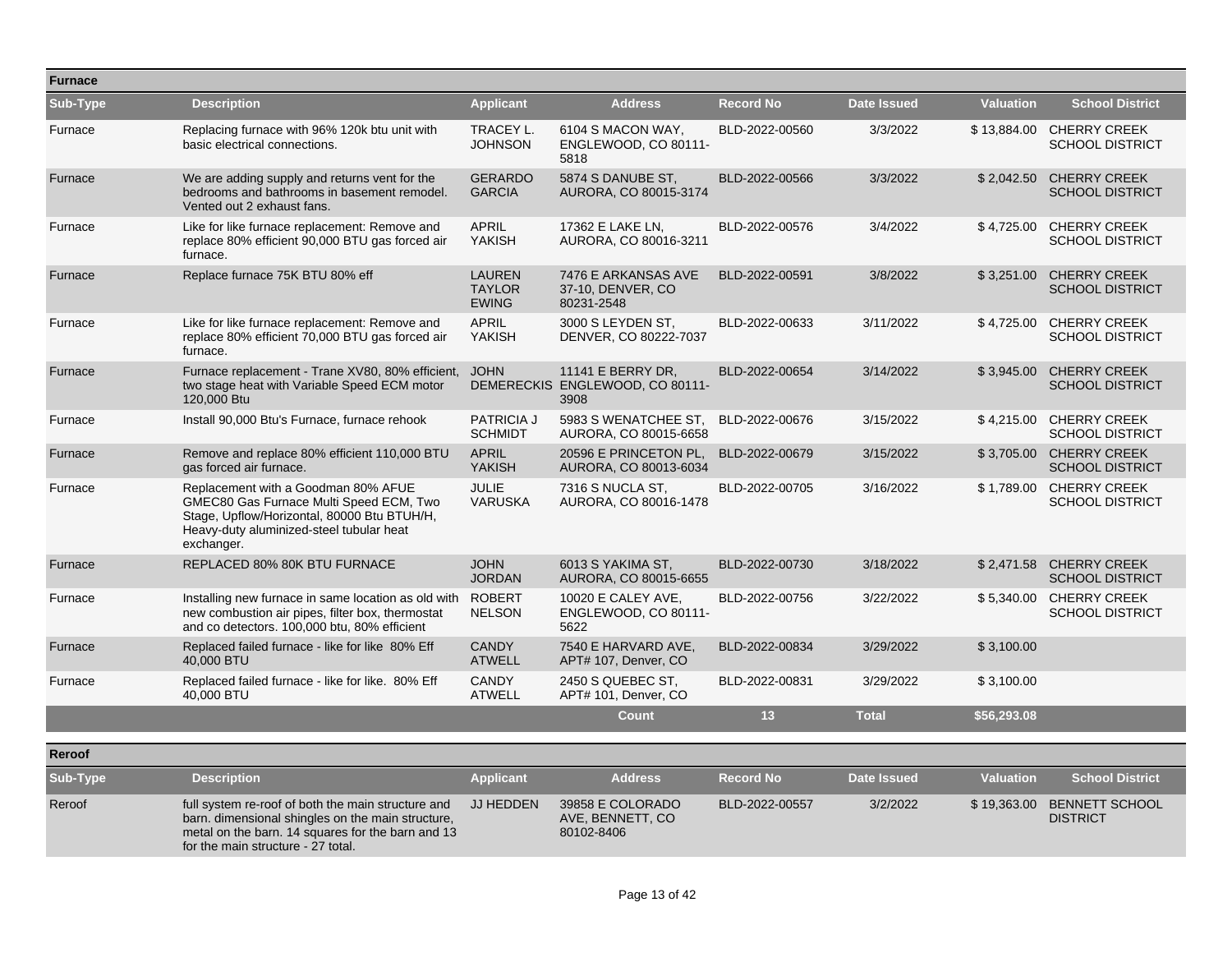| Reroof | Tear off existing roof system down to decking and CHARLES<br>install Owens Corning Class B asphalt shingles.<br>Ice & Water and synthetic felt used as<br>underlayment. Flash everything needed and<br>replace any worn decking with 7/16 OSB                                   | <b>LASSITER</b>                                 | 1891 S QUEBEC WAY,<br>DENVER, CO 80231-2605                   | BLD-2022-00551 | 3/2/2022  |            | \$7,200.00 CHERRY CREEK<br><b>SCHOOL DISTRICT</b>  |
|--------|---------------------------------------------------------------------------------------------------------------------------------------------------------------------------------------------------------------------------------------------------------------------------------|-------------------------------------------------|---------------------------------------------------------------|----------------|-----------|------------|----------------------------------------------------|
| Reroof | Reroof Duration storm shingle                                                                                                                                                                                                                                                   | <b>ANGELA</b><br><b>AUSTELL</b>                 | 6431 E CORNELL AVE.<br>DENVER, CO 80222-7415                  | BLD-2022-00565 | 3/3/2022  |            | \$17,000.00 CHERRY CREEK<br><b>SCHOOL DISTRICT</b> |
| Reroof | Complete tear off and re roof. Will be installing<br>Owens Corning Duration Sierra Gray                                                                                                                                                                                         | <b>PATRICK</b><br><b>QUINN</b>                  | 3646 S NEPAL CT,<br>AURORA, CO 80013-7435                     | BLD-2022-00559 | 3/3/2022  |            | \$15,000.00 CHERRY CREEK<br><b>SCHOOL DISTRICT</b> |
| Reroof | Re-roof Tear off Comp Shingle and felt. Replace<br>Felt, Flashing, drip edge, upgraded shingle and<br>cap.                                                                                                                                                                      | LARRY<br><b>GALLEGOS</b>                        | 2926 S Lenaview CIR,<br>Bennett, CO                           | BLD-2022-00590 | 3/7/2022  | \$7,723.00 |                                                    |
| Reroof | Complete tear off all layer asphalt shingles. Install<br>23 squares Owens Corning Duration shingles.<br>2/12 pitch, 1 story                                                                                                                                                     | DARYL E<br>WRIGHT                               | 2476 S JASMINE PL,<br>DENVER, CO 80222-6230                   | BLD-2022-00596 | 3/8/2022  |            | \$7,820.00 CHERRY CREEK<br><b>SCHOOL DISTRICT</b>  |
| Reroof | T/O one layer asphalt shingle, replace with asphalt ANDREW<br>shingle, no felt, drip edges, roof vents, flashing, etc GOSLOVICH<br>Stories: 1.5<br>Pitch: 7/12                                                                                                                  |                                                 | 5936 S QUATAR WAY,<br>AURORA, CO 80015-5017                   | BLD-2022-00631 | 3/11/2022 | \$7,150.00 | <b>CHERRY CREEK</b><br><b>SCHOOL DISTRICT</b>      |
| Reroof | Reroof 50 Year<br>Owens Corning Shingle<br><b>Estate Grey</b>                                                                                                                                                                                                                   | <b>UBBEN</b>                                    | ANDREW JAY 2436 S LEYDEN ST,<br>DENVER, CO 80222-6334         | BLD-2022-00644 | 3/14/2022 |            | \$18,000.00 CHERRY CREEK<br><b>SCHOOL DISTRICT</b> |
| Reroof | Remove 1 layer of existing laminate<br>Install Owens Corning Oakridge<br>$15$ sq.<br>5/12                                                                                                                                                                                       | <b>ANDREA</b><br><b>BECKER</b>                  | 1294 S ALTON CT.<br>DENVER, CO 80247-2323                     | BLD-2022-00663 | 3/14/2022 |            | \$6,400.00 CHERRY CREEK<br><b>SCHOOL DISTRICT</b>  |
| Reroof | *** Permit is being pulled to close out previous<br>roofing permit from 2014; BLD-2014-05688***<br>Please see attached report from engineer to verify<br>adequate building requirements were met.<br>Call Thomas Bouckaert at 303-507-7324 with any<br>questions.<br>Thank you! | <b>THOMAS</b><br><b>BOUCKAERT</b>               | 6152 S KENTON WAY,<br>ENGLEWOOD, CO 80111-<br>5729            | BLD-2022-00642 | 3/14/2022 |            | \$7,172.62 CHERRY CREEK<br><b>SCHOOL DISTRICT</b>  |
| Reroof | tear off old asphalt shingles and underlayment.<br>replace with new similar asphalt shingles and<br>underlayment                                                                                                                                                                | <b>ANDREW</b><br><b>MICHAEL</b><br><b>GATES</b> | 48301 E CALEY PL,<br><b>BENNETT, CO 80102-</b><br>8542        | BLD-2022-00641 | 3/14/2022 |            | \$19,125.00 BENNETT SCHOOL<br><b>DISTRICT</b>      |
| Reroof | Tear off existing shingles and replace with GAF<br>Timberline HD                                                                                                                                                                                                                | <b>THOMAS</b><br><b>BROWN</b>                   | 20128 E KENYON PL,<br>AURORA, CO 80013-6624                   | BLD-2022-00709 | 3/16/2022 |            | \$6,954.44 CHERRY CREEK<br><b>SCHOOL DISTRICT</b>  |
| Reroof | Tear off and re-roof with GAF Timberline HDZ<br><b>Shingles</b>                                                                                                                                                                                                                 | <b>BERNARD</b><br><b>REITZ</b>                  | 2861 S HOLLY PL,<br>DENVER, CO 80222-7006                     | BLD-2022-00706 | 3/16/2022 |            | \$6,400.00 CHERRY CREEK<br><b>SCHOOL DISTRICT</b>  |
| Reroof | Tear off and re-roof with Malarkey Legacy IR<br>Shingles                                                                                                                                                                                                                        | <b>BERNARD</b><br><b>REITZ</b>                  | 9220 E JEWELL CIR,<br>DENVER, CO 80231-5729                   | BLD-2022-00707 | 3/16/2022 |            | \$10,625.00 CHERRY CREEK<br><b>SCHOOL DISTRICT</b> |
| Reroof | Residential Re-Roof Asphalt Shingles.                                                                                                                                                                                                                                           | <b>KIMEUL</b><br><b>GRIFFITH</b>                | 5481 S COOLIDGE CT.<br>AURORA, CO 80016-4019                  | BLD-2022-00727 | 3/17/2022 |            | \$34,626.36 CHERRY CREEK<br><b>SCHOOL DISTRICT</b> |
| Reroof | Re-roof 24 Sq. single family residence with new<br>GAF dimensional asphalt shingles.                                                                                                                                                                                            | <b>DANIEL</b><br><b>PREISLER</b>                | 20449 E BELLEWOOD PL, BLD-2022-00750<br>AURORA, CO 80015-6626 |                | 3/21/2022 |            | \$9,360.00 CHERRY CREEK<br><b>SCHOOL DISTRICT</b>  |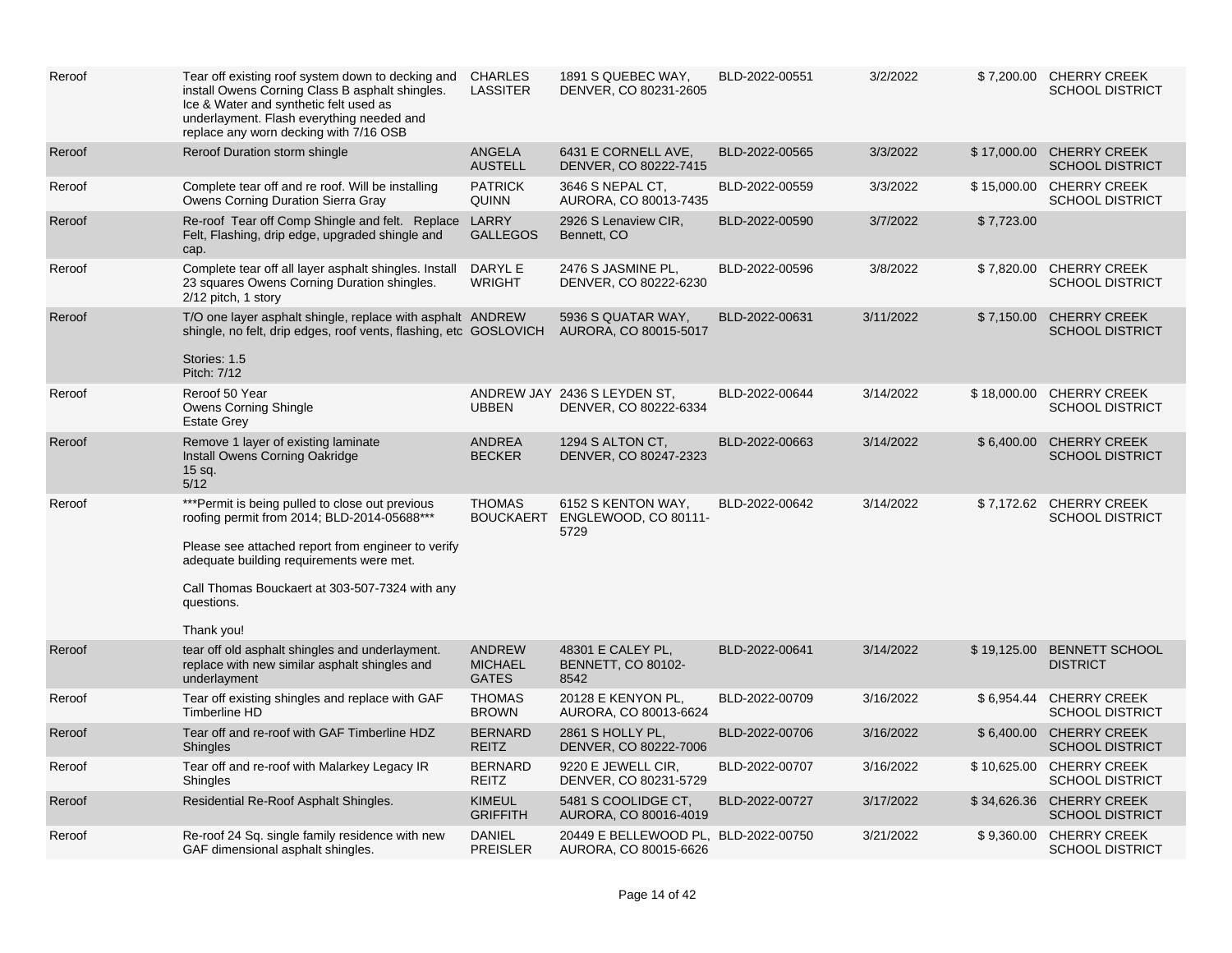| Reroof                                                                 | Tear off and re-roof with GAF Timberline HDZ<br>shingles                                                                                                                                                                             | <b>BERNARD</b><br><b>REITZ</b>  | 2321 S KRAMERIA ST,<br>DENVER, CO 80222-6233 | BLD-2022-00755   | 3/22/2022          |                  | \$8,770.00 CHERRY CREEK<br><b>SCHOOL DISTRICT</b>  |
|------------------------------------------------------------------------|--------------------------------------------------------------------------------------------------------------------------------------------------------------------------------------------------------------------------------------|---------------------------------|----------------------------------------------|------------------|--------------------|------------------|----------------------------------------------------|
| Reroof                                                                 | remove and replace 24 squares of dimensional<br>shingles; owens corning duration, one story, 6/12<br>pitch                                                                                                                           | DAVE K<br><b>KOROSEC</b>        | 2491 S HOLLY PL,<br>DENVER, CO 80222-6220    | BLD-2022-00808   | 3/24/2022          |                  | \$8,000.00 CHERRY CREEK<br><b>SCHOOL DISTRICT</b>  |
| Reroof                                                                 | Complete Re-roof with GAF Timberline HDZ;<br><b>Weathered Wood Shingles</b>                                                                                                                                                          | <b>CHARLES</b><br><b>RILEY</b>  | 21434 E NASSAU PL,<br>AURORA, CO 80013-7487  | BLD-2022-00805   | 3/24/2022          |                  | \$20,862.00 CHERRY CREEK<br><b>SCHOOL DISTRICT</b> |
| Reroof                                                                 | 33SQ R&R composition roof, 2 story, 5/12: remove JENNIFER<br>to deck, install synthetic underlayment, 2x2 rake<br>and 2x4 eave metal, new flashing at penetrations<br>and sidewall, install OC Duration FLEX (Class 4)<br>Onyx Black | <b>FLOREA</b>                   | 8481 E OREGON PL.<br>DENVER, CO 80231-2733   | BLD-2022-00843   | 3/30/2022          |                  | \$29,196.00 CHERRY CREEK<br><b>SCHOOL DISTRICT</b> |
|                                                                        | 7SQ Standing Seam Metal Panels (garage only) 1<br>story, 5/12: remove to deck, install HT<br>underlayment, panels, eave closures (Black)                                                                                             |                                 |                                              |                  |                    |                  |                                                    |
| Reroof                                                                 | Front Patio Flat Roof Only. 4 Squares. Mule Hide ALEX BURKE 5191 W QUARLES DR,<br>Self Adhering Modified Bitumen. Not over living<br>space.                                                                                          |                                 | LITTLETON, CO 80128-<br>6417                 | BLD-2022-00863   | 3/30/2022          |                  | \$6,000.00 LITTLETON SCHOOL<br><b>DISTRICT</b>     |
|                                                                        |                                                                                                                                                                                                                                      |                                 | <b>Count</b>                                 | 21               | <b>Total</b>       | \$272,747.42     |                                                    |
|                                                                        | <b>Residential New Construction - Accessory Structure</b>                                                                                                                                                                            |                                 |                                              |                  |                    |                  |                                                    |
| Sub-Type                                                               | <b>Description</b>                                                                                                                                                                                                                   | <b>Applicant</b>                | <b>Address</b>                               | <b>Record No</b> | <b>Date Issued</b> | <b>Valuation</b> | <b>School District</b>                             |
| <b>Residential New</b><br>Construction -<br><b>Accessory Structure</b> | Building a metal storage shed.                                                                                                                                                                                                       | ARLENE<br><b>BLISS</b>          | 40066 E ARIZONA AVE,<br>BLDG#, Bennett, CO   | BLD-2021-04137   | 3/25/2022          | \$17,845.00      |                                                    |
|                                                                        |                                                                                                                                                                                                                                      |                                 | <b>Count</b>                                 | $\mathbf{1}$     | <b>Total</b>       | \$17,845.00      |                                                    |
| <b>Residential New Construction - Barn</b>                             |                                                                                                                                                                                                                                      |                                 |                                              |                  |                    |                  |                                                    |
| Sub-Type                                                               | <b>Description</b>                                                                                                                                                                                                                   | <b>Applicant</b>                | <b>Address</b>                               | <b>Record No</b> | <b>Date Issued</b> | <b>Valuation</b> | <b>School District</b>                             |
| <b>Residential New</b><br>Construction - Barn                          | Builder a Pole Barn 32' x 38' x 16' high with one<br>barn door and one man door on the side for<br>horses.                                                                                                                           | <b>JAY B</b><br><b>SCOLNICK</b> | 1364 S EDGAR CT,<br>Strasburg, CO            | BLD-2022-00238   | 3/3/2022           |                  | \$62,000.00 STRASBURG SCHOOL<br><b>DISTRICT</b>    |
|                                                                        | NEW 32' x 38' (1,216 s.f.) pole barn with (1) 12' (w)<br>$x$ 14' (h) barn door, and (1) 3' $x$ 6' 8" man door.                                                                                                                       |                                 |                                              |                  |                    |                  |                                                    |
| <b>Residential New</b><br>Construction - Barn                          | Install a 32' X 38' X 16' high, pole barn, with one<br>barn door and one man door.                                                                                                                                                   | JAY B<br><b>SCOLNICK</b>        | 1547 S EDGAR CT.<br>Strasburg, CO            | BLD-2022-00235   | 3/3/2022           | \$62,000.00      | STRASBURG SCHOOL<br><b>DISTRICT</b>                |
|                                                                        | NEW 32' x 38' (1,216 s.f.) pole barn with (1) 12' (w)<br>$x$ 14' (h) barn door, and (1) 3' $x$ 6' 8" man door.                                                                                                                       |                                 |                                              |                  |                    |                  |                                                    |
| <b>Residential New</b><br>Construction - Barn                          | building a barn/garage in the back yard. This is a<br>50' x 30'<br>steel building with an overhead garage door facing<br>south and a standard door that is entered and<br>exited on the west side of the building.                   |                                 | WES S PRICE 139 E 6TH PL, BYERS,<br>CO 80103 | BLD-2022-00193   | 3/6/2022           | \$76,920.00      | <b>BYERS SCHOOL</b><br><b>DISTRICT</b>             |
|                                                                        |                                                                                                                                                                                                                                      |                                 | <b>Count</b>                                 | 3 <sup>2</sup>   | <b>Total</b>       | \$200,920.00     |                                                    |
|                                                                        |                                                                                                                                                                                                                                      |                                 |                                              |                  |                    |                  |                                                    |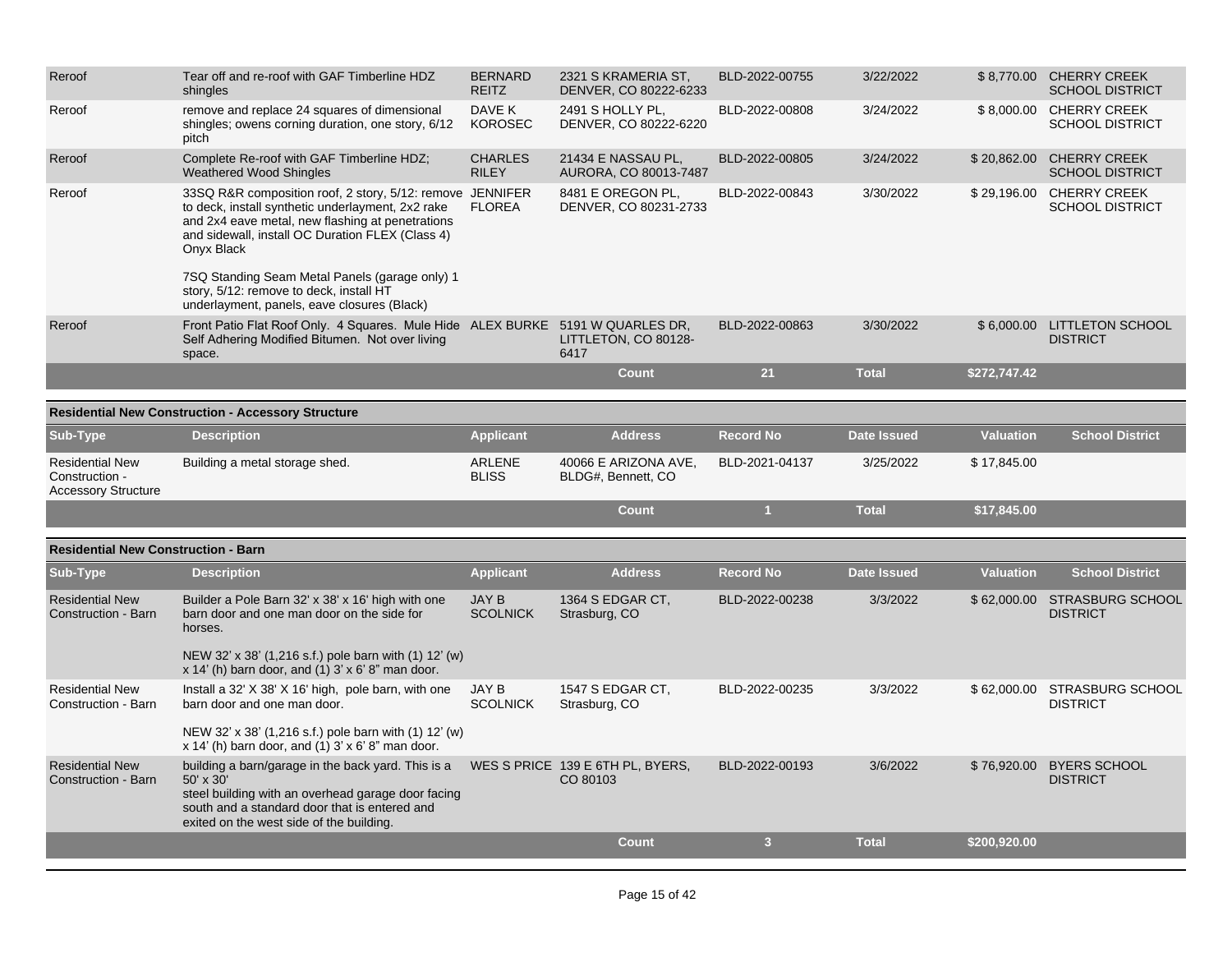| <b>Residential New Construction - Basement Finish</b>              |                                                                                                                                                                                                                                                                                                                                                                                                                                                                                                                                                 |                                                      |                                                                |                  |                    |                  |                                                    |  |  |
|--------------------------------------------------------------------|-------------------------------------------------------------------------------------------------------------------------------------------------------------------------------------------------------------------------------------------------------------------------------------------------------------------------------------------------------------------------------------------------------------------------------------------------------------------------------------------------------------------------------------------------|------------------------------------------------------|----------------------------------------------------------------|------------------|--------------------|------------------|----------------------------------------------------|--|--|
| Sub-Type                                                           | <b>Description</b>                                                                                                                                                                                                                                                                                                                                                                                                                                                                                                                              | <b>Applicant</b>                                     | <b>Address</b>                                                 | <b>Record No</b> | <b>Date Issued</b> | <b>Valuation</b> | <b>School District</b>                             |  |  |
| <b>Residential New</b><br>Construction -<br><b>Basement Finish</b> | Basement Finishing: As part of Basement<br>Finishing I am planning below<br>1) Make 1 Room with Closet<br>2) Make 1 Bathroom with Sink, Toilet and Shower<br>3) Make 1 Movie Room<br>4) Make 1 Wet Bar having Dishwasher and Cooler<br>5) Open Living Space<br>6) Mechanical Room<br>7) Unfinished Storage area.                                                                                                                                                                                                                                | RAHUL S<br><b>SISODIA</b>                            | 6443 S TELLURIDE ST,<br>AURORA, CO 80016-3159                  | BLD-2022-00529   | 3/3/2022           |                  | \$51,000.00 CHERRY CREEK<br><b>SCHOOL DISTRICT</b> |  |  |
| <b>Residential New</b><br>Construction -<br><b>Basement Finish</b> | <b>Finishing Basement</b><br>1. Creating family room 288sf<br>2. Full bath 39sf<br>3. Storage area unfinished 89sf<br>Basement checklist indicates a family room of 233<br>sq. ft. and a bath with 36 sq. ft. for a total of 269<br>sq. ft. finished.                                                                                                                                                                                                                                                                                           | <b>ELIZABETH</b><br><b>KATELYN</b><br><b>STEWARD</b> | 6067 S QUATAR WAY,<br>BLDG#, AURORA, CO<br>800155019           | BLD-2022-00402   | 3/3/2022           |                  | \$13,794.00 CHERRY CREEK<br><b>SCHOOL DISTRICT</b> |  |  |
| <b>Residential New</b><br>Construction -<br><b>Basement Finish</b> | finishing my basement with the attached plan<br>1) one full bathroom with stand shower, sink and<br>toilet'<br>2) One wet bar with a sink<br>3) Living area - open space                                                                                                                                                                                                                                                                                                                                                                        | <b>ASIM SAHA</b>                                     | 6162 S TELLURIDE ST.<br>AURORA, CO 80016-3116                  | BLD-2022-00547   | 3/7/2022           |                  | \$34,870.00 CHERRY CREEK<br><b>SCHOOL DISTRICT</b> |  |  |
| <b>Residential New</b><br>Construction -<br><b>Basement Finish</b> | <b>Basement Finish</b><br><b>Install Tankless heater</b>                                                                                                                                                                                                                                                                                                                                                                                                                                                                                        | <b>ANDREW</b><br><b>WALLINGER</b>                    | 4862 S WENATCHEE CIR, BLD-2022-00447<br>AURORA, CO 800156794   |                  | 3/8/2022           |                  | \$40,000.00 CHERRY CREEK<br><b>SCHOOL DISTRICT</b> |  |  |
| <b>Residential New</b><br>Construction -<br><b>Basement Finish</b> | The basement is already semi-finished, it has<br>already the drywalls on the perimeter, a full<br>bathroom, lights and a sub-panel with circuits.<br>I need to install some walls in order to get 2<br>bedrooms, a small laundry room, an office and<br>cabinets/counters for a wet bar. This will require<br>additional circuits to run the washer, dryer, new<br>outlets in the rooms and possible appliances in the<br>wet bar. An exhaust duct will be required for the<br>dryer and additional plumbing for the washer and<br>the wet bar. | <b>HECTOR</b><br><b>VALDEZ</b>                       | 5839 S DANUBE CIR.<br>AURORA, CO 80015-3161                    | BLD-2022-00583   | 3/11/2022          | \$26,000.00      | <b>CHERRY CREEK</b><br><b>SCHOOL DISTRICT</b>      |  |  |
| <b>Residential New</b><br>Construction -<br><b>Basement Finish</b> | Basement finish including bathroom, bedroom, wet MARTY<br>bar, and living room                                                                                                                                                                                                                                                                                                                                                                                                                                                                  | <b>SPITZNER</b>                                      | 5392 S GENEVA WAY.<br>ENGLEWOOD, CO 80111-<br>6219             | BLD-2022-00589   | 3/15/2022          |                  | \$61,382.00 CHERRY CREEK<br><b>SCHOOL DISTRICT</b> |  |  |
| <b>Residential New</b><br>Construction -<br><b>Basement Finish</b> | Finish current basement, Bathroom, Bedroom,<br>family room, bar - sitting room.                                                                                                                                                                                                                                                                                                                                                                                                                                                                 | <b>STAN SILVA</b>                                    | 4786 S ROME WAY.<br>AURORA, CO                                 | BLD-2021-00748   | 3/16/2022          | \$72,715.00      |                                                    |  |  |
| <b>Residential New</b><br>Construction -<br><b>Basement Finish</b> | Will be finishing the basement, creating a<br>bedroom, and installing 3/4 bath with shower pan.                                                                                                                                                                                                                                                                                                                                                                                                                                                 | <b>AMY HAN</b>                                       | 21185 E JEFFERSON CIR, BLD-2022-00739<br>AURORA, CO 80013-7416 |                  | 3/22/2022          |                  | \$39,383.00 CHERRY CREEK<br><b>SCHOOL DISTRICT</b> |  |  |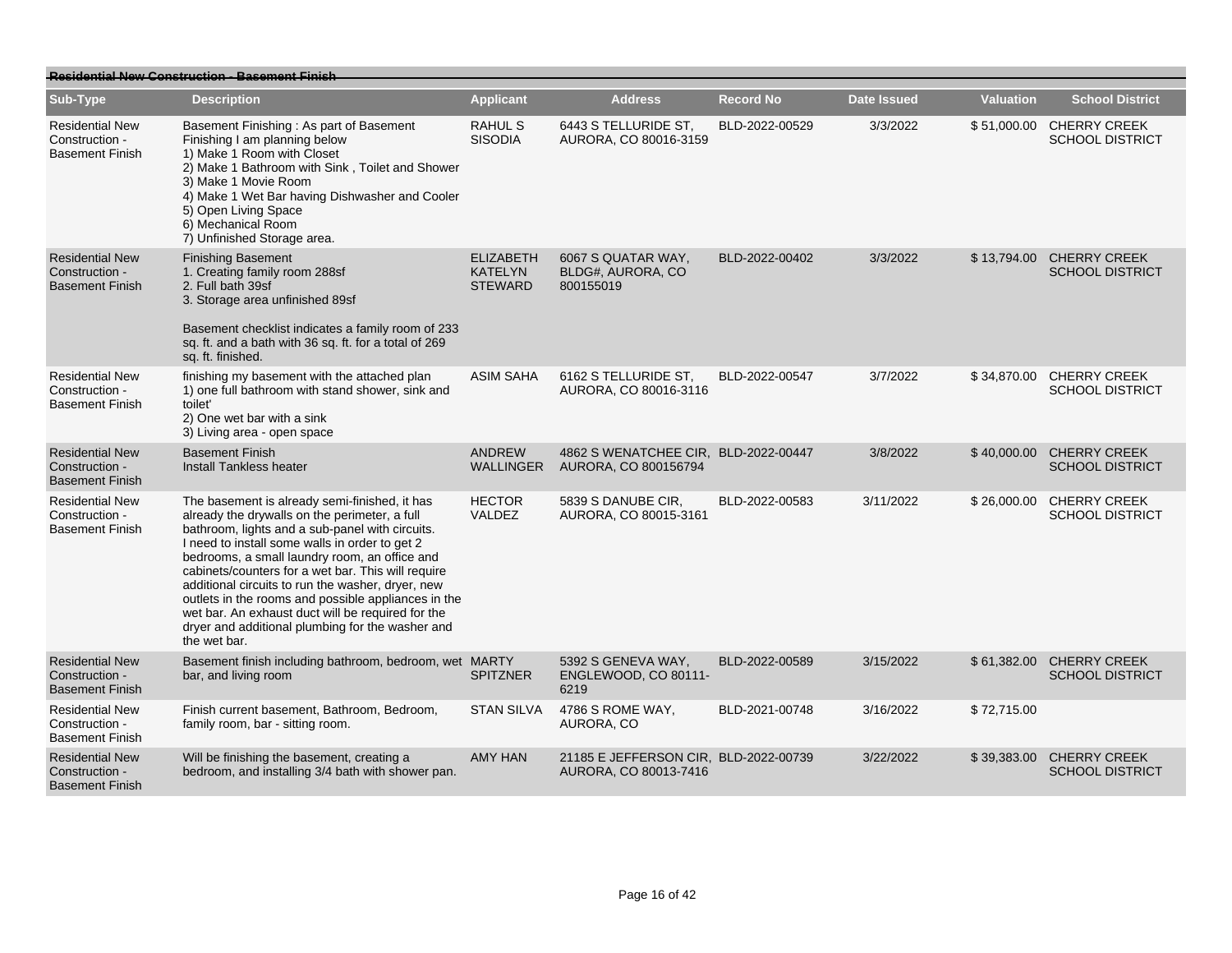| <b>Residential New</b><br>Construction -<br><b>Basement Finish</b> | This will be a project to finish the basement. Much DAVID LEE<br>of the work was done by the original home builder<br>including a framed/osb subfloor, insulated walls,<br>furnace/AC venting, bathroom drains, fire alarms,<br>etc. No structural walls are to be installed or<br>modified. Stairs to basement were finished by the<br>original home builder. Contractors will be utilized<br>for bathroom plumbing and some electrical,<br>including connection to the breaker box and<br>installation of the two new breakers. All windoes<br>and window wells were installed by home builder<br>and meet egress code requirements. Ceiling<br>heights will be 7'6" except for occasional<br>beams/ducting. Separate file with plans/notes<br>included. Plans include a finished bedroom,<br>bathroom, den, and reading nook, as well as an<br>unfinished storage area. | BENNETT                      | 5916 S QUATAR WAY,<br>BLDG#, Aurora, CO          | BLD-2022-00360 | 3/28/2022    | \$36,075.00  |                                            |
|--------------------------------------------------------------------|----------------------------------------------------------------------------------------------------------------------------------------------------------------------------------------------------------------------------------------------------------------------------------------------------------------------------------------------------------------------------------------------------------------------------------------------------------------------------------------------------------------------------------------------------------------------------------------------------------------------------------------------------------------------------------------------------------------------------------------------------------------------------------------------------------------------------------------------------------------------------|------------------------------|--------------------------------------------------|----------------|--------------|--------------|--------------------------------------------|
| <b>Residential New</b><br>Construction -<br><b>Basement Finish</b> | Complete basement finish of 2,025 sqf.                                                                                                                                                                                                                                                                                                                                                                                                                                                                                                                                                                                                                                                                                                                                                                                                                                     | <b>KERRI</b><br><b>CROFT</b> | 49800 MAPLEWOOD PL,<br><b>BENNETT, CO 80102</b>  | BLD-2022-00244 | 3/29/2022    | \$103,842.00 | <b>BENNETT SCHOOL</b><br><b>DISTRICT</b>   |
| <b>Residential New</b><br>Construction -<br><b>Basement Finish</b> | Partial basement finish -finish bedroom, bathroom, DAN RINKER<br>laundry room and add wet bar -add outlets and<br>lighting to meet code -add smoke and CO<br>detectors to meet code -egress and non-egress<br>windows (under separate window permit)                                                                                                                                                                                                                                                                                                                                                                                                                                                                                                                                                                                                                       |                              | 4575 W PONDS DR.<br>LITTLETON, CO 80123-<br>6559 | BLD-2022-00708 | 3/31/2022    | \$79,000.00  | <b>LITTLETON SCHOOL</b><br><b>DISTRICT</b> |
|                                                                    |                                                                                                                                                                                                                                                                                                                                                                                                                                                                                                                                                                                                                                                                                                                                                                                                                                                                            |                              | <b>Count</b>                                     | 11             | <b>Total</b> | \$558,061.00 |                                            |

| <b>Residential New Construction - Single Family</b>       |                                                                                                                                                                                                                     |                                  |                                               |                  |                    |                  |                                  |  |  |
|-----------------------------------------------------------|---------------------------------------------------------------------------------------------------------------------------------------------------------------------------------------------------------------------|----------------------------------|-----------------------------------------------|------------------|--------------------|------------------|----------------------------------|--|--|
| Sub-Type                                                  | <b>Description</b>                                                                                                                                                                                                  | <b>Applicant</b>                 | <b>Address</b>                                | <b>Record No</b> | <b>Date Issued</b> | <b>Valuation</b> | <b>School District</b>           |  |  |
| <b>Residential New</b><br>Construction - Single<br>Family | CRWL SPA, LOWER 261, MAIN 734, UPPER<br>804. STAIRS 135. GAR 473, PO 70, DECK 70<br>ROOF 405 - D568 ELEV C                                                                                                          | <b>MARNI</b><br><b>GOLDSTEIN</b> | 20949 E QUINCY DR.<br><b>AURORA, CO 80015</b> | BLD-2021-02001   | 3/2/2022           | \$263,136.70     |                                  |  |  |
| <b>Residential New</b><br>Construction - Single<br>Family | D568 Elev E - 1st Floor: 734 SQFT, Upper Floor -<br>804 SQFT, Lower Floor - 261 SQFT, Porch - 70<br>SQFT, Roof Top Terrace: 405 SQFT, Deck: 70<br>SQFT, Garage: 473 SQFT<br>Crawlspace, 2 Car, AC, End Condition    | MARNI<br><b>GOLDSTEIN</b>        | 20933 E QUINCY DR.<br><b>AURORA, CO 80015</b> | BLD-2021-00939   | 3/2/2022           | \$249,645.90     |                                  |  |  |
| <b>Residential New</b><br>Construction - Single<br>Family | D578 Elev E: Lower Floor: 350 SQFT, Main Floor: MARNI<br>613 SQFT, Upper Floor: 845 SQFT, Stairs: 140<br>SQFT, Garage: 495 SQFT, Porch: 28 SQFT,<br>Deck: 72 SQFT, Roof: 561 SQFT<br>Crawl Space, 2 Car Garage, A/C | <b>GOLDSTEIN</b>                 | 20939 E QUINCY DR.<br><b>AURORA, CO 80015</b> | BLD-2021-02008   | 3/2/2022           | \$23,969.80      |                                  |  |  |
| <b>Residential New</b><br>Construction - Single<br>Family | CRAWL SPACE, 1ST 777, 2ND 1054, GAR 440,<br>PORCH 70, PATIO 149 - D903 ELEV C                                                                                                                                       | <b>ELENA</b><br><b>SPINKS</b>    | 969 N YANTLEY CT.<br><b>AURORA, CO 80018</b>  | BLD-2022-00289   | 3/3/2022           | \$272,885.50     | AURORA SCHOOL<br><b>DISTRICT</b> |  |  |
| <b>Residential New</b><br>Construction - Single<br>Family | CRAWL SPACE, 1ST 961, 2ND 1003, GAR 423,<br>PATIO 160, PORCH 65 - D904 ELEV A                                                                                                                                       | <b>ELENA</b><br><b>SPINKS</b>    | 985 N YANTLEY CT.<br><b>AURORA, CO 80018</b>  | BLD-2022-00290   | 3/3/2022           | \$289,688.56     | AURORA SCHOOL<br><b>DISTRICT</b> |  |  |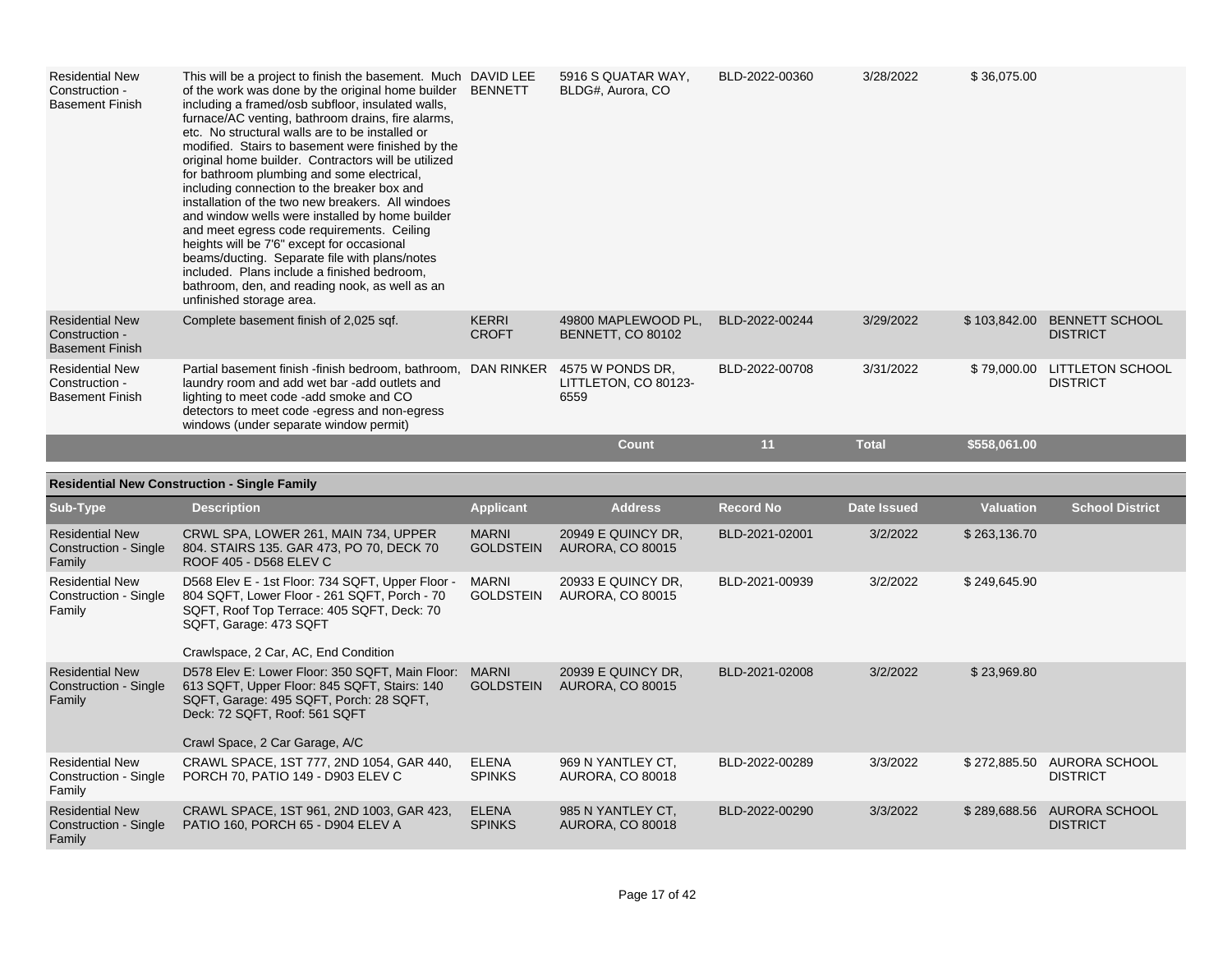| <b>Residential New</b><br>Construction - Single<br>Family | CRAWL SPACE, 1ST 777, 2ND 1054, GAR 440,<br>CVD PATIO 299, PORCH 90 - D903 ELEV A                                                                                                                              | <b>ELENA</b><br><b>SPINKS</b>    | 960 N YANTLEY CT.<br><b>AURORA, CO 80018</b>    | BLD-2022-00286 | 3/3/2022  |              | \$281,603.10 AURORA SCHOOL<br><b>DISTRICT</b> |
|-----------------------------------------------------------|----------------------------------------------------------------------------------------------------------------------------------------------------------------------------------------------------------------|----------------------------------|-------------------------------------------------|----------------|-----------|--------------|-----------------------------------------------|
| <b>Residential New</b><br>Construction - Single<br>Family | CRAWL SPACE, 1ST 777, 2ND 1054, GAR 440,<br>PORCH 70 - D903 ELEV A                                                                                                                                             | <b>ELENA</b><br><b>SPINKS</b>    | 27798 E 10TH DR,<br>AURORA, CO 80018            | BLD-2021-04216 | 3/3/2022  |              | \$265,244.78 AURORA SCHOOL<br><b>DISTRICT</b> |
| <b>Residential New</b><br>Construction - Single<br>Family | UNF 132, FIN 785, 1ST 1010, 2ND 1396, GAR<br>493, FRT PO 57, CVD PAT 140 - D846 ELEV B                                                                                                                         | <b>MARNI</b><br><b>GOLDSTEIN</b> | 4377 S LIVERPOOL CT,<br><b>AURORA, CO 80015</b> | BLD-2022-00274 | 3/10/2022 | \$392,875.88 |                                               |
| <b>Residential New</b><br>Construction - Single<br>Family | UNF 134, FIN 652, 1ST 889, 2ND 1211, GAR 424, MARNI<br>FRT PO 84, CVD PAT 210 - D712 ELEV C                                                                                                                    | <b>GOLDSTEIN</b>                 | 4383 S LIVERPOOL CT,<br><b>AURORA, CO 80015</b> | BLD-2022-00199 | 3/10/2022 | \$347,580.40 |                                               |
| <b>Residential New</b><br>Construction - Single<br>Family | UNF 917, 1ST 1010, 2ND 1396. GAR 493, FRT<br>PO 59, CVD PAT 140 - D846 ELEV A                                                                                                                                  | <b>MARNI</b><br><b>GOLDSTEIN</b> | 4387 S LIVERPOOL CT,<br><b>AURORA, CO 80015</b> | BLD-2022-00200 | 3/10/2022 | \$370,936.64 |                                               |
| <b>Residential New</b><br>Construction - Single<br>Family | UNF 780, 1ST 863, 2ND 1146, GAR 480, FRT PO MARNI<br>48, DECK 183 - D749 ELEV A                                                                                                                                | <b>GOLDSTEIN</b>                 | 4357 S LIVERPOOL CT,<br><b>AURORA, CO 80015</b> | BLD-2022-00336 | 3/11/2022 | \$316,891.30 |                                               |
| <b>Residential New</b><br>Construction - Single<br>Family | UNF 223, FIN 557, 1ST 863, 2ND 1146, GAR 480, MARNI<br>FRT PO 48, CVD PAT 105 - D749 ELEV A                                                                                                                    | <b>GOLDSTEIN</b>                 | 20922 E QUINCY PL,<br><b>AURORA, CO 80015</b>   | BLD-2022-00335 | 3/17/2022 | \$328,532.02 |                                               |
| <b>Residential New</b><br>Construction - Single<br>Family | UNF 305, FIN 626, 1ST 966, 2ND 1226, GAR 474, MARNI<br>FRT PO 50, CVD PAT 128 - D698 ELEV A                                                                                                                    | <b>GOLDSTEIN</b>                 | 4367 S LIVERPOOL CT,<br><b>AURORA, CO 80015</b> | BLD-2022-00338 | 3/17/2022 | \$364,066.40 |                                               |
| <b>Residential New</b><br>Construction - Single<br>Family | UNF 305, FIN 626, 1ST 966, 2ND 1402, GAR 474, MARNI<br>FRT PO 50, CVD PAT 128 - D698 ELEV D                                                                                                                    | <b>GOLDSTEIN</b>                 | 4327 S LIVERPOOL CT,<br><b>AURORA, CO 80015</b> | BLD-2022-00339 | 3/17/2022 | \$381,825.28 |                                               |
| <b>Residential New</b><br>Construction - Single<br>Family | D578 Elev F - 1st floor: 350 SQFT, 2nd Floor: 613 MARNI<br>SQFT, 3rd Floor: 845 SQFT, Stairs: 140 SQFT,<br>Garage: 495 SQFT, Porch: 28 SQFT, Deck: 72<br>SQFT, Roof: 541 SQFT<br>Crawlspace, 2 Car Garage, A/C | <b>GOLDSTEIN</b>                 | 20919 E QUINCY DR,<br><b>AURORA, CO 80015</b>   | BLD-2021-01533 | 3/17/2022 | \$253,669.80 |                                               |
| <b>Residential New</b>                                    | D578 Elev A - 1st Floor: 613 SQFT, Upper Floor:                                                                                                                                                                | <b>MARNI</b>                     | 20929 E QUINCY DR.                              | BLD-2021-00940 | 3/17/2022 | \$229,615.80 |                                               |
| Construction - Single<br>Family                           | 845 SQFT, Lower Floor: 350 SQFT, Garage: 495<br>SQFT, Front Porch: 28 SQFT, Deck: 72 SQFT                                                                                                                      | <b>GOLDSTEIN</b>                 | <b>AURORA, CO 80015</b>                         |                |           |              |                                               |
| <b>Residential New</b>                                    | Crawlspace, 2 Car Garae, AC, End Condition<br>UNF 134, FIN 652, 1ST 889, 2ND 1211, GAR 424, MARNI                                                                                                              |                                  | 4323 S LIVERPOOL CT,                            | BLD-2022-00340 | 3/21/2022 | \$347,631.68 |                                               |
| Construction - Single<br>Family                           | FRT PO 84, CVD PAT 211 - D712 ELEV A                                                                                                                                                                           | <b>GOLDSTEIN</b>                 | <b>AURORA, CO 80015</b>                         |                |           |              |                                               |
| <b>Residential New</b><br>Construction - Single<br>Family | CRAWL SPACE, 1ST 961, 2ND 1003, GAR 423,<br>PATIO 65, PORCH 160 - D904 ELEV C                                                                                                                                  | <b>ELENA</b><br><b>SPINKS</b>    | 27951 E 10TH DR,<br><b>AURORA, CO 80018</b>     | BLD-2022-00291 | 3/21/2022 |              | \$289,688.56 AURORA SCHOOL<br><b>DISTRICT</b> |
| <b>Residential New</b><br>Construction - Single<br>Family | CRAWL SPACE, 1ST 986, 2ND 1202, GAR 414,<br>POR 90 - D915 ELEV A                                                                                                                                               | <b>ELENA</b><br><b>SPINKS</b>    | 989 N YANTLEY CT.<br><b>AURORA, CO 80018</b>    | BLD-2022-00364 | 3/23/2022 |              | \$311,554.16 AURORA SCHOOL<br><b>DISTRICT</b> |
| <b>Residential New</b><br>Construction - Single<br>Family | CRAWL SPACE, 1ST 1747, GAR 417, PATIO<br>133, PORCH 26 - D921 ELEV C                                                                                                                                           | <b>ELENA</b><br><b>SPINKS</b>    | 980 N YANTLEY CT,<br><b>AURORA, CO 80018</b>    | BLD-2022-00366 | 3/23/2022 | \$257,660.54 | <b>AURORA SCHOOL</b><br><b>DISTRICT</b>       |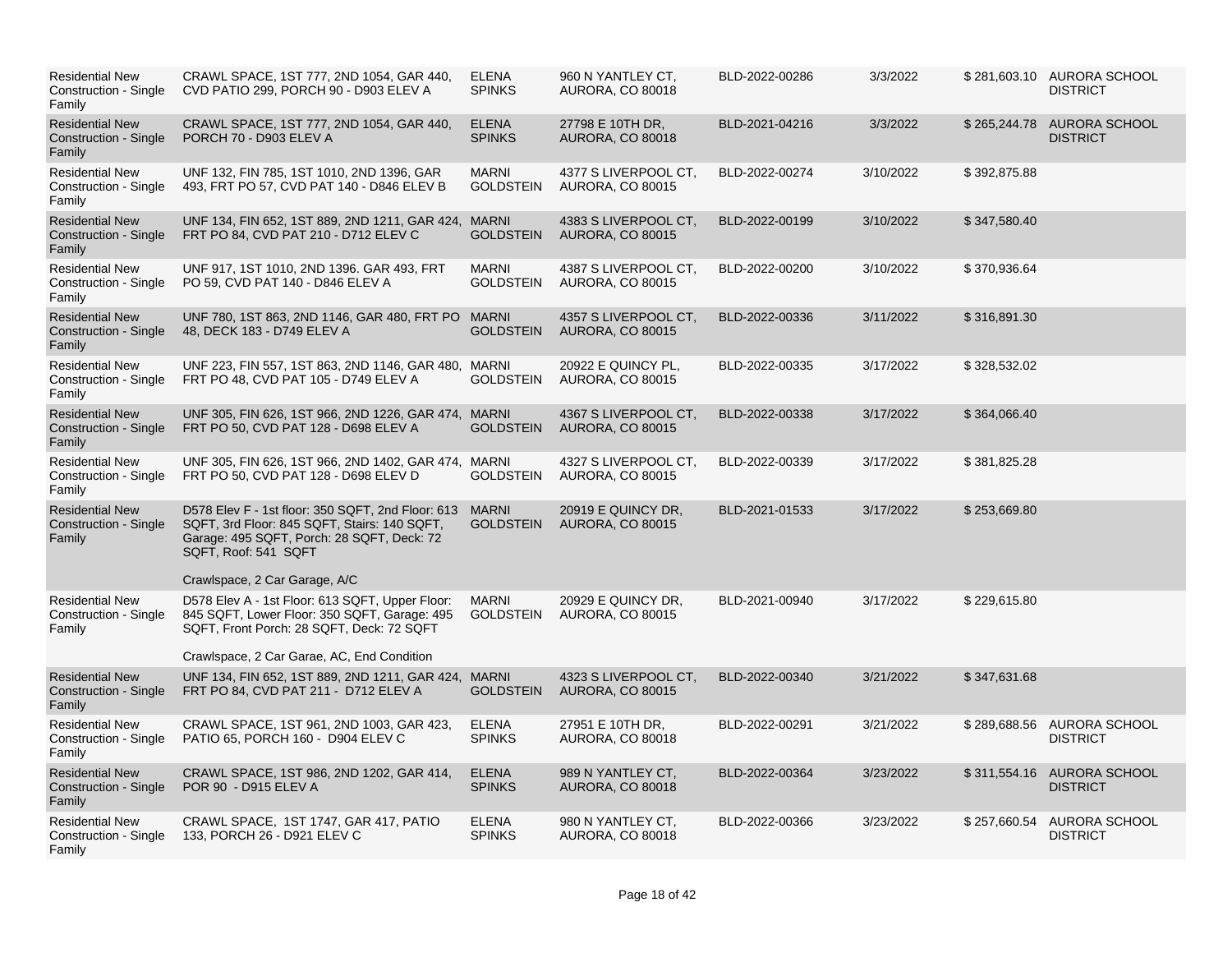| <b>Residential New</b><br><b>Construction - Single</b><br>Family | CRAWL SPACE, 1ST 1747, GAR 417, PORCH<br>26, PATIO 133 - D921 ELEV C           | <b>ELENA</b><br><b>SPINKS</b>   | 27870 E 10TH DR,<br><b>AURORA, CO 80018</b>  | BLD-2022-00368 | 3/23/2022    | \$257,660.54   | AURORA SCHOOL<br><b>DISTRICT</b>        |
|------------------------------------------------------------------|--------------------------------------------------------------------------------|---------------------------------|----------------------------------------------|----------------|--------------|----------------|-----------------------------------------|
| <b>Residential New</b><br>Construction - Single<br>Family        | CRAWL SPACE, 1ST 1747, GAR 417, PORCH 44 ELENA<br>- D921 ELEV A                | <b>SPINKS</b>                   | 979 N YANTLEY CT.<br><b>AURORA, CO 80018</b> | BLD-2022-00369 | 3/23/2022    | \$251,763.34   | AURORA SCHOOL<br><b>DISTRICT</b>        |
| <b>Residential New</b><br><b>Construction - Single</b><br>Family | CRAWL SPACE, 1ST 1747. GAR 417, PATIO<br>133, PORCH 44 - D921 ELEV B           | <b>ELENA</b><br><b>SPINKS</b>   | 990 N YANTLEY CT.<br><b>AURORA, CO 80018</b> | BLD-2022-00367 | 3/23/2022    | \$258,583.58   | <b>AURORA SCHOOL</b><br><b>DISTRICT</b> |
| <b>Residential New</b><br><b>Construction - Single</b><br>Family | CRAWL SPACE, 1ST 986, 2ND 1212, GAR 414.<br>PATIO 150, POR 105 - D915 ELEV B   | <b>ELENA</b><br><b>SPINKS</b>   | 966 N YANTLEY CT.<br><b>AURORA, CO 80018</b> | BLD-2022-00365 | 3/24/2022    | \$321,321.16   | AURORA SCHOOL<br><b>DISTRICT</b>        |
| <b>Residential New</b><br><b>Construction - Single</b><br>Family | CRAWL SPACE, 1ST 961, 2ND 1003, GAR 423,<br>FRT PO 65, PATIO 160 - D904 ELEC C | <b>ELENA</b><br><b>SPINKS</b>   | 986 N YANTLEY CT.<br>AURORA, CO 80137        | BLD-2022-00382 | 3/25/2022    | \$289,688.56   | <b>AURORA SCHOOL</b><br><b>DISTRICT</b> |
| <b>Residential New</b><br>Construction - Single<br>Family        | CRAWL SPACE, 1ST 777, 2ND 1054, GAR 440,<br>PORCH 70, PATIO 149 - D903 ELEV A  | <b>ELENA</b><br><b>SPINKS</b>   | 27942 E 10TH DR.<br><b>AURORA, CO 80018</b>  | BLD-2022-00380 | 3/25/2022    | \$272,885.50   | AURORA SCHOOL<br><b>DISTRICT</b>        |
| <b>Residential New</b><br><b>Construction - Single</b><br>Family | CRAWL SPACE, 1ST 961, 2ND 1003, GAR 423,<br>PORCH 65, PATIO 160 - D904 ELEV B  | <b>ELENA</b><br><b>SPINKS</b>   | 27880 E 10TH DR.<br><b>AURORA, CO 80018</b>  | BLD-2022-00385 | 3/29/2022    | \$289,688.56   | <b>AURORA SCHOOL</b><br><b>DISTRICT</b> |
| <b>Residential New</b><br><b>Construction - Single</b><br>Family | CRAWL SPACE, 1ST 961, 2ND 1003, GAR 423,<br>PORCH 65, PATIO 160 - D904 ELEV B  | <b>ELENA</b><br><b>SPINKS</b>   | 970 N YANTLEY CT.<br><b>AURORA, CO 80018</b> | BLD-2022-00428 | 3/29/2022    | \$289,688.56   | AURORA SCHOOL<br><b>DISTRICT</b>        |
| <b>Residential New</b><br><b>Construction - Single</b><br>Family | CRAWL SPACE, 1ST 961, 2ND 1003, GAR 423,<br>PORCH 65, PATIO 160 - D904 ELEV C  | <b>ELENA</b><br><b>SPINKS</b>   | 27850 E 10TH DR,<br><b>AURORA, CO 80018</b>  | BLD-2022-00384 | 3/29/2022    | \$289,688.56   | AURORA SCHOOL<br><b>DISTRICT</b>        |
| <b>Residential New</b><br><b>Construction - Single</b><br>Family | CRAWL SPACE, 1ST 986. 2ND 1202, GAR 414,<br>PORCH 90, PATIO 290 - D915 ELEV A  | <b>ELENA</b><br><b>SPINKS</b>   | 27991 E 10TH DR,<br><b>AURORA, CO 80018</b>  | BLD-2022-00398 | 3/31/2022    | \$326,425.36   | AURORA SCHOOL<br><b>DISTRICT</b>        |
| <b>Residential New</b><br><b>Construction - Single</b><br>Family | CRAWL SPACE, 1ST 819, 2ND 1319, GAR 453,<br>DE/PO 231 - 2496 ELEV C            | <b>TOM M</b><br><b>MARTINEZ</b> | 996 N YANTLEY CT.<br>AURORA, CO              | BLD-2022-00394 | 3/31/2022    | \$314,255.56   | <b>AURORA SCHOOL</b><br><b>DISTRICT</b> |
|                                                                  |                                                                                |                                 | <b>Count</b>                                 | 31             | <b>Total</b> | \$9,000,352.08 |                                         |

| <b>Residential New Construction - Single Family Modular</b>                     |                                                                                                                    |                                 |                                   |                     |              |                  |                                            |  |  |  |
|---------------------------------------------------------------------------------|--------------------------------------------------------------------------------------------------------------------|---------------------------------|-----------------------------------|---------------------|--------------|------------------|--------------------------------------------|--|--|--|
| Sub-Type                                                                        | <b>Description</b>                                                                                                 | <b>Applicant</b>                | <b>Address</b>                    | <b>Record No</b>    | Date Issued  | <b>Valuation</b> | <b>School District</b>                     |  |  |  |
| <b>Residential New</b><br>Construction - Single<br><b>Family Modular</b>        | Install a 2,204 s.f. State Approved IRC/Modular<br>home on a 4' concrete 8" thick crawlspace.                      | JAY B<br><b>SCOLNICK</b>        | 1547 S EDGAR CT.<br>Strasburg, CO | MHIP-2022-<br>00221 | 3/4/2022     | \$239,750,00     | STRASBURG SCHOOL<br><b>DISTRICT</b>        |  |  |  |
| <b>Residential New</b><br><b>Construction - Single</b><br><b>Family Modular</b> | Install a brand new 2,204 s.f. modular (IRC) home<br>on a 4' high 8" thick engineered concrete<br>Crawlspace wall. | <b>JAY B</b><br><b>SCOLNICK</b> | 1650 S EDGAR CT,<br>Strasburg, CO | MHIP-2022-<br>00582 | 3/17/2022    | \$187,500,00     | <b>STRASBURG SCHOOL</b><br><b>DISTRICT</b> |  |  |  |
|                                                                                 |                                                                                                                    |                                 | Count                             |                     | <b>Total</b> | \$427,250.00     |                                            |  |  |  |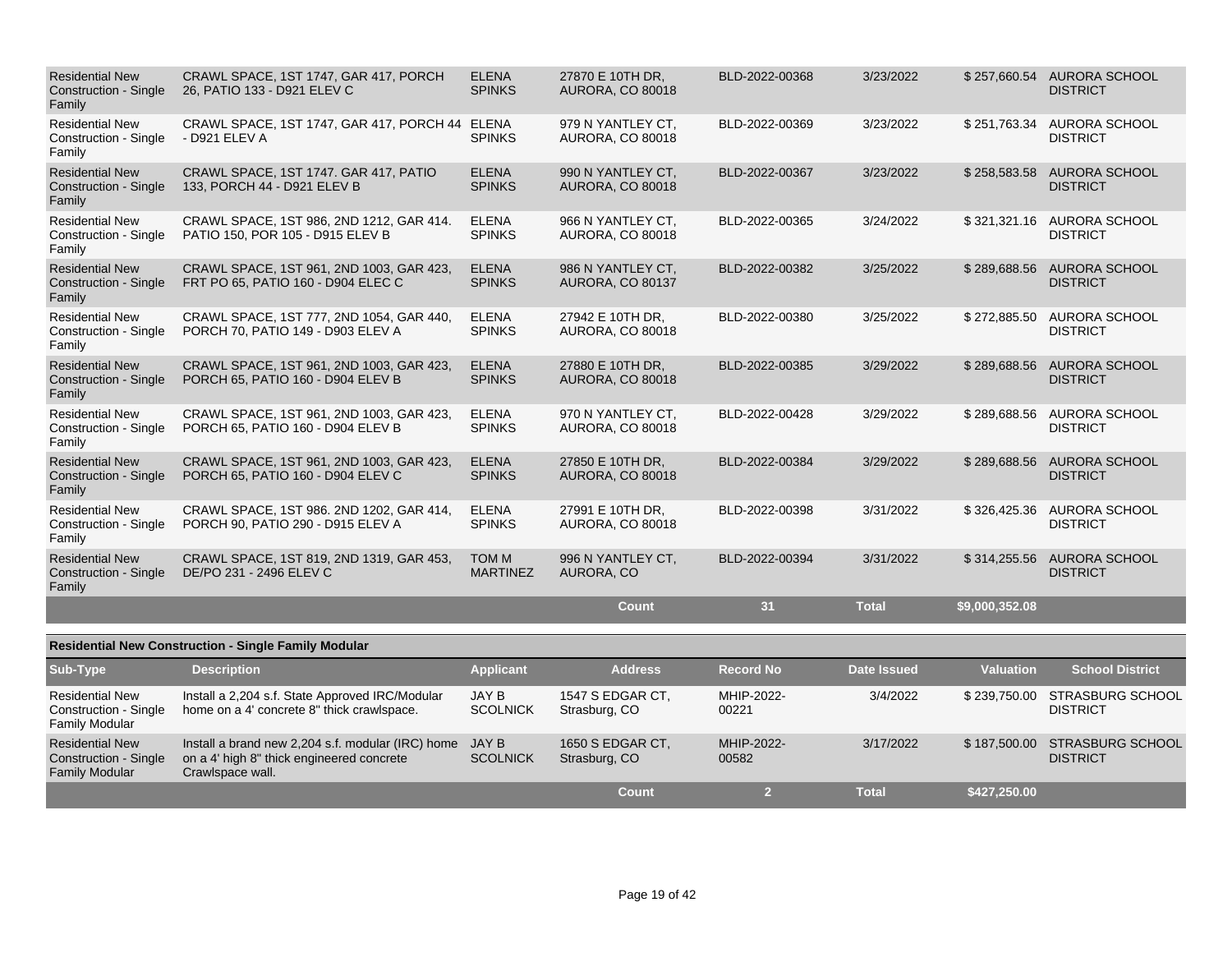| <b>Residential Remodel-Renovation - Addition</b>     |                                                                                                                                                                                                                                                                                                                                                                                                                                                                                                                                                                                                                                                                                                           |                                 |                                                          |                  |                    |                  |                                                    |  |  |
|------------------------------------------------------|-----------------------------------------------------------------------------------------------------------------------------------------------------------------------------------------------------------------------------------------------------------------------------------------------------------------------------------------------------------------------------------------------------------------------------------------------------------------------------------------------------------------------------------------------------------------------------------------------------------------------------------------------------------------------------------------------------------|---------------------------------|----------------------------------------------------------|------------------|--------------------|------------------|----------------------------------------------------|--|--|
| Sub-Type                                             | <b>Description</b>                                                                                                                                                                                                                                                                                                                                                                                                                                                                                                                                                                                                                                                                                        | <b>Applicant</b>                | <b>Address</b>                                           | <b>Record No</b> | <b>Date Issued</b> | <b>Valuation</b> | <b>School District</b>                             |  |  |
| <b>Residential Remodel-</b><br>Renovation - Addition | This permit is for a Single-level SINGLE FAMILY<br><b>RESIDENCE ETRANCE, PORCH COVER</b><br>ADDITION and interior stair Relocation. The new<br>addition is 33'-5" x 6'-6" (Total sf = $\sim$ 217.75sf). The<br>Roof addition is supported by new WOOD<br>FRAMING system per engineer's documents. New<br>exterior finishes to match existing, new windows<br>per drawings. New Mechanical ducting only. (SEE<br>HVAC LETTER). Electrical associated with the<br>work required per adopted codes, and per<br>drawings. See Permit Conditions for additional<br>requirements.<br>ACA Description of Work: "ADDITION"<br>PERMIT CONDITIONS:                                                                  | <b>GUADALUPE</b><br><b>SOTO</b> | 5123 S COOLIDGE ST,<br>AURORA, CO 800164023              | BLD-2021-02614   | 3/8/2022           |                  | \$50,000.00 CHERRY CREEK<br><b>SCHOOL DISTRICT</b> |  |  |
|                                                      | A. Deferred Submittal #1 (FIELD INSPECTION):<br>Engineers Compliance Letter - Provide a Colorado<br>licensed stamped engineers letter indicating<br>general compliance of all work and<br>recommendations from the engineer's design<br>documents. Design per Arapahoe County Design<br>criteria, and the 2015 IRC.                                                                                                                                                                                                                                                                                                                                                                                       |                                 |                                                          |                  |                    |                  |                                                    |  |  |
|                                                      | B. Deferred submittal #2: Provide manual D for all<br>new HVAC ducting installed.<br>B. Deferred Submittal #2: (FIELD INSPECTION):                                                                                                                                                                                                                                                                                                                                                                                                                                                                                                                                                                        |                                 |                                                          |                  |                    |                  |                                                    |  |  |
|                                                      | ICC Reports - Provide an evaluation report for the<br>proposed manufactured stone to be installed.<br><b>ADITION</b>                                                                                                                                                                                                                                                                                                                                                                                                                                                                                                                                                                                      |                                 |                                                          |                  |                    |                  |                                                    |  |  |
| <b>Residential Remodel-</b><br>Renovation - Addition | Permit for a NEW MAIN LEVEL 13'x11' (~143sf)<br>PANTRY/MUD/LAUNDRY ROOM ADDITION TO<br>EXISTING SINGLE FAMILY RESIDENCE.<br>Includes FULL BASEMENT REMODEL, new<br>window / door replacements, NEW KITCHEN<br>LAYOUT, existing drywall removal to facilitate new<br>plumbing, and electrical upgrades per drawings.<br>STRUCTURAL: YES - Per engineers drawings.<br>MECHANICAL/PLUMBING: YES - New Gas Fired<br>Furnace (see Manual J, S, & D), NEW GAS<br>APPLIANCES (Fireplace & range) & new plumbing<br>per drawings. ELECTRICAL: YES - New service<br>panel, devices & fixtures throughout as required<br>per adopted codes, and per drawings. See Permit<br>Conditions for additional requirements. | <b>KRISTEN</b>                  | 8 ROBINCREST LN.<br>SPANBAUER LITTLETON, CO<br>801236514 | BLD-2022-00201   | 3/15/2022          |                  | \$65,000.00 LITTLETON SCHOOL<br><b>DISTRICT</b>    |  |  |
|                                                      |                                                                                                                                                                                                                                                                                                                                                                                                                                                                                                                                                                                                                                                                                                           |                                 | <b>Count</b>                                             | $\overline{2}$   | <b>Total</b>       | \$115,000.00     |                                                    |  |  |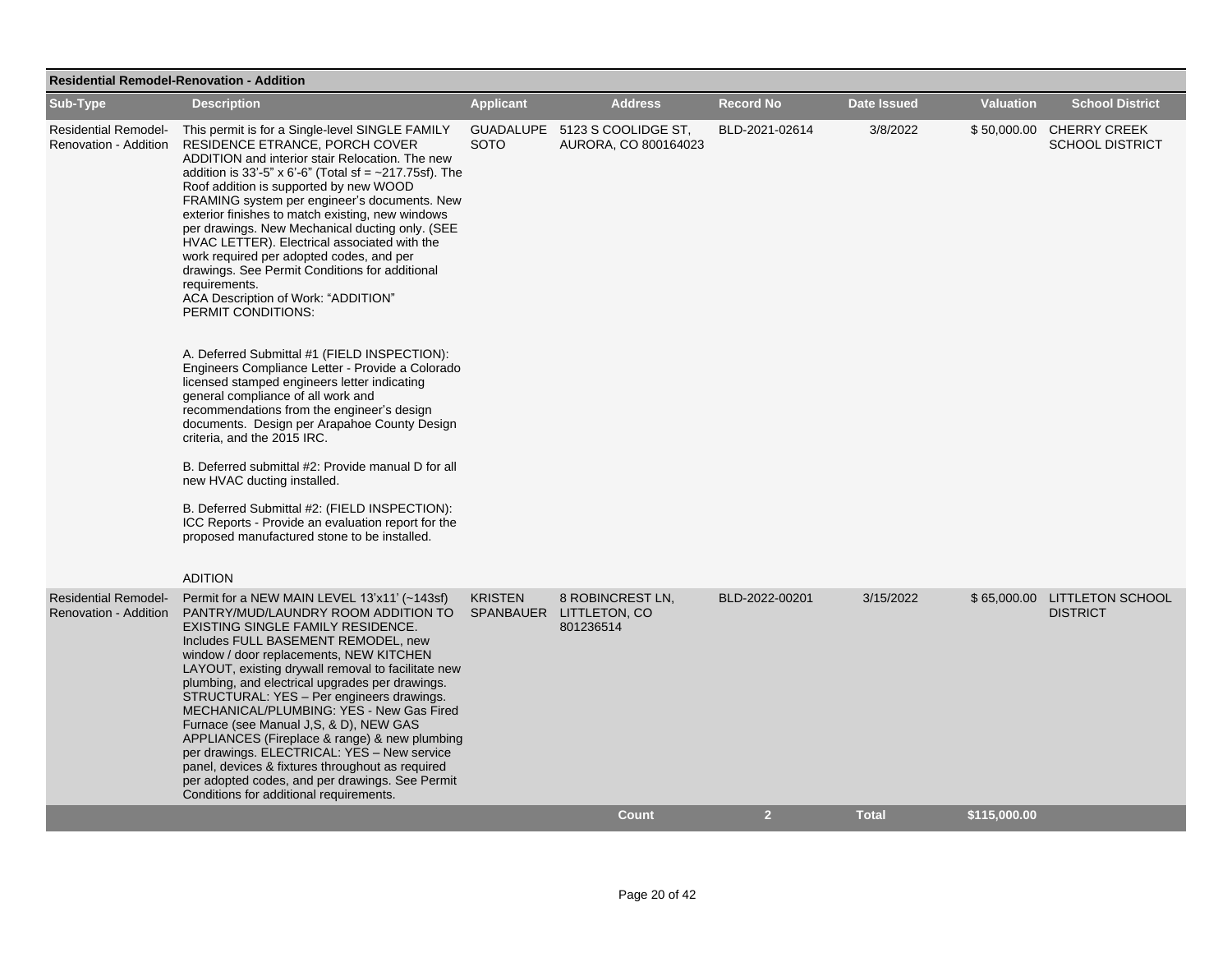| <b>Residential Remodel-Renovation - Boiler</b>                                |                                                                                                                                                                                                                                           |                                   |                                                           |                         |                    |                  |                                                    |
|-------------------------------------------------------------------------------|-------------------------------------------------------------------------------------------------------------------------------------------------------------------------------------------------------------------------------------------|-----------------------------------|-----------------------------------------------------------|-------------------------|--------------------|------------------|----------------------------------------------------|
| Sub-Type                                                                      | <b>Description</b>                                                                                                                                                                                                                        | <b>Applicant</b>                  | <b>Address</b>                                            | <b>Record No</b>        | <b>Date Issued</b> | <b>Valuation</b> | <b>School District</b>                             |
| <b>Residential Remodel-</b><br>Renovation - Boiler                            | This permit is for a boiler replacement under the<br>2015 Plumbing, Mechanical, and Fuel Gas Codes. MCKINNEY<br>The NEW boiler is a LENNOX GWB8-E 125KBTU<br>model and replaces a Dunkirk DW8 150KBTU<br>model.                           | KATHI                             | 2507 S KRAMERIA ST.<br>DENVER, CO 80222-7138              | BLD-2022-00764          | 3/28/2022          | \$12,620.00      | <b>CHERRY CREEK</b><br><b>SCHOOL DISTRICT</b>      |
|                                                                               |                                                                                                                                                                                                                                           |                                   | <b>Count</b>                                              | $\mathbf{1}$            | <b>Total</b>       | \$12,620.00      |                                                    |
| <b>Residential Remodel-Renovation - Deck</b>                                  |                                                                                                                                                                                                                                           |                                   |                                                           |                         |                    |                  |                                                    |
| Sub-Type                                                                      | <b>Description</b>                                                                                                                                                                                                                        | <b>Applicant</b>                  | <b>Address</b>                                            | <b>Record No</b>        | <b>Date Issued</b> | <b>Valuation</b> | <b>School District</b>                             |
| <b>Residential Remodel-</b><br><b>Renovation - Deck</b>                       | Rebuild the deck that was not permitted.<br>NEW WOOD FRAMED DECK with a patio cover<br>$(31' 4'' x 16'$ for approximately 496 sq. ft.) to<br>replace an EXISTING DECK.<br>The patio cover installation is under permit<br>BLD-2021-04033. | <b>T OAKLEY</b>                   | CHRISTOPER 54004 E Wolf Creek DR,<br>BLDG#, Strasburg, CO | BLD-2022-00482          | 3/8/2022           | \$20,000.00      |                                                    |
| <b>Residential Remodel-</b><br>Renovation - Deck                              | Demo existing deck (8x16) and rebuild a new deck ROXANNA J<br>(23x10). Trex flooring and steps, iron balusters,<br>and cedar railing.                                                                                                     | <b>BARELA</b>                     | 10898 E MAPLEWOOD<br>DR, ENGLEWOOD, CO<br>80112           | BLD-2021-02696          | 3/29/2022          | \$11.794.00      |                                                    |
| <b>Residential Remodel-</b><br><b>Renovation - Deck</b>                       | Tearing out old deck and replacing it new. Same<br>size 12'x20'                                                                                                                                                                           |                                   | JOSE B RIOS 20830 E WEAVER PL,<br>AURORA, CO 800161119    | BLD-2022-00341          | 3/30/2022          |                  | \$13,000.00 CHERRY CREEK<br><b>SCHOOL DISTRICT</b> |
|                                                                               |                                                                                                                                                                                                                                           |                                   | <b>Count</b>                                              | $\overline{\mathbf{3}}$ | <b>Total</b>       | \$44,794.00      |                                                    |
|                                                                               | <b>Residential Remodel-Renovation - Electrical Misc</b>                                                                                                                                                                                   |                                   |                                                           |                         |                    |                  |                                                    |
| Sub-Type                                                                      | <b>Description</b>                                                                                                                                                                                                                        | <b>Applicant</b>                  | <b>Address</b>                                            | <b>Record No</b>        | <b>Date Issued</b> | <b>Valuation</b> | <b>School District</b>                             |
| <b>Residential Remodel-</b><br>Renovation - Electrical addition<br>Misc       | Add 4 recessed cans and a fan for the back porch                                                                                                                                                                                          | <b>SLAWOMIR</b><br><b>GOLABEK</b> | 3654 S LISBON ST.<br>AURORA, CO 80013-6644                | BLD-2022-00574          | 3/7/2022           | \$2,000.00       | <b>CHERRY CREEK</b><br><b>SCHOOL DISTRICT</b>      |
| <b>Residential Remodel-</b><br>Renovation - Electrical<br><b>Misc</b>         | Add a 240 Volt, 60 amp circuit with disconnect to<br>garage for an electric car (EV) TESLA Gen3<br>charger.                                                                                                                               | <b>GREGR</b><br><b>PETICOLAS</b>  | 27861 E 9th DR,<br>GARAGE#, Aurora, CO                    | BLD-2022-00451          | 3/10/2022          |                  | \$1,528.40 AURORA SCHOOL<br><b>DISTRICT</b>        |
| <b>Residential Remodel-</b><br>Renovation - Electrical<br>Misc                | ev permit for parent permit BLD-2021-01820                                                                                                                                                                                                | <b>NICK</b><br><b>RODRIGUEZ</b>   | 2432 S JASMINE ST,<br>DENVER, CO 802226313                | BLD-2021-03424          | 3/10/2022          | \$500.00         | <b>CHERRY CREEK</b><br><b>SCHOOL DISTRICT</b>      |
| <b>Residential Remodel-</b><br>Renovation - Electrical System.<br><b>Misc</b> | Install 13.5kWh Tesla Powerwall Energy Storage<br>Associated with the roof mounted solar PV<br>application BLD-2022-00269                                                                                                                 | <b>TIM BROWN</b>                  | 6033 S TIBET ST,<br>AURORA, CO 800155532                  | BLD-2022-00270          | 3/14/2022          | \$7,200.00       | <b>CHERRY CREEK</b><br><b>SCHOOL DISTRICT</b>      |
| <b>Residential Remodel-</b><br>Misc                                           | Installing a dedicated 10/3 240V branch circuit<br>Renovation - Electrical from the kitchen oven to the basement subpanel,<br>with a 20A double pole breaker.                                                                             |                                   | PAUL KUZMA 17672 E WEAVER PL,<br>AURORA, CO 80016-3164    | BLD-2022-00602          | 3/14/2022          | \$250.00         | <b>CHERRY CREEK</b><br><b>SCHOOL DISTRICT</b>      |
| <b>Residential Remodel-</b><br><b>Renovation - Electrical</b><br>Misc         | Add 2 NEMA 50 outlets for EV charger                                                                                                                                                                                                      | <b>JESSICA</b><br><b>BLOCK</b>    | 9080 E JEWELL CIR,<br>DENVER, CO 802313471                | BLD-2021-01863          | 3/14/2022          | \$800.00         | <b>CHERRY CREEK</b><br><b>SCHOOL DISTRICT</b>      |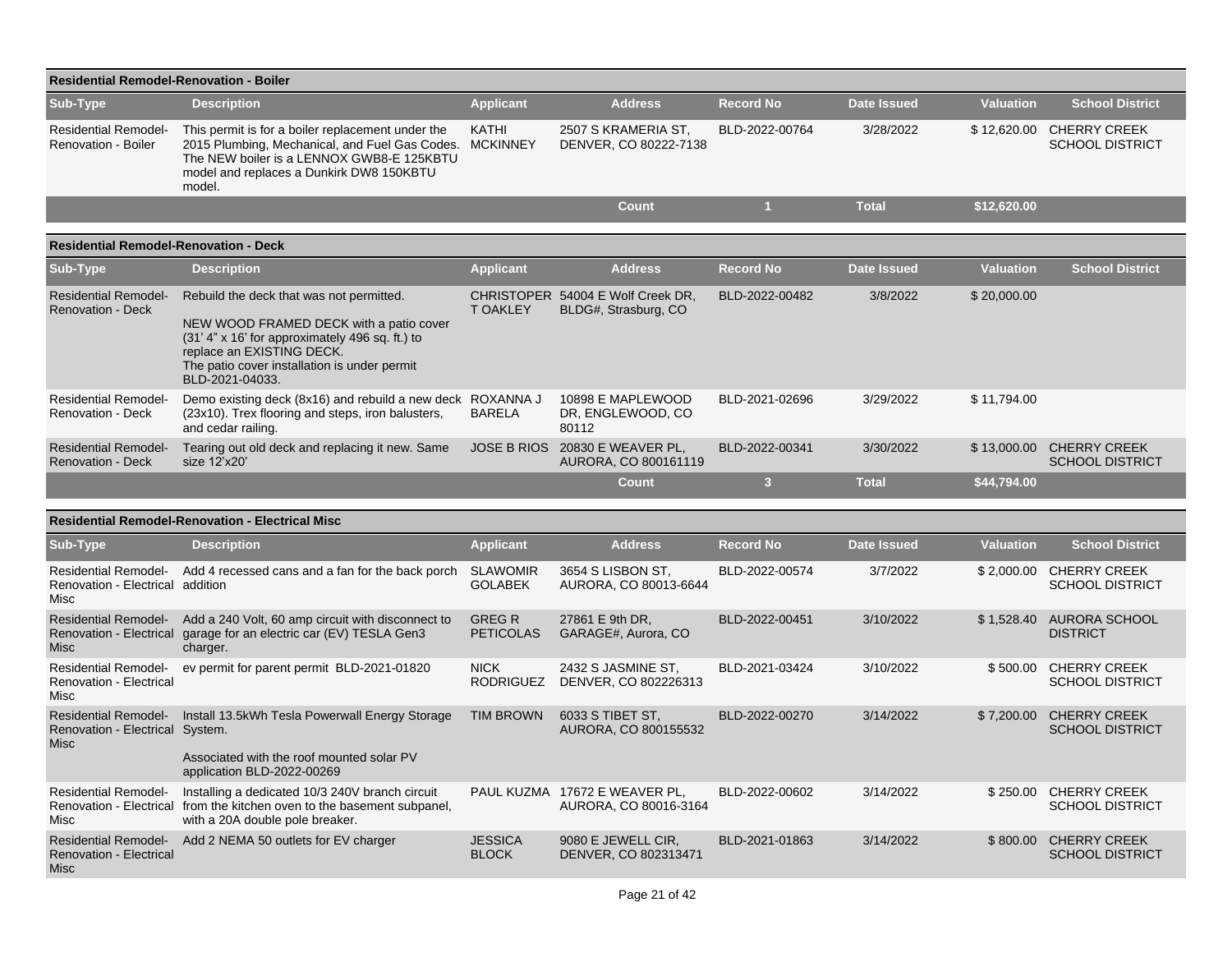| Misc                                                                  | Residential Remodel- New 200A Main Panel Upgrade in conjunction with NICK<br>Renovation - Electrical Solar Permit 21-02129                                                                                                                                                                                                                                          | RODRIGUEZ                             | 5983 S JAMAICA WAY,<br>ENGLEWOOD, CO<br>801115754               | BLD-2022-00357   | 3/17/2022          |                  | \$2,500.00 CHERRY CREEK<br><b>SCHOOL DISTRICT</b> |
|-----------------------------------------------------------------------|---------------------------------------------------------------------------------------------------------------------------------------------------------------------------------------------------------------------------------------------------------------------------------------------------------------------------------------------------------------------|---------------------------------------|-----------------------------------------------------------------|------------------|--------------------|------------------|---------------------------------------------------|
| Renovation - Electrical GFCI protection. ETC<br><b>Misc</b>           | Residential Remodel- Bathroom remodel. New lights/ devices AFCI /<br><b>ELECTRICAL ONLY</b>                                                                                                                                                                                                                                                                         | <b>CLAYTON</b><br><b>LUC</b>          | 6401 S JAMAICA CIR.<br>ENGLEWOOD, CO<br>801116624               | BLD-2022-00409   | 3/21/2022          | \$2,250.00       | <b>CHERRY CREEK</b><br><b>SCHOOL DISTRICT</b>     |
| <b>Renovation - Electrical</b><br>Misc                                | Residential Remodel- 200A Panel Swap and relocation; surge protection                                                                                                                                                                                                                                                                                               | <b>RONALD</b><br><b>EVANS</b>         | 9796 E MAPLEWOOD<br>CIR, ENGLEWOOD, CO<br>801117018             | BLD-2022-00406   | 3/22/2022          |                  | \$3,500.00 CHERRY CREEK<br><b>SCHOOL DISTRICT</b> |
| Renovation - Electrical charging.<br><b>Misc</b>                      | Residential Remodel- New dedicated 60 amp circuit in garage for car<br>Also includes replacement of sub panel                                                                                                                                                                                                                                                       | LOU<br><b>TAGLIALAVO</b><br><b>RE</b> | 8541 E IOWA PL,<br>DENVER, CO 80231-2741                        | BLD-2022-00611   | 3/23/2022          | \$2,016.00       | <b>CHERRY CREEK</b><br><b>SCHOOL DISTRICT</b>     |
| Renovation - Electrical damaged home.<br>Misc                         | Residential Remodel- Temporary Power to enable cleaning of fire<br>This is in reference to BVI-2022-00009.<br>A permit to rebuild home to follow when<br>engineering is complete.                                                                                                                                                                                   | TRENT D<br><b>JARVIS</b>              | 19751 E DORADO AVE,<br>AURORA, CO 800155169                     | BLD-2022-00501   | 3/23/2022          |                  | \$400.00 CHERRY CREEK<br><b>SCHOOL DISTRICT</b>   |
| <b>Residential Remodel-</b><br>Misc                                   | Install 200A two pole breaker in Pedestal. Install<br>Renovation - Electrical Direct burial wire in the trench. Install 200A main<br>breaker panel in Shop.<br>Install new feeder to accessory structure. 200<br>amp feed. Main breaker type panel at structure.<br>Grounding and bonding as required. One GFCI<br>receptacle, one interior and one exterior light. | <b>SEBASTIAN</b><br><b>TOTTY</b>      | 61957 E HAMPDEN PL,<br>Byers, CO                                | BLD-2022-00740   | 3/31/2022          | \$4,000.00       |                                                   |
|                                                                       |                                                                                                                                                                                                                                                                                                                                                                     |                                       | <b>Count</b>                                                    | 12               | <b>Total</b>       | \$26,944.40      |                                                   |
|                                                                       | <b>Residential Remodel-Renovation - Gas Line</b>                                                                                                                                                                                                                                                                                                                    |                                       |                                                                 |                  |                    |                  |                                                   |
| Sub-Type                                                              | <b>Description</b>                                                                                                                                                                                                                                                                                                                                                  | <b>Applicant</b>                      | <b>Address</b>                                                  | <b>Record No</b> | <b>Date Issued</b> | <b>Valuation</b> | <b>School District</b>                            |
| <b>Residential Remodel-</b>                                           | This permit is for a NEW LG-LSG-4513BD gas<br>Renovation - Gas Line stove and gas line under the 2015 Plumbing,<br>Mechanical, and Fuel Gas codes.                                                                                                                                                                                                                  | <b>LILLY SARAH</b><br><b>STEFFEN</b>  | 18654 E CRESTRIDGE<br>DR, AURORA, CO 80015-<br>5128             | BLD-2022-00737   | 3/29/2022          | \$800.00         | <b>CHERRY CREEK</b><br><b>SCHOOL DISTRICT</b>     |
|                                                                       |                                                                                                                                                                                                                                                                                                                                                                     |                                       | <b>Count</b>                                                    | $\overline{1}$   | <b>Total</b>       | \$800.00         |                                                   |
|                                                                       | <b>Residential Remodel-Renovation - Patio Enclosure</b>                                                                                                                                                                                                                                                                                                             |                                       |                                                                 |                  |                    |                  |                                                   |
| Sub-Type                                                              | <b>Description</b>                                                                                                                                                                                                                                                                                                                                                  | <b>Applicant</b>                      | <b>Address</b>                                                  | <b>Record No</b> | <b>Date Issued</b> | <b>Valuation</b> | <b>School District</b>                            |
| <b>Residential Remodel-</b><br><b>Renovation - Patio</b><br>Enclosure | Enclose the south side of existing deck.<br>The existing deck is being replaced as the original<br>build was not permitted. Installation of a new deck<br>is under permit<br>BLD-2022-00482.                                                                                                                                                                        | <b>T OAKLEY</b>                       | CHRISTOPER 54004 E WOLF CREEK<br>DR, STRASBURG, CO<br>801369310 | BLD-2021-04033   | 3/8/2022           |                  | \$20,000.00 STRASBURG SCHOOL<br><b>DISTRICT</b>   |
|                                                                       |                                                                                                                                                                                                                                                                                                                                                                     |                                       | <b>Count</b>                                                    | $\mathbf{1}$     | <b>Total</b>       | \$20,000.00      |                                                   |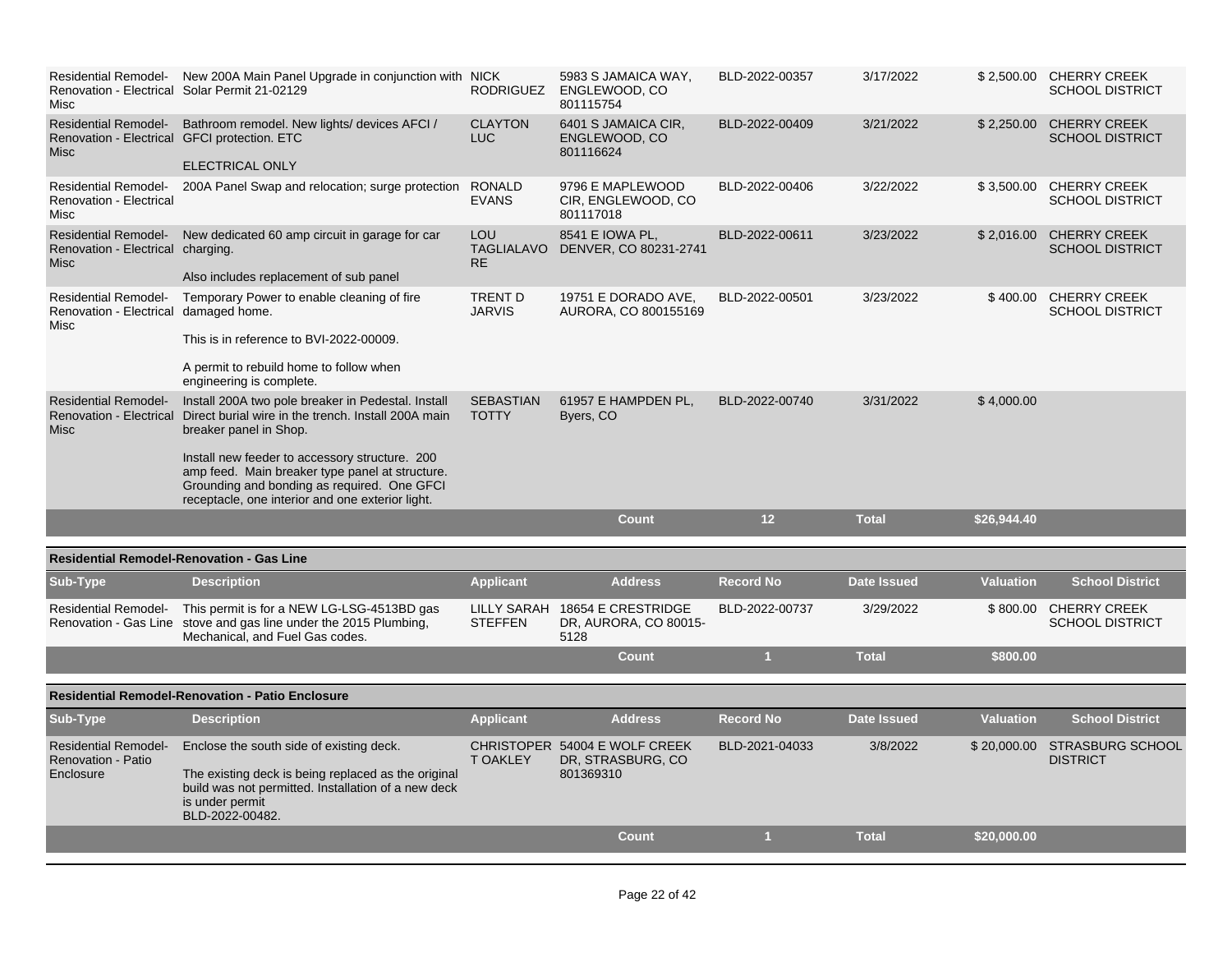|                                                                           | <b>Residential Remodel-Renovation - Residential Remodel</b>                                                                                                                                                                                                                                                                                                                                                                                                                                                                                                                                                                                                             |                               |                                                      |                  |                    |                  |                                                    |  |  |  |
|---------------------------------------------------------------------------|-------------------------------------------------------------------------------------------------------------------------------------------------------------------------------------------------------------------------------------------------------------------------------------------------------------------------------------------------------------------------------------------------------------------------------------------------------------------------------------------------------------------------------------------------------------------------------------------------------------------------------------------------------------------------|-------------------------------|------------------------------------------------------|------------------|--------------------|------------------|----------------------------------------------------|--|--|--|
| Sub-Type                                                                  | <b>Description</b>                                                                                                                                                                                                                                                                                                                                                                                                                                                                                                                                                                                                                                                      | <b>Applicant</b>              | <b>Address</b>                                       | <b>Record No</b> | <b>Date Issued</b> | <b>Valuation</b> | <b>School District</b>                             |  |  |  |
| <b>Residential Remodel-</b><br>Renovation -<br><b>Residential Remodel</b> | This permit is being issued for the interior<br>alterations of existing KITCHEN, and DINING<br>ROOM spaces. Includes new cabinets,<br>countertops, fixtures, appliances, and required<br>interior finish upgrades. STRUCTURAL: YES, per<br>engineers stamped drawing. MECHANICAL:<br>Kitchen exhaust hood (confirm <400cfm) over<br>induction cooktop. ELECTRICAL: YES - New<br>appliances, & GFCI/AFCI outlets at kitchen as<br>required. New ceiling mounted lighting per<br>applicant. PLUMBING: YES - New kitchen sink &<br>dishwasher location per application. EXTERIOR<br>WORK: YES - New door install at existing<br>openings per application.                  | <b>MATT</b><br><b>GROBBEL</b> | 6629 S WACO WAY.<br>AURORA, CO 800161132             | BLD-2021-04228   | 3/2/2022           |                  | \$60,000.00 CHERRY CREEK<br><b>SCHOOL DISTRICT</b> |  |  |  |
| <b>Residential Remodel-</b><br>Renovation -<br><b>Residential Remodel</b> | Basement finish to include Bedroom with closet.<br>Craft Room with storage, Media and Rec areas,<br>finished Storage room, Mech room and 3/4 Bath                                                                                                                                                                                                                                                                                                                                                                                                                                                                                                                       |                               | MARK STONE 6394 S SALIDA ST.<br>AURORA, CO 800163176 | BLD-2022-00208   | 3/3/2022           |                  | \$50,921.00 CHERRY CREEK<br><b>SCHOOL DISTRICT</b> |  |  |  |
| <b>Residential Remodel-</b><br>Renovation -<br><b>Residential Remodel</b> | SCOPE: FINISH BASEMENT BATHROOM TO<br>INCLUDE INSTALLING SHOWER PAN,<br>SHOWER TILE, FLOOR TILE, TOILET INSTALL,<br>VANITY INSTALL. ALL ROUGHS WERE<br>COMPLETED ON PERMIT # 2017-02849                                                                                                                                                                                                                                                                                                                                                                                                                                                                                 |                               | JEFF GREEN 22274 E IDA PL,<br>AURORA, CO 800154587   | BLD-2022-00116   | 3/9/2022           | \$61,000.00      | <b>CHERRY CREEK</b><br><b>SCHOOL DISTRICT</b>      |  |  |  |
| <b>Residential Remodel-</b><br>Renovation -<br><b>Residential Remodel</b> | Permit issued for the INTERIOR ALTERATIONS<br>OF AN EXISTING OCCUPIED ~572sf DWELLING OSMAN<br>UNIT WITHIN AN EXISTING "R-2" OCCUPANCY<br>BUILDING. The general scope of work includes<br>architectural, plumbing, and electrical interior<br>alterations. STRUCTURAL: NONE - See<br>engineers letter. Refer to approved Construction<br>Documents for scope of work. NOTE: This<br>application does not include review to any<br>alterations of existing Fire Barrier, Floor Ceiling or<br>Ceiling membranes where fire resistive<br>construction may be required. The interior scope<br>of work is limited to floor plan layout, Scope of<br>Work letter as provided. | <b>KHADIJA</b>                | 8828 E FLORIDA AVE<br>216, DENVER, CO<br>802472834   | BLD-2022-00024   | 3/9/2022           | \$4,500.00       | <b>CHERRY CREEK</b><br><b>SCHOOL DISTRICT</b>      |  |  |  |
| <b>Residential Remodel-</b><br>Renovation -<br><b>Residential Remodel</b> | Finish Basement.<br>Living room, Bathroom, Laundry, Closet under<br>stairs, Utility room and Mechanical room.<br>Receptacles outlets Can Lights and Smoke and<br>carbon monoxide Detectors attach to existing<br>circuit.<br>Approximately 351 sq feet of finished and 2015<br>square feet of unfinished space.                                                                                                                                                                                                                                                                                                                                                         | ANDREW<br><b>BURKE</b>        | 20676 E KENYON AVE,<br>AURORA, CO 800136613          | BLD-2022-00111   | 3/11/2022          |                  | \$15,000.00 CHERRY CREEK<br><b>SCHOOL DISTRICT</b> |  |  |  |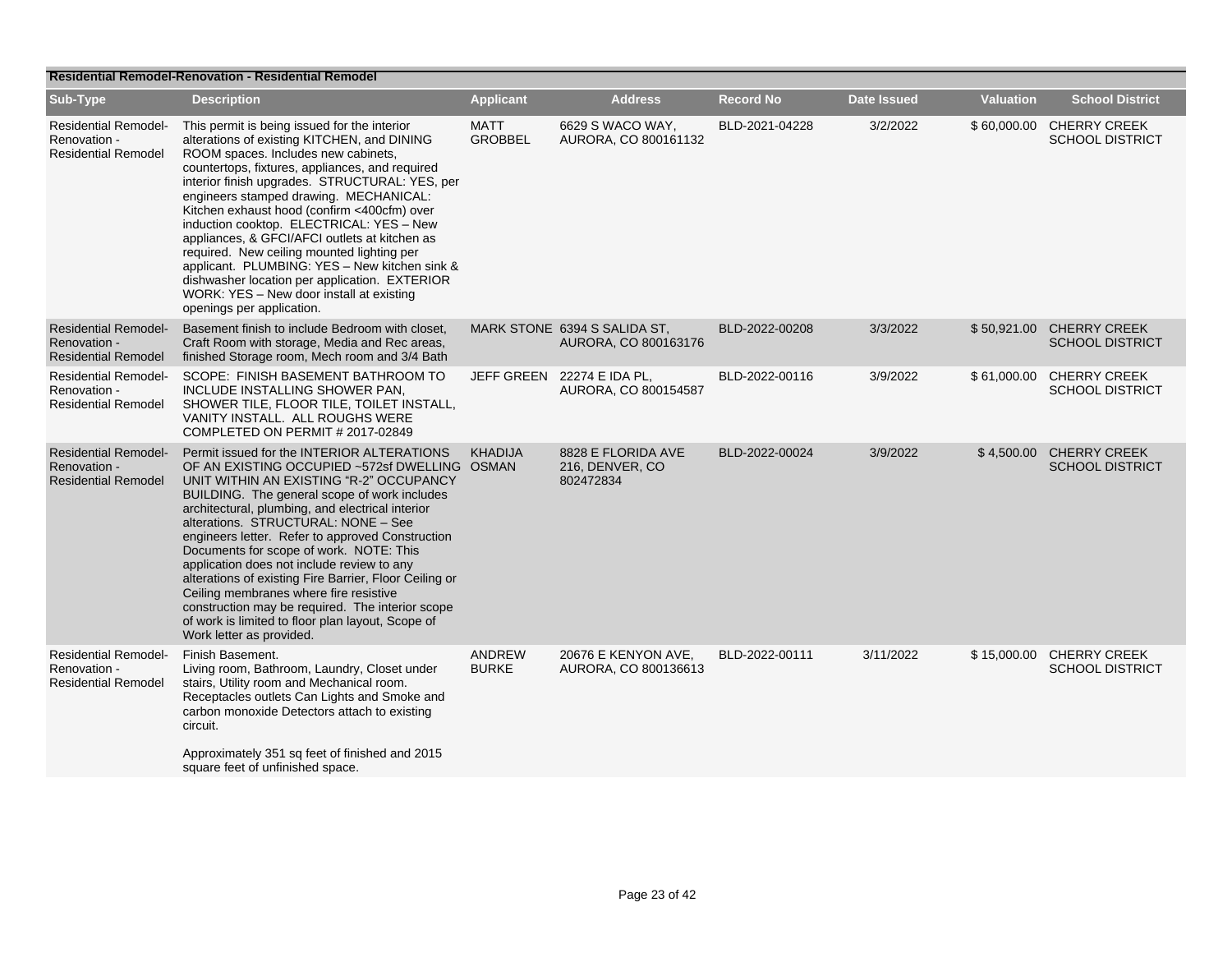| <b>Residential Remodel-</b><br>Renovation -<br><b>Residential Remodel</b> | This permit is being issued for the INTERIOR<br>ALTERATIONS of an existing MASTER<br>BATHROOM. STRUCTURAL: None per<br>application. MECHANICAL: None. ELECTRICAL:<br>New power, and lighting per drawings.<br>PLUMBING: Per M. Bath drawings + New Gas<br>Fireplace insert to replace existing w/ New B-Vent<br>through Roof. EXTERIOR WORK: Limited to gas<br>venting install.                                                                                                                                                                                                                                                                                                                                                                                                                 | AL<br><b>STRAARUP</b>  | 10499 E ABERDEEN AVE, BLD-2022-00080<br>ENGLEWOOD, CO<br>801115479 |                | 3/11/2022 |             | \$44,350.00 CHERRY CREEK<br><b>SCHOOL DISTRICT</b> |
|---------------------------------------------------------------------------|-------------------------------------------------------------------------------------------------------------------------------------------------------------------------------------------------------------------------------------------------------------------------------------------------------------------------------------------------------------------------------------------------------------------------------------------------------------------------------------------------------------------------------------------------------------------------------------------------------------------------------------------------------------------------------------------------------------------------------------------------------------------------------------------------|------------------------|--------------------------------------------------------------------|----------------|-----------|-------------|----------------------------------------------------|
| <b>Residential Remodel-</b><br>Renovation -<br><b>Residential Remodel</b> | Tub to Shower Conversion/ shower valve<br>replacement; no electrical, mechanical or building<br>just plumbing                                                                                                                                                                                                                                                                                                                                                                                                                                                                                                                                                                                                                                                                                   | ANGELA<br>LEHR         | 5631 E AMHERST AVE,<br>Denver, CO 802227014                        | BLD-2022-00388 | 3/14/2022 |             | \$1,000.00 CHERRY CREEK<br><b>SCHOOL DISTRICT</b>  |
| <b>Residential Remodel-</b><br>Renovation -<br><b>Residential Remodel</b> | Kitchen remodel with structural changes. Please<br>see attached engineer letter and overall changes<br>to kitchen layout.                                                                                                                                                                                                                                                                                                                                                                                                                                                                                                                                                                                                                                                                       | ADAM<br><b>ULITZKY</b> | 10727 E CRESTLINE CIR,<br>ENGLEWOOD, CO<br>801113803               | BLD-2022-00192 | 3/16/2022 | \$75,000.00 | <b>CHERRY CREEK</b><br><b>SCHOOL DISTRICT</b>      |
| <b>Residential Remodel-</b><br>Renovation -<br><b>Residential Remodel</b> | Permit for a NEW NON-HABITABLE & Un-Heated, CHRISTIAN<br>Category II SUNROOM ENCLOSURE 22'x16'<br>(352sf) OVER WOOD FRAMED STRUCTURE w/<br>ADJACENT RAISED WOOD FRAMED DECK<br>16'x16' (256sf), >30 inches above grade,<br>composite decking, with stair down to grade.<br>New enclosure is a NON-Heated ALUMINUM<br>PRE-MANUFACTURED SYSTEM by CES<br>Champion Enclosure Suppliers. Scope of work<br>general includes associated exterior enclosure,<br>and fenestration, concrete & helical pier foundation<br>per drawings. STRUCTURAL: YES - Per<br>engineers stamped drawings. Electrical: YES -<br>New devices, fixtures per drawings & electrical<br>associated with required exterior lighting at<br>landings, and outlets (as applicable).<br>MECHANICAL/PLUMBING: N/A - Per drawings. |                        | 5185 S RIVIERA CT,<br>RODRIGUEZ AURORA, CO 800156029               | BLD-2022-00250 | 3/17/2022 |             | \$60,318.00 CHERRY CREEK<br><b>SCHOOL DISTRICT</b> |
| <b>Residential Remodel-</b><br>Renovation -<br><b>Residential Remodel</b> | Permit issued for the interior alterations of existing JOSUE<br>MAIN LEVEL KITCHEN, LIVING, and MUD ROOM ALFREDO<br>spaces. Includes new cabinets, countertops,<br>fixtures, appliances, and required interior finish<br>upgrades. STRUCTURAL: NONE, per application.<br>MECHANICAL: Relocation of existing<br>venting/duct work. Kitchen exhaust hood (confirm<br><400cfm). ELECTRICAL: YES - New appliances,<br>& GFCI/AFCI outlets at kitchen as required. New<br>ceiling mounted lighting per applicant.<br>PLUMBING: YES - New gas range, kitchen sink &<br>dishwasher location per application. EXTERIOR<br>WORK: NONE - Per application.                                                                                                                                                 | <b>TORRES</b>          | 17342 E WEAVER AVE.<br>AURORA, CO 800163178                        | BLD-2022-00209 | 3/18/2022 | \$32,000.00 | <b>CHERRY CREEK</b><br><b>SCHOOL DISTRICT</b>      |
| <b>Residential Remodel-</b><br>Renovation -<br><b>Residential Remodel</b> | Remove old shower pan. Install new walk in<br>shower pan. new wall surround tile.                                                                                                                                                                                                                                                                                                                                                                                                                                                                                                                                                                                                                                                                                                               | GARY<br>SARANEY        | 7476 E ARKANSAS AVE<br>32-02, DENVER, CO<br>802312561              | BLD-2022-00232 | 3/18/2022 |             | \$3,300.00 CHERRY CREEK<br><b>SCHOOL DISTRICT</b>  |
| <b>Residential Remodel-</b><br>Renovation -<br><b>Residential Remodel</b> | Permit issued for the INTERIOR ALTERATIONS of ANGELA<br>an existing BATHROOM. STRUCTURAL: None<br>per application. MECHANICAL: None.<br>ELECTRICAL: None per drawings, and applicant.<br>PLUMBING: Per approved drawings. EXTERIOR<br>WORK: None per application.                                                                                                                                                                                                                                                                                                                                                                                                                                                                                                                               | <b>LEHR</b>            | 5350 S VALDAI WAY,<br>AURORA, CO 80015-6543                        | BLD-2022-00751 | 3/21/2022 | \$1,700.00  | <b>CHERRY CREEK</b><br><b>SCHOOL DISTRICT</b>      |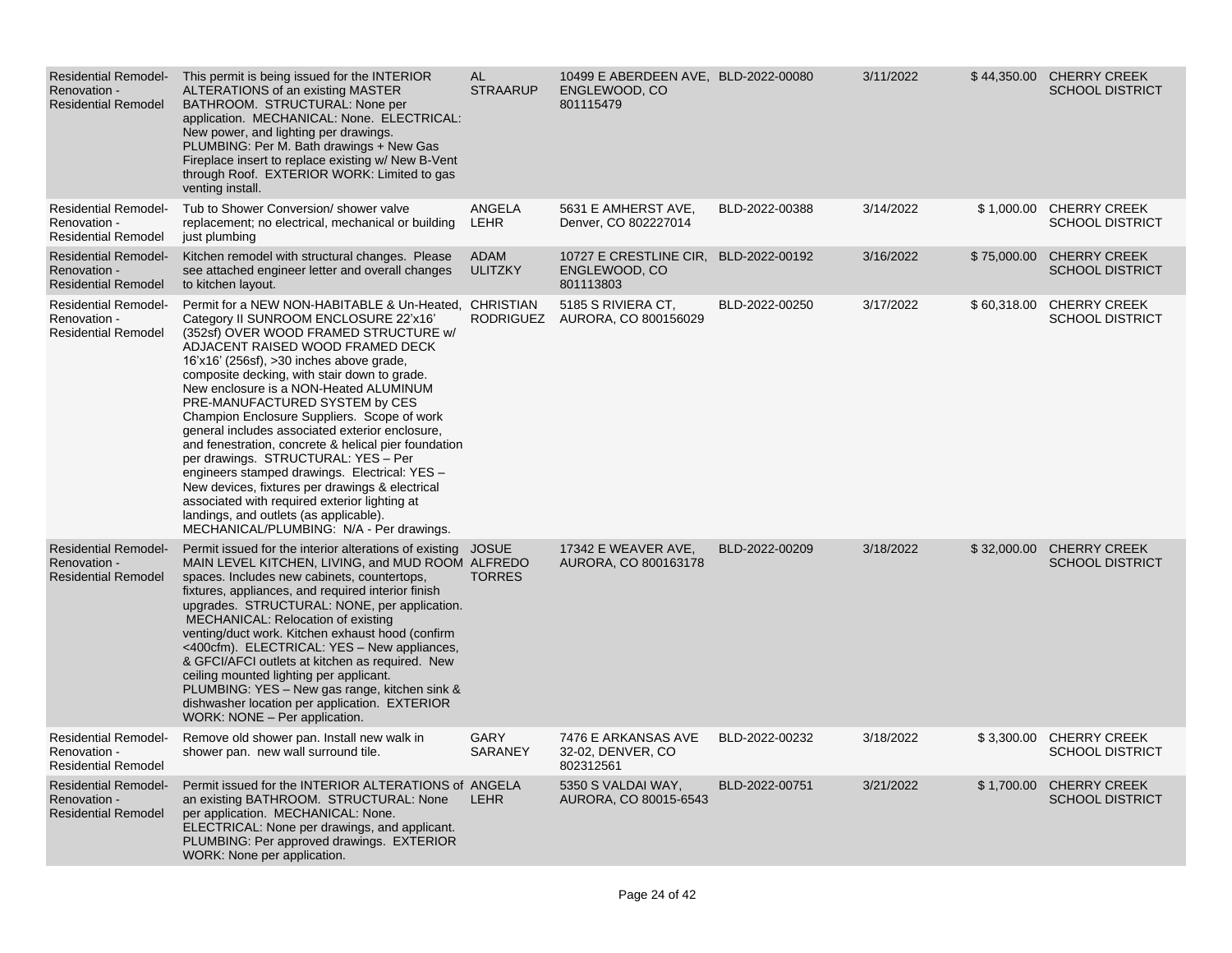| <b>Residential Remodel-</b><br>Renovation -<br><b>Residential Remodel</b> | Separate permit request for completion of<br>basement bar restoration. This was originally on<br>permit #BLD-2020-02191, wherein all other scope<br>items are complete less this basement bar.<br>The remaining basement bar items are granite<br>countertops, plumbing trims, and appliance<br>installation (dishwasher, icemaker, refrigerator). | <b>JOSHUA</b><br><b>WALLACE</b>    | 4954 CHRISTENSEN DR.<br>LITTLETON, CO<br>801236584 | BLD-2022-00323 | 3/21/2022    | \$3,500.00   | <b>LITTLETON SCHOOL</b><br><b>DISTRICT</b>    |
|---------------------------------------------------------------------------|----------------------------------------------------------------------------------------------------------------------------------------------------------------------------------------------------------------------------------------------------------------------------------------------------------------------------------------------------|------------------------------------|----------------------------------------------------|----------------|--------------|--------------|-----------------------------------------------|
| <b>Residential Remodel-</b><br>Renovation -<br><b>Residential Remodel</b> | Permit issued for the INTERIOR ALTERATIONS of RYAN A<br>an existing MASTER BATHROOM.<br>STRUCTURAL: None per application.<br>MECHANICAL: None. ELECTRICAL: None per<br>drawings, and applicant. PLUMBING: Per<br>approved drawings. EXTERIOR WORK: None per<br>application.                                                                        | <b>COATS</b>                       | 6224 GALENA WAY<br>801115434                       | BLD-2022-00303 | 3/22/2022    | \$15,500.00  | <b>CHERRY CREEK</b><br><b>SCHOOL DISTRICT</b> |
| <b>Residential Remodel-</b><br>Renovation -<br><b>Residential Remodel</b> | <b>Basement Finish</b>                                                                                                                                                                                                                                                                                                                             | <b>MICHAEL</b><br><b>MURRAY</b>    | 787 CHEROKEE ST.<br>STRASBURG, CO<br>801368089     | BLD-2021-04047 | 3/24/2022    | \$101,944.00 | <b>STRASBURG SCHOOL</b><br><b>DISTRICT</b>    |
| <b>Residential Remodel-</b><br>Renovation -<br><b>Residential Remodel</b> | Install 1 galvanized structural piers up to 25 feet                                                                                                                                                                                                                                                                                                | <b>JACKIE</b><br><b>CORNICELLI</b> | 2456 S JASMINE ST.<br>DENVER, CO 80222-6313        | BLD-2022-00627 | 3/28/2022    | \$4,000.00   | <b>CHERRY CREEK</b><br><b>SCHOOL DISTRICT</b> |
| <b>Residential Remodel-</b><br>Renovation -<br><b>Residential Remodel</b> | Basement Finish of 1785 sf to include 1 full<br>bathroom, 2 bedrooms, 1 pantry,                                                                                                                                                                                                                                                                    | <b>PHIL</b><br><b>BOONSTRA</b>     | 43578 E HARVARD PL.<br>BENNETT, CO 801028443       | BLD-2022-00297 | 3/30/2022    | \$80,000.00  | <b>BENNETT SCHOOL</b><br><b>DISTRICT</b>      |
| <b>Residential Remodel-</b><br>Renovation -<br><b>Residential Remodel</b> | Cosmetic remodel of kitchen (like for like cabinets<br>and appliances), add lighting, remodel (2)<br>bathrooms like for like with new tub and shower<br>pan and change out shower valves                                                                                                                                                           | DAN RINKER                         | 4575 W PONDS DR.<br>LITTLETON, CO 80123-<br>6559   | BLD-2022-00726 | 3/31/2022    | \$35,000.00  | <b>LITTLETON SCHOOL</b><br><b>DISTRICT</b>    |
|                                                                           |                                                                                                                                                                                                                                                                                                                                                    |                                    | <b>Count</b>                                       | 18             | <b>Total</b> | \$649,033.00 |                                               |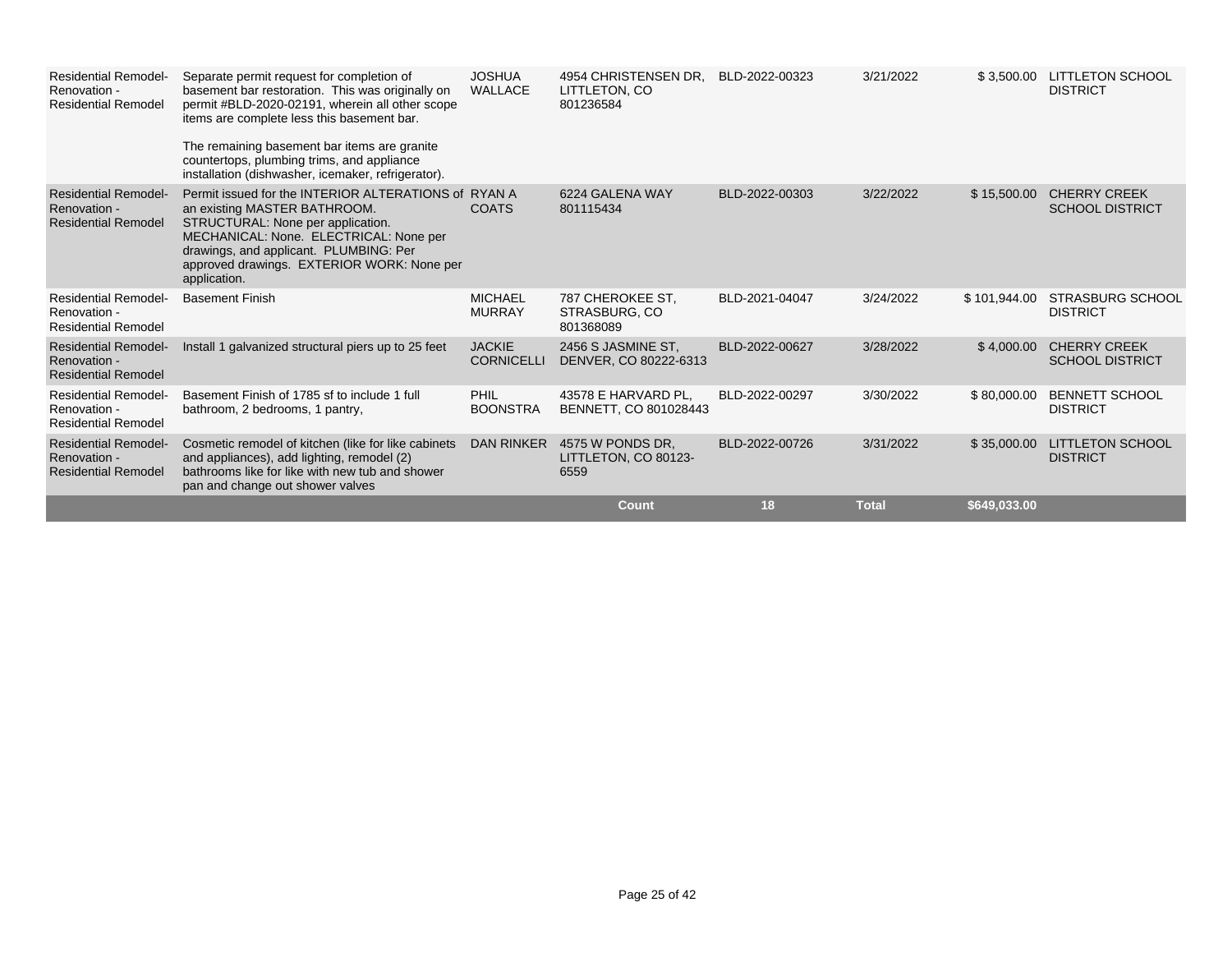| <b>Residential Remodel-Renovation - Siding</b>           |                                                                                                                                                                                                                                                                                                                                                                                                                                                                                                                                                                                  |                                    |                                                                               |                  |                    |                  |                                                    |  |  |  |
|----------------------------------------------------------|----------------------------------------------------------------------------------------------------------------------------------------------------------------------------------------------------------------------------------------------------------------------------------------------------------------------------------------------------------------------------------------------------------------------------------------------------------------------------------------------------------------------------------------------------------------------------------|------------------------------------|-------------------------------------------------------------------------------|------------------|--------------------|------------------|----------------------------------------------------|--|--|--|
| Sub-Type                                                 | <b>Description</b>                                                                                                                                                                                                                                                                                                                                                                                                                                                                                                                                                               | <b>Applicant</b>                   | <b>Address</b>                                                                | <b>Record No</b> | <b>Date Issued</b> | <b>Valuation</b> | <b>School District</b>                             |  |  |  |
| <b>Residential Remodel-</b><br>Renovation - Siding       | Vinyl siding removal and replacement with new<br>vapor barrier. No framing and no electrical.                                                                                                                                                                                                                                                                                                                                                                                                                                                                                    | DEAN FALCH                         | 7920 S KITTREDGE WAY, BLD-2022-00392<br>ENGLEWOOD, CO<br>801124630            |                  | 3/1/2022           |                  | \$11,293.00 CHERRY CREEK<br><b>SCHOOL DISTRICT</b> |  |  |  |
| <b>Residential Remodel-</b><br>Renovation - Siding       | Vinyl siding removal and replacement with new<br>vapor barrier. No framing and no electrical.                                                                                                                                                                                                                                                                                                                                                                                                                                                                                    |                                    | DEAN FALCH 7922 S KITTREDGE WAY, BLD-2022-00393<br>ENGLEWOOD, CO<br>801124630 |                  | 3/1/2022           |                  | \$11,293.00 CHERRY CREEK<br><b>SCHOOL DISTRICT</b> |  |  |  |
| <b>Residential Remodel-</b><br>Renovation - Siding       | Remove and replace 37 squares with James<br>Hardie                                                                                                                                                                                                                                                                                                                                                                                                                                                                                                                               | <b>REBECCA</b><br>MACMILLAN        | 340 S COUNTY ROAD<br>129, BENNETT, CO<br>801028613                            | BLD-2022-00396   | 3/2/2022           |                  | \$25,121.00 BENNETT SCHOOL<br><b>DISTRICT</b>      |  |  |  |
| <b>Residential Remodel-</b><br>Renovation - Siding       | Remove and replace 14.25 Squares with James<br>Hardie                                                                                                                                                                                                                                                                                                                                                                                                                                                                                                                            | <b>REBECCA</b><br><b>MACMILLAN</b> | 5253 S IRONTON WAY,<br>ENGLEWOOD, CO 80111-<br>3822                           | BLD-2022-00548   | 3/10/2022          | \$12,269.00      | <b>CHERRY CREEK</b><br><b>SCHOOL DISTRICT</b>      |  |  |  |
| <b>Residential Remodel-</b><br>Renovation - Siding       | Permit issued for the INTERIOR & EXTERIOR<br>ALTERATIONS of EXISTING SINGLE FAMILY<br>RESIDENCE. STRUCTURAL: YES - Limited to<br>new opening requirements for new exterior<br>NanaWall installation. MECHANICAL: NONE -<br>Per application. ELECTRICAL: NONE - Per<br>application. PLUMBING: YES - New gas fireplace<br>insert. EXTERIOR WORK: YES - New NanaWall<br>folding panel door & window system per<br>application. NOTE: Any new M.E.P. scopes of<br>work to be installed associated with this<br>application to be submitted as revision documents<br>for plan review. | <b>JERRY</b><br><b>MILLER M</b>    | 6774 S YATES CT,<br>LITTLETON, CO<br>801286424                                | BLD-2021-03237   | 3/21/2022          |                  | \$25,000.00 LITTLETON SCHOOL<br><b>DISTRICT</b>    |  |  |  |
| <b>Residential Remodel-</b><br>Renovation - Siding       | R&R 20 sq siding                                                                                                                                                                                                                                                                                                                                                                                                                                                                                                                                                                 | <b>CASH</b><br><b>STRICKER</b>     | 6354 S HANOVER CT.<br>ENGLEWOOD, CO 80111-<br>5441                            | BLD-2022-00841   | 3/30/2022          |                  | \$14,146.00 CHERRY CREEK<br><b>SCHOOL DISTRICT</b> |  |  |  |
|                                                          |                                                                                                                                                                                                                                                                                                                                                                                                                                                                                                                                                                                  |                                    | <b>Count</b>                                                                  | 6                | <b>Total</b>       | \$99,122.00      |                                                    |  |  |  |
| <b>Residential Remodel-Renovation - Solar</b>            |                                                                                                                                                                                                                                                                                                                                                                                                                                                                                                                                                                                  |                                    |                                                                               |                  |                    |                  |                                                    |  |  |  |
| Sub-Type                                                 | <b>Description</b>                                                                                                                                                                                                                                                                                                                                                                                                                                                                                                                                                               | <b>Applicant</b>                   | <b>Address</b>                                                                | <b>Record No</b> | <b>Date Issued</b> | <b>Valuation</b> | <b>School District</b>                             |  |  |  |
| <b>Residential Remodel-</b><br><b>Renovation - Solar</b> | Installation of 9.375kW PV Solar System to be grid JOE THAMES 3740 S NEPAL CT,<br>tied and flush mounted to the roof with 25<br>Modules.                                                                                                                                                                                                                                                                                                                                                                                                                                         |                                    | AURORA, CO 800137436                                                          | BLD-2021-03523   | 3/6/2022           |                  | \$44,384.95 CHERRY CREEK<br><b>SCHOOL DISTRICT</b> |  |  |  |
|                                                          | NO NEW PANEL SHOWN OR APPROVED.                                                                                                                                                                                                                                                                                                                                                                                                                                                                                                                                                  |                                    |                                                                               |                  |                    |                  |                                                    |  |  |  |
|                                                          | Interconnection method 2 pole 40 amp breaker on<br>200 amp bus with 200 amp main breaker.                                                                                                                                                                                                                                                                                                                                                                                                                                                                                        |                                    |                                                                               |                  |                    |                  |                                                    |  |  |  |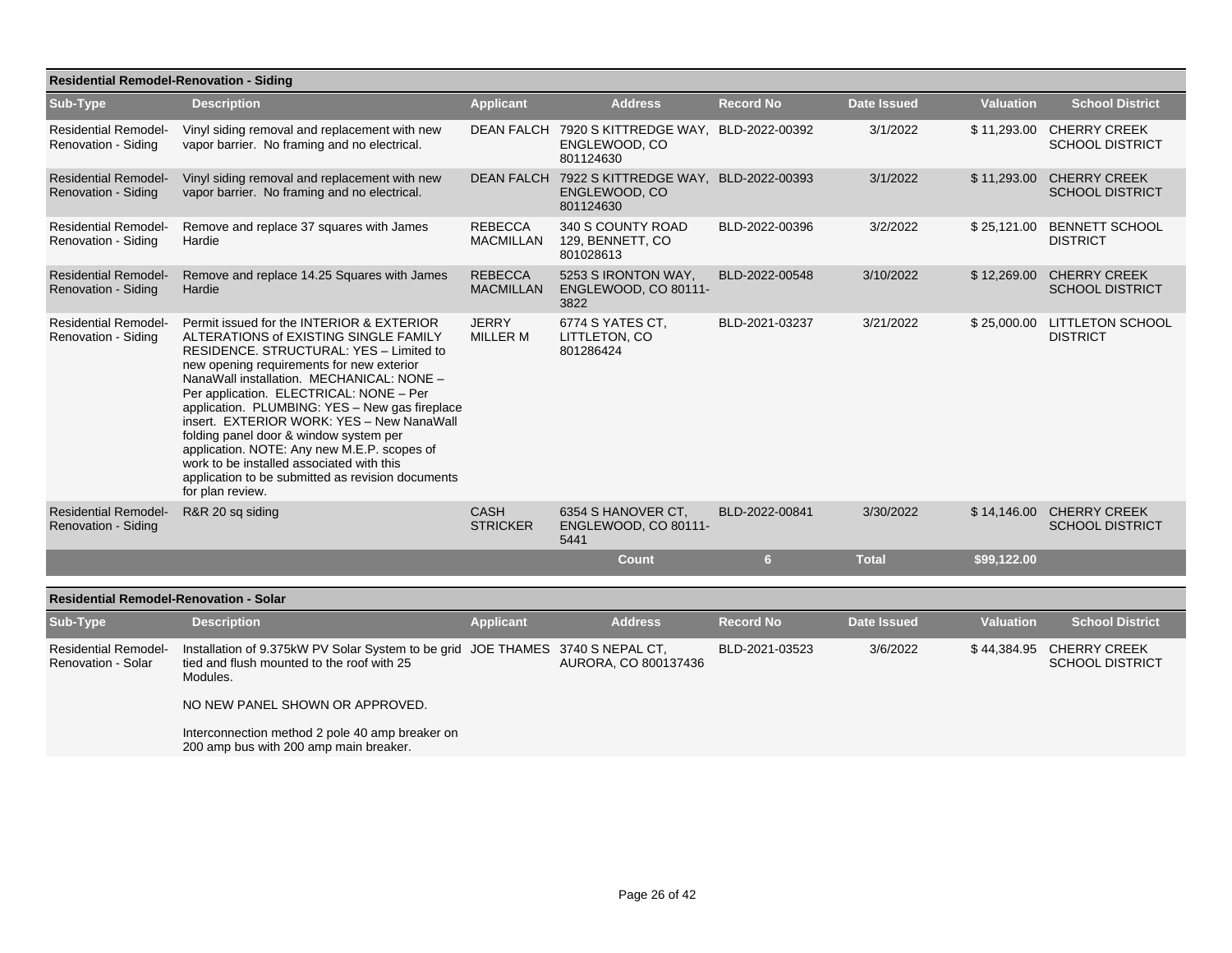| <b>Residential Remodel-</b><br><b>Renovation - Solar</b> | INSTALLATION OF UTILITY INTERACTIVE<br>PHOTOVOLTAIC SOLAR SYSTEM 3.7 KW DC &<br>2.9 kW AC PHOTOVOLTAIC SOLAR ARRAY PV T<br>MODULES: (10) SILFAB SOLAR SIL-370 NX<br>MONO PERC INVERTER(S): (10) ENPHASE<br>IQ7PLUS-72-2-US ROOF TYPE: COMPOSITION<br>SHINGLE - 1 LAYER(S) PV MOUNTING<br><b>HARDWARE: ECOFASTEN ROCK-IT 3.0</b><br>Interconnection method 2 pole 20 amp breaker on<br>200 amp bus with 200 amp main breaker.                               | <b>PERMIT</b> | 27504 E 6TH DR,<br>DEPARTMEN AURORA, CO 80018 | BLD-2022-00119 | 3/6/2022 |             | \$5,365.00 AURORA SCHOOL<br><b>DISTRICT</b>       |
|----------------------------------------------------------|------------------------------------------------------------------------------------------------------------------------------------------------------------------------------------------------------------------------------------------------------------------------------------------------------------------------------------------------------------------------------------------------------------------------------------------------------------|---------------|-----------------------------------------------|----------------|----------|-------------|---------------------------------------------------|
| <b>Residential Remodel-</b><br><b>Renovation - Solar</b> | INSTALLATION OF UTILITY INTERACTIVE<br>PHOTOVOLTAIC SOLAR SYSTEM 5.18 kW DC & DEPARTMEN AURORA, CO 80015<br>4.06 kW AC PHOTOVOLTAIC SOLAR ARRAY PV T<br>MODULES: (14) SILFAB SOLAR SIL-370 NX<br>MONO PERC INVERTER(S): (14) ENPHASE<br>IQ7PLUS-72-2-US ROOF TYPE: COMPOSITION<br>SHINGLE - 1 LAYER(S) PV MOUNTING<br>HARDWARE: ECOFASTEN ROCK-IT 3.0<br>Interconnection method 2 pole 25 amp breaker on<br>200 amp bus with 200 amp main breaker          | <b>PERMIT</b> | 21684 E STANFORD CIR, BLD-2022-00203          |                | 3/6/2022 |             | \$7,511.00 CHERRY CREEK<br><b>SCHOOL DISTRICT</b> |
| <b>Residential Remodel-</b><br><b>Renovation - Solar</b> | INSTALLATION OF UTILITY INTERACTIVE<br>PHOTOVOLTAIC SOLAR SYSTEM 6.29 kW DC & DEPARTMEN AURORA, CO 80015<br>4.93 kW AC PHOTOVOLTAIC SOLAR ARRAY PV T<br>MODULES: (17) SILFAB SOLAR SIL-370 NX<br>MONO PERC INVERTER(S): (17) ENPHASE<br>IQ7PLUS-72-2-US ROOF TYPE: COMPOSITION<br>SHINGLE - 1 LAYER(S) PV MOUNTING<br><b>HARDWARE: ECOFASTEN ROCK-IT 3.0</b><br>Interconnection method is 2 pole 30 amp breaker<br>on 200 amp bus with 200 am main breaker | <b>PERMIT</b> | 22054 E STANFORD DR.                          | BLD-2022-00242 | 3/6/2022 |             | \$9,120.00 CHERRY CREEK<br><b>SCHOOL DISTRICT</b> |
| <b>Residential Remodel-</b><br><b>Renovation - Solar</b> | INSTALLATION OF UTILITY INTERACTIVE<br>PHOTOVOLTAIC SOLAR SYSTEM 6.29 kW DC & DEPARTMEN AURORA, CO 80018<br>4.93 kW AC PHOTOVOLTAIC SOLAR ARRAY PV T<br>MODULES: (17) SILFAB SOLAR SIL-370 NX<br>MONO PERC INVERTER(S): (17) ENPHASE<br>IQ7PLUS-72-2-US ROOF TYPE: COMPOSITION<br>SHINGLE - 2 LAYER(S) PV MOUNTING<br>HARDWARE: ECOFASTEN ROCK-IT 3.0<br>Interconnection method 2 pole 30 amp breaker on<br>200 amp bus with 200 amp main breaker          | <b>PERMIT</b> | 27976 E 6TH PL,                               | BLD-2022-00118 | 3/6/2022 |             | \$9,120.00 AURORA SCHOOL<br><b>DISTRICT</b>       |
| <b>Residential Remodel-</b><br><b>Renovation - Solar</b> | INSTALLATION OF UTILITY INTERACTIVE<br>PHOTOVOLTAIC SOLAR SYSTEM 8.14 kW DC & DEPARTMEN ENGLEWOOD, CO<br>6.38 kW AC PHOTOVOLTAIC SOLAR ARRAY PV T<br>MODULES: (22) SILFAB SOLAR SIL-370 NX<br>MONO PERC INVERTER(S): (22) ENPHASE<br>IQ7PLUS-72-2-US ROOF TYPE: COMPOSITION<br>SHINGLE - 1 LAYER(S) PV MOUNTING<br>HARDWARE: ECOFASTEN ROCK-IT 3.0<br>Interconnection method 2 pole 35 amp breaker on<br>200 amp bus with 200 amp main breaker.            | <b>PERMIT</b> | 10094 E LAKE DR,<br>801115454                 | BLD-2022-00207 | 3/7/2022 | \$11,803.00 | <b>CHERRY CREEK</b><br><b>SCHOOL DISTRICT</b>     |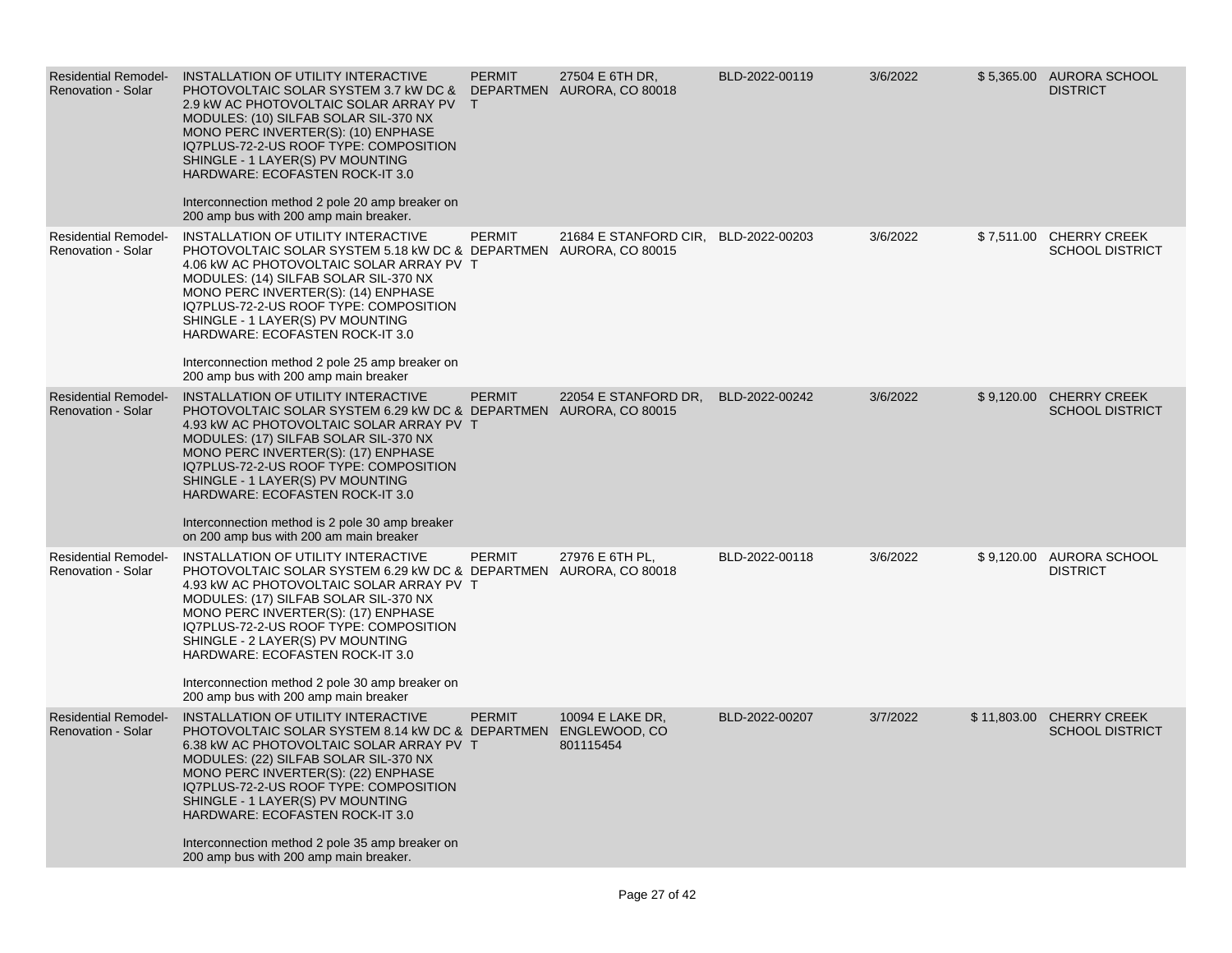| <b>Residential Remodel-</b><br>Renovation - Solar        | Installation of a roof mounted solar system 10.56<br>kW Dc with 32 modules.<br>Interconnection method 2 pole 40 amp breaker on<br>200 amp bus with 200 amp main breaker.                                                                                                                                                                                                                                                                             | JENNIFER M<br><b>MORRISON</b>   | 3581 S LISBON ST.<br>AURORA, CO 800136645             | BLD-2021-01445 | 3/8/2022  |             | \$14,573.00 CHERRY CREEK<br><b>SCHOOL DISTRICT</b> |
|----------------------------------------------------------|------------------------------------------------------------------------------------------------------------------------------------------------------------------------------------------------------------------------------------------------------------------------------------------------------------------------------------------------------------------------------------------------------------------------------------------------------|---------------------------------|-------------------------------------------------------|----------------|-----------|-------------|----------------------------------------------------|
| <b>Residential Remodel-</b><br><b>Renovation - Solar</b> | roof mounted 7.03kw with 19 modules<br>Interconnection method 2 pole 40 amp breaker on<br>200 amp bus with 150 amp main breaker.<br>EV PERMIT is separate and BLD-2021-03424                                                                                                                                                                                                                                                                         | <b>NICK</b><br><b>RODRIGUEZ</b> | 2432 S JASMINE ST,<br>DENVER, CO 802226313            | BLD-2021-01820 | 3/9/2022  |             | \$21,000.00 CHERRY CREEK<br><b>SCHOOL DISTRICT</b> |
| <b>Residential Remodel-</b><br><b>Renovation - Solar</b> | PV SOLAR ROOF MOUNT GRID TIED 10.4KW<br>SYSTEM with 26 modules.<br>Interconnection method 2 pole 50 amp breaker on<br>200 amp bus with 150 amp main breaker.<br>Service upgrade is permit BLD-2022-00546                                                                                                                                                                                                                                             | LAYTON<br><b>HAMMOND</b>        | 3732 S ORLEANS ST,<br>AURORA, CO 800137437            | BLD-2021-03515 | 3/12/2022 | \$37,547.00 | <b>CHERRY CREEK</b><br><b>SCHOOL DISTRICT</b>      |
| <b>Residential Remodel-</b><br><b>Renovation - Solar</b> | INSTALLATION OF UTILITY INTERACTIVE<br>PHOTOVOLTAIC SOLAR SYSTEM 3.33 KW DC & DEPARTMEN WAY, AURORA, CO 80018<br>2.61 kW AC PHOTOVOLTAIC SOLAR ARRAY PV T<br>MODULES: (9) SILFAB SOLAR SIL-370 NX<br>MONO PERC INVERTER(S): (9) ENPHASE<br>IQ7PLUS-72-2-US ROOF TYPE: COMPOSITION<br>SHINGLE - 1 LAYER(S) PV MOUNTING<br>HARDWARE: ECOFASTEN ROCK-IT 3.0<br>Interconnection method 2 pole 15 amp breaker on<br>225 amp bus with 200 amp main breaker | <b>PERMIT</b>                   | 920 N UNDERGROVE                                      | BLD-2022-00097 | 3/12/2022 |             | \$4,828.00 AURORA SCHOOL<br><b>DISTRICT</b>        |
| <b>Residential Remodel-</b><br><b>Renovation - Solar</b> | INSTALLATION OF UTILITY INTERACTIVE<br>PHOTOVOLTAIC SOLAR SYSTEM 3.33 kW DC & DEPARTMEN AURORA, CO 80018<br>2.61 KW AC PHOTOVOLTAIC SOLAR ARRAY PV T<br>MODULES: (9) SILFAB SOLAR SIL-370 NX<br>MONO PERC INVERTER(S): (9) ENPHASE<br>IQ7PLUS-72-2-US ROOF TYPE: COMPOSITION<br>SHINGLE - 1 LAYER(S) PV MOUNTING<br>HARDWARE: ECOFASTEN ROCK-IT 3.0<br>Interconnection method 2 pole 15 amp breaker on<br>200 amp bus with 200 amp main breaker      | <b>PERMIT</b>                   | 27886 E 8TH PL.                                       | BLD-2022-00304 | 3/13/2022 |             | \$4,828.00 AURORA SCHOOL<br><b>DISTRICT</b>        |
| <b>Residential Remodel-</b><br><b>Renovation - Solar</b> | INSTALLATION OF UTILITY INTERACTIVE<br>PHOTOVOLTAIC SOLAR SYSTEM 5.18 kW DC & DEPARTMEN AURORA, CO 80015<br>4.06 kW AC PHOTOVOLTAIC SOLAR ARRAY PV T<br>MODULES: (14) SILFAB SOLAR SIL-370 NX<br>MONO PERC INVERTER(S): (14) ENPHASE<br>IQ7PLUS-72-2-US ROOF TYPE: COMPOSITION<br>SHINGLE - 1 LAYER(S) PV MOUNTING<br>HARDWARE: ECOFASTEN ROCK-IT 3.0<br>Interconnection method 2 pole 25 amp breaker on<br>200 amp bus with 200 amp main breaker    | <b>PERMIT</b>                   | 4453 S NEPAL CT.                                      | BLD-2022-00307 | 3/13/2022 | \$7,511.00  | <b>CHERRY CREEK</b><br><b>SCHOOL DISTRICT</b>      |
| <b>Residential Remodel-</b><br>Renovation - Solar        | 6.300 kW rooftop solar PV with 18 modules.<br>Interconnection method 2 pole 30 amp breaker on<br>200 amp bus with 200 amp main breaker                                                                                                                                                                                                                                                                                                               | <b>LAUREN</b><br><b>NORRIS</b>  | 7409 S COUNTY ROAD<br>157, STRASBURG, CO<br>801369727 | BLD-2022-00125 | 3/13/2022 |             | \$12,600.00 STRASBURG SCHOOL<br><b>DISTRICT</b>    |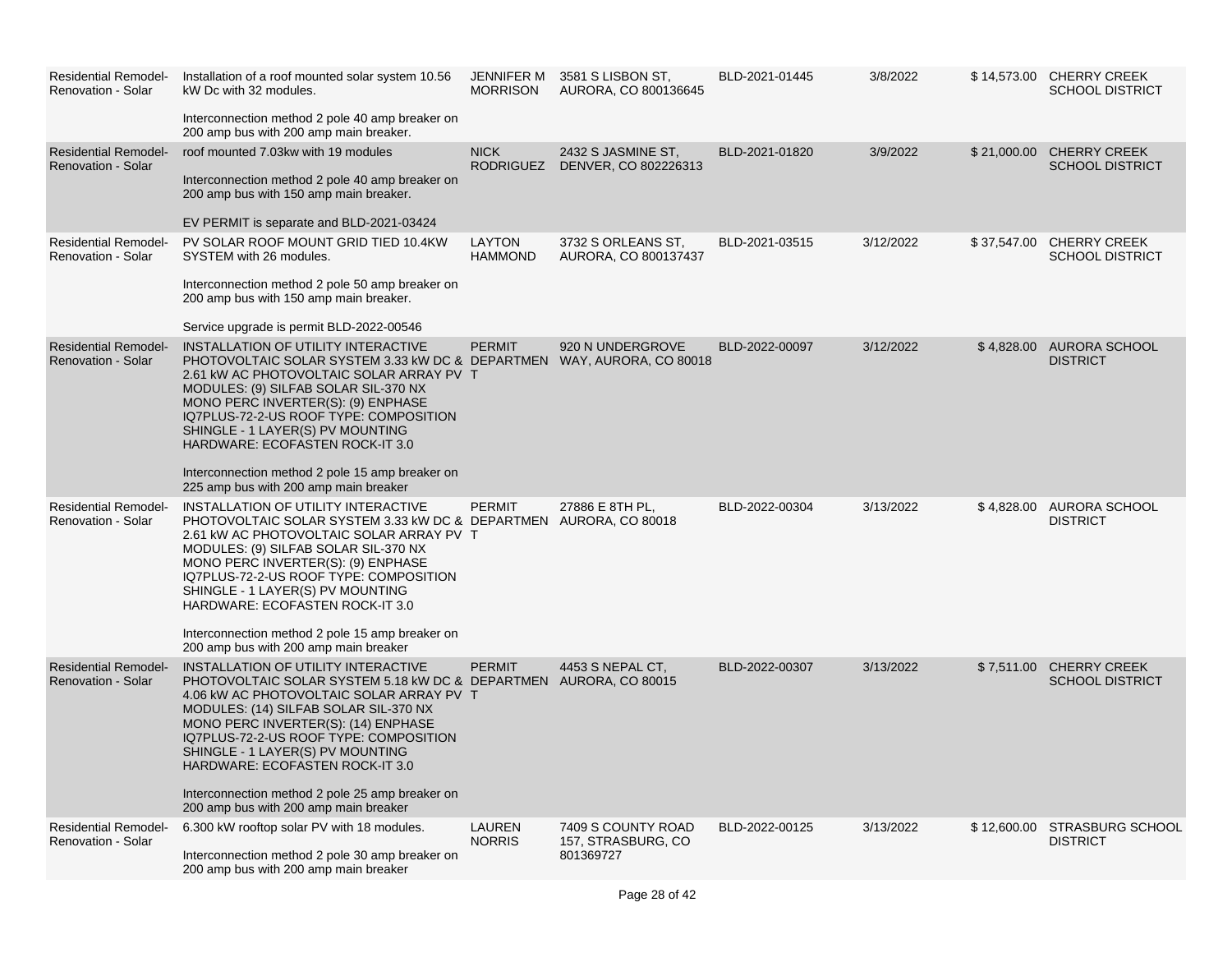| <b>Residential Remodel-</b><br><b>Renovation - Solar</b> | Grid-tied, flush-mounted 3.6 kW solar PV system<br>with 10 modules<br>Interconnection method 2 pole 20 amp breaker on<br>200 amp bus with 200 amp main breaker                                                                                                                                                                       | <b>SHAWN</b><br><b>RANSOM</b> | 4303 S NEPAL CT,<br><b>AURORA, CO 80015</b>                     | BLD-2022-00386 | 3/13/2022 |             | \$8,100.00 CHERRY CREEK<br><b>SCHOOL DISTRICT</b> |
|----------------------------------------------------------|--------------------------------------------------------------------------------------------------------------------------------------------------------------------------------------------------------------------------------------------------------------------------------------------------------------------------------------|-------------------------------|-----------------------------------------------------------------|----------------|-----------|-------------|---------------------------------------------------|
| <b>Residential Remodel-</b><br>Renovation - Solar        | Grid-tied, flush-mounted 3.6 kW solar PV system<br>with 10 modules.<br>Interconnection method 2 pole 25 amp breaker on<br>200 amp bus with 200 amp main breaker                                                                                                                                                                      | <b>SHAWN</b><br><b>RANSOM</b> | 4339 S NETHERLAND ST, BLD-2022-00279<br><b>AURORA, CO 80015</b> |                | 3/13/2022 |             | \$8,100.00 CHERRY CREEK<br>SCHOOL DISTRICT        |
| <b>Residential Remodel-</b><br><b>Renovation - Solar</b> | Install 8.16kW roof mounted solar PV system with TIM BROWN<br>24 modules.<br>Interconnection method 2 pole 50 amp breaker<br>through Tesla backup Gateway on 125 amp<br>breaker on 200 amp bus with 200 amp main<br>breaker.<br>Separate application submitted for the 13.5kWh<br>ESS this is associated.                            |                               | 6033 S TIBET ST,<br>AURORA, CO 800155532                        | BLD-2022-00269 | 3/13/2022 | \$11,098.00 | <b>CHERRY CREEK</b><br><b>SCHOOL DISTRICT</b>     |
| <b>Residential Remodel-</b><br>Renovation - Solar        | Installation of 8.0kW, flush, roof-mounted, Solar<br>PV system. 20 Panels.<br>Interconnection method 2 pole 40 amp breaker on<br>200 amp bus with 200 amp main breaker                                                                                                                                                               | <b>LAUREN</b><br><b>KAZUN</b> | 4694 S LIVERPOOL CT,<br>AURORA, CO                              | BLD-2022-00268 | 3/13/2022 | \$19,832.00 | <b>CHERRY CREEK</b><br><b>SCHOOL DISTRICT</b>     |
| <b>Residential Remodel-</b><br><b>Renovation - Solar</b> | <b>Residential Roof Mounted Solar</b><br>7.505KW with 19 modules<br>Interconnection method 2 pole 30 amp breaker on<br>200 amp bus with 200 amp main breaker                                                                                                                                                                         |                               | PHILIP DAVIS 22195 E STANFORD DR,<br><b>AURORA, CO 80015</b>    | BLD-2022-00308 | 3/13/2022 | \$14,260.00 | <b>CHERRY CREEK</b><br><b>SCHOOL DISTRICT</b>     |
| <b>Residential Remodel-</b><br><b>Renovation - Solar</b> | Roof mount 5.2kw Solar PV with 13 modules.<br>Interconnection method is 2 pole 30 amp breaker<br>on 200 amp bus with 200 amp main breaker                                                                                                                                                                                            | <b>NICK</b><br>RODRIGUEZ      | 9585 E ALABAMA CIR,<br><b>DENVER, CO 80231</b>                  | BLD-2022-00153 | 3/13/2022 | \$17,752.80 | <b>CHERRY CREEK</b><br><b>SCHOOL DISTRICT</b>     |
| <b>Residential Remodel-</b><br><b>Renovation - Solar</b> | ROOF MOUNT, FLUSH MOUNT, GRID-TIED 6.46 PHILIP DAVIS 3931 S JEBEL WAY,<br>kW SOLAR PV with 19 Modules.<br>Interconnection Method 2 pole 25 amp breaker on<br>150 amp bus with 150 amp main breaker                                                                                                                                   |                               | AURORA, CO 800136005                                            | BLD-2022-00277 | 3/13/2022 | \$12,274.00 | <b>CHERRY CREEK</b><br><b>SCHOOL DISTRICT</b>     |
| <b>Residential Remodel-</b><br>Renovation - Solar        | ROOF MOUNT, FLUSH MOUNT, GRID TIED<br>14.26 kW SOLAR PV<br>42 modules.<br>Interconnection of a 2 pole 60A breaker into a<br>200A bus panel with a de-rated 2 pole 175A main<br>breaker.<br>ESS Installation is under permit BLD-2021-03961                                                                                           |                               | PHILIP DAVIS 49800 E MAPLEWOOD<br>PL, BENNETT, CO 80102         | BLD-2021-03960 | 3/14/2022 | \$27,094.00 | <b>BENNETT SCHOOL</b><br><b>DISTRICT</b>          |
| <b>Residential Remodel-</b><br><b>Renovation - Solar</b> | Install 8.16kW roof mounted solar PV system with TIM BROWN<br>27kWh Tesla Powerwall Energy Storage System.<br>Separate permit for the Energy Storage portion<br>24 modules<br>Interconnection of a 2 pole 30A breaker into a<br>200A service rated Gateway.<br>Energy storage system to be installed under<br>permit BLD-2021-03296. |                               | 5725 S ZANTE CIR,<br>AURORA, CO 800156680                       | BLD-2021-03295 | 3/14/2022 | \$11,098.00 | <b>CHERRY CREEK</b><br><b>SCHOOL DISTRICT</b>     |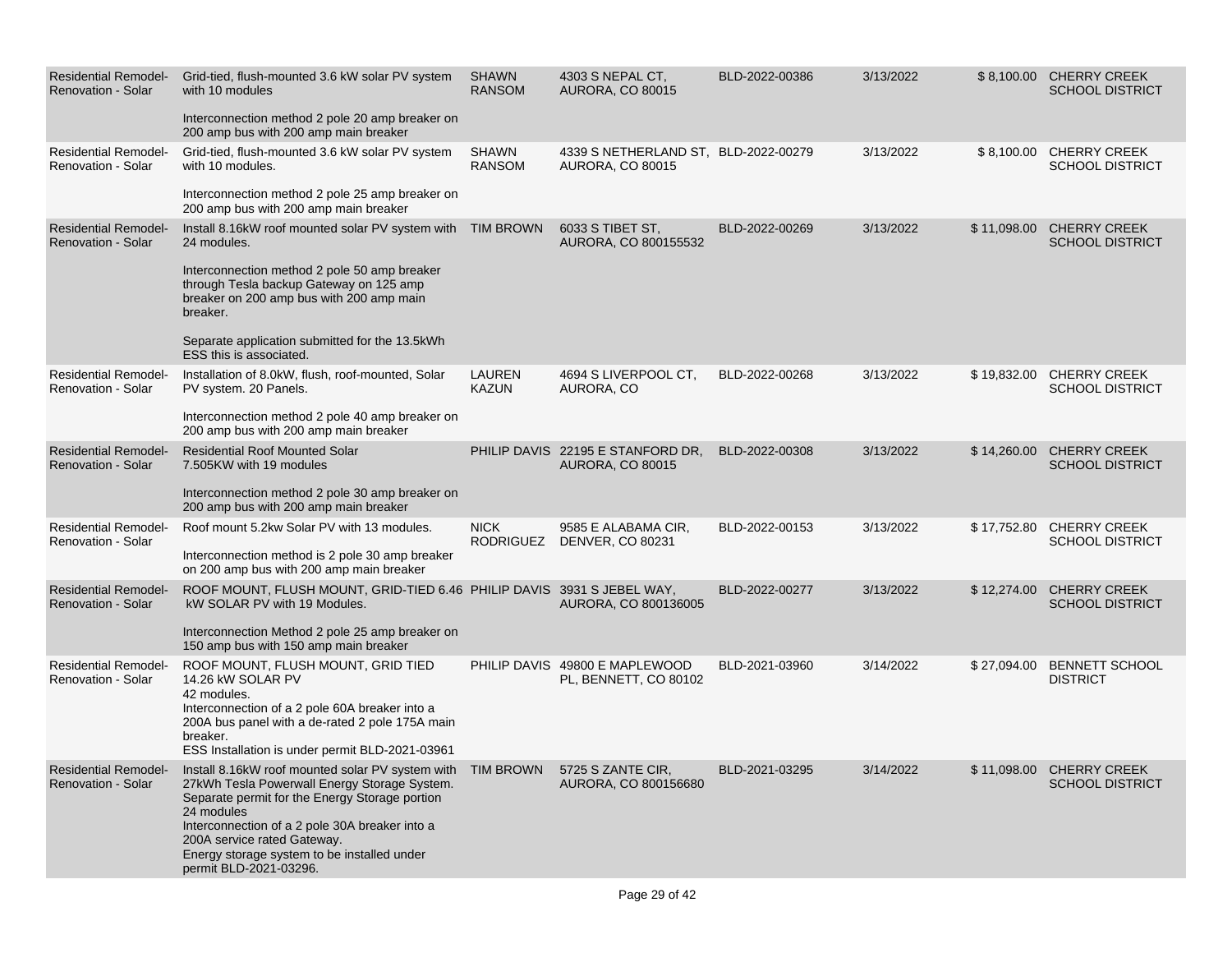| <b>Residential Remodel-</b><br><b>Renovation - Solar</b> | 9.88kW PV Solar Roof Mount Grid-Tied System<br>Installation with 26 modules.<br>Interconnection method 2 pole 40 amp breaker on<br>200 amp bus with 200 amp main breaker.                                                                                                                                                                                                                                                                  | <b>NATALIE</b><br><b>BAGNELL</b> | 6353 S SALIDA ST,<br>AURORA, CO 800163181                      | BLD-2021-03627 | 3/20/2022 |             | \$36,756.00 CHERRY CREEK<br><b>SCHOOL DISTRICT</b> |
|----------------------------------------------------------|--------------------------------------------------------------------------------------------------------------------------------------------------------------------------------------------------------------------------------------------------------------------------------------------------------------------------------------------------------------------------------------------------------------------------------------------|----------------------------------|----------------------------------------------------------------|----------------|-----------|-------------|----------------------------------------------------|
| <b>Residential Remodel-</b><br><b>Renovation - Solar</b> | 5.18kW rooftop solar system w/Enphase<br>microinverters with 16 modules<br>Interconnection method 2 pole 30 amp breaker on<br>200 amp bus with 200 amp main breaker                                                                                                                                                                                                                                                                        | <b>JASON</b><br><b>MASHBURN</b>  | 2300 S FOREST DR.<br>DENVER, CO 802226241                      | BLD-2022-00184 | 3/20/2022 | \$17,000.00 | <b>CHERRY CREEK</b><br><b>SCHOOL DISTRICT</b>      |
| <b>Residential Remodel-</b><br>Renovation - Solar        | Installation of a 6.23kW dc flush roof-mounted PV<br>solar energy system with 15 Modules.<br>Interconnection method is 2 pole 40 amp breaker<br>on 200 amp bus with 200 amp main breaker.<br>Service upgrade related to this is permit BLD-2022<br>$-00030$                                                                                                                                                                                | <b>MICHAEL</b>                   | 10929 E MAPLEWOOD<br>PENSABENE DR, ENGLEWOOD, CO.<br>801115738 | BLD-2021-03202 | 3/20/2022 | \$34,699.00 | <b>CHERRY CREEK</b><br><b>SCHOOL DISTRICT</b>      |
| <b>Residential Remodel-</b><br><b>Renovation - Solar</b> | INSTALLATION OF UTILITY INTERACTIVE<br>PHOTOVOLTAIC SOLAR SYSTEM 6.66 kW DC & DEPARTMEN AURORA, CO 80015<br>5.22 kW AC PHOTOVOLTAIC SOLAR ARRAY PV T<br>MODULES: (18) SILFAB SOLAR SIL-370 NX<br>MONO PERC INVERTER(S): (18) ENPHASE<br>IQ7PLUS-72-2-US ROOF TYPE: COMPOSITION<br>SHINGLE - 1 LAYER(S) PV MOUNTING<br>HARDWARE: ECOFASTEN ROCK-IT 3.0<br>Interconnection method 2 pole 30 amp on 200<br>amp bus with 200 amp main breaker. | <b>PERMIT</b>                    | 21131 E STANFORD DR,                                           | BLD-2022-00401 | 3/21/2022 | \$9,657.00  | <b>CHERRY CREEK</b><br><b>SCHOOL DISTRICT</b>      |
| <b>Residential Remodel-</b><br><b>Renovation - Solar</b> | Installation of a 3.96kW dc flush roof-mounted PV<br>solar energy system. with 11 modules.<br>Interconnection method 2 pole 40 amp breaker on<br>200 amp bus with 200 amp main breaker.                                                                                                                                                                                                                                                    | <b>MICHAEL</b><br>PENSABENE      | 8185 E HARVARD CIR,<br>DENVER, CO 802317632                    | BLD-2022-00217 | 3/21/2022 | \$17,260.00 | <b>CHERRY CREEK</b><br><b>SCHOOL DISTRICT</b>      |
| <b>Residential Remodel-</b><br><b>Renovation - Solar</b> | 8.0 kW DC Roof Mounted, Ballasted, Grid Tied,<br>Solar System<br>200A main breaker, 225A buss.                                                                                                                                                                                                                                                                                                                                             |                                  | NICK HIRSCH 2245 S DAYTON ST.<br>DENVER, CO 802313426          | BLD-2021-01487 | 3/22/2022 | \$8,400.00  | <b>CHERRY CREEK</b><br><b>SCHOOL DISTRICT</b>      |
| <b>Residential Remodel-</b><br>Renovation - Solar        | Install a roof mount flush mount 5.25 kW PV<br>system.<br>15 modules.<br>Two pole 30 amp interconnection breaker into a<br>200 amp bus panel with a 2 pole 200 amp main<br>breaker.                                                                                                                                                                                                                                                        | <b>MIKE</b><br><b>MAHARAS</b>    | 4893 S LIVERPOOL CT,<br>AURORA, CO 800155446                   | BLD-2021-03439 | 3/24/2022 | \$5,000.00  | <b>CHERRY CREEK</b><br><b>SCHOOL DISTRICT</b>      |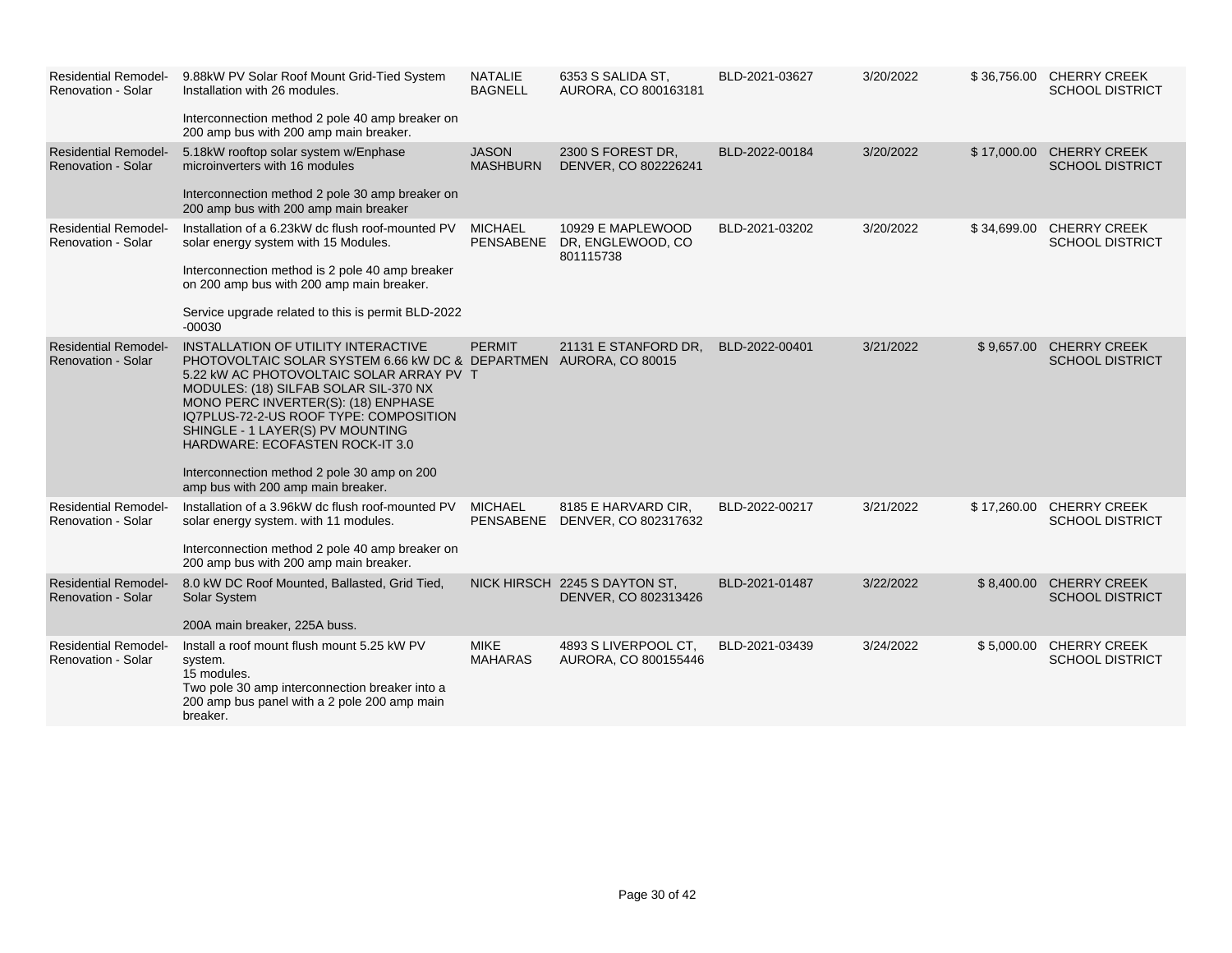| <b>Residential Remodel-</b><br>Renovation - Solar        | Install ESS, LG RESU10H Prime, SolarEdge BUI, ALICIA<br>and Protected Loads Panel.<br>5.11 kWDC solar PV system with Energy Storage.<br>Rooftop, flush mounted. Utility interconnected, 14<br>modules.<br>Two Pole 60 amp interconnection breaker into a<br>200 amp bus panel<br>with a two pole 150 amp main breaker.<br>PV system installed under permit BLD-2021-<br>02797.<br>Service upgrade installed under permit BLD-2021-<br>03750.    | <b>SCHOUTEN</b>                 | 2411 S DAHLIA LN,<br>DENVER, CO 802226139            | BLD-2021-03819 | 3/24/2022 | \$18,000.00 CHERRY CREEK<br><b>SCHOOL DISTRICT</b> |
|----------------------------------------------------------|-------------------------------------------------------------------------------------------------------------------------------------------------------------------------------------------------------------------------------------------------------------------------------------------------------------------------------------------------------------------------------------------------------------------------------------------------|---------------------------------|------------------------------------------------------|----------------|-----------|----------------------------------------------------|
| <b>Residential Remodel-</b><br><b>Renovation - Solar</b> | 5.11 kWDC solar PV system with Energy Storage. ALICIA<br>Rooftop, flush mounted. Utility interconnected, 14 SCHOUTEN<br>modules.<br>Two Pole 60 amp interconnection breaker into a<br>200 amp bus panel<br>with a two pole 150 amp main breaker.<br>ESS installed under permit BLD-2021-03819.<br>Service upgrade installed under permit BLD-2021-<br>03750.                                                                                    |                                 | 2411 S DAHLIA LN,<br>DENVER, CO 802226139            | BLD-2021-02797 | 3/24/2022 | \$32,900.00 CHERRY CREEK<br><b>SCHOOL DISTRICT</b> |
| <b>Residential Remodel-</b><br><b>Renovation - Solar</b> | Roof mount solar and electrical installation. 7.26<br>kW with 22 modules<br><b>FLAT TILE ROOF</b><br>Two pole 30 amp interconnection breaker on 200<br>amp bus with 200 amp Main Breaker                                                                                                                                                                                                                                                        | <b>SHAN</b><br><b>WHITTAKER</b> | 4745 S KILLARNEY CT.<br>AURORA, CO 800155453         | BLD-2021-00802 | 3/24/2022 | \$38,478.00 CHERRY CREEK<br><b>SCHOOL DISTRICT</b> |
| <b>Residential Remodel-</b><br><b>Renovation - Solar</b> | INSTALLATION OF UTILITY INTERACTIVE<br>PHOTOVOLTAIC SOLAR SYSTEM 3.33 kW DC & DEPARTMEN AURORA, CO 80015<br>2.61 kW AC PHOTOVOLTAIC SOLAR ARRAY PV T<br>MODULES: (9) SILFAB SOLAR SIL-370 NX<br>MONO PERC INVERTER(S): (9) ENPHASE<br>IQ7PLUS-72-2-US ROOF TYPE: COMPOSITION<br>SHINGLE - 1 LAYER(S) PV MOUNTING<br>HARDWARE: ECOFASTEN ROCK-IT 3.0<br>Interconnection Method 2 pole 15 amp breaker on<br>200 amp bus with 200 amp main breaker | <b>PERMIT</b>                   | 4526 S NEPAL CT.                                     | BLD-2022-00415 | 3/25/2022 | \$4,828.00 CHERRY CREEK<br><b>SCHOOL DISTRICT</b>  |
| <b>Residential Remodel-</b><br><b>Renovation - Solar</b> | Installation of an 11.8kW dc flush roof mounted PV MICHAEL<br>soar energy system With 28 modules.<br>Main panel upgrade to a 200A service with a 225A<br>bus.                                                                                                                                                                                                                                                                                   |                                 | 21902 E LAYTON DR.<br>PENSABENE AURORA, CO 800154702 | BLD-2021-03539 | 3/27/2022 | \$53,382.00 CHERRY CREEK<br><b>SCHOOL DISTRICT</b> |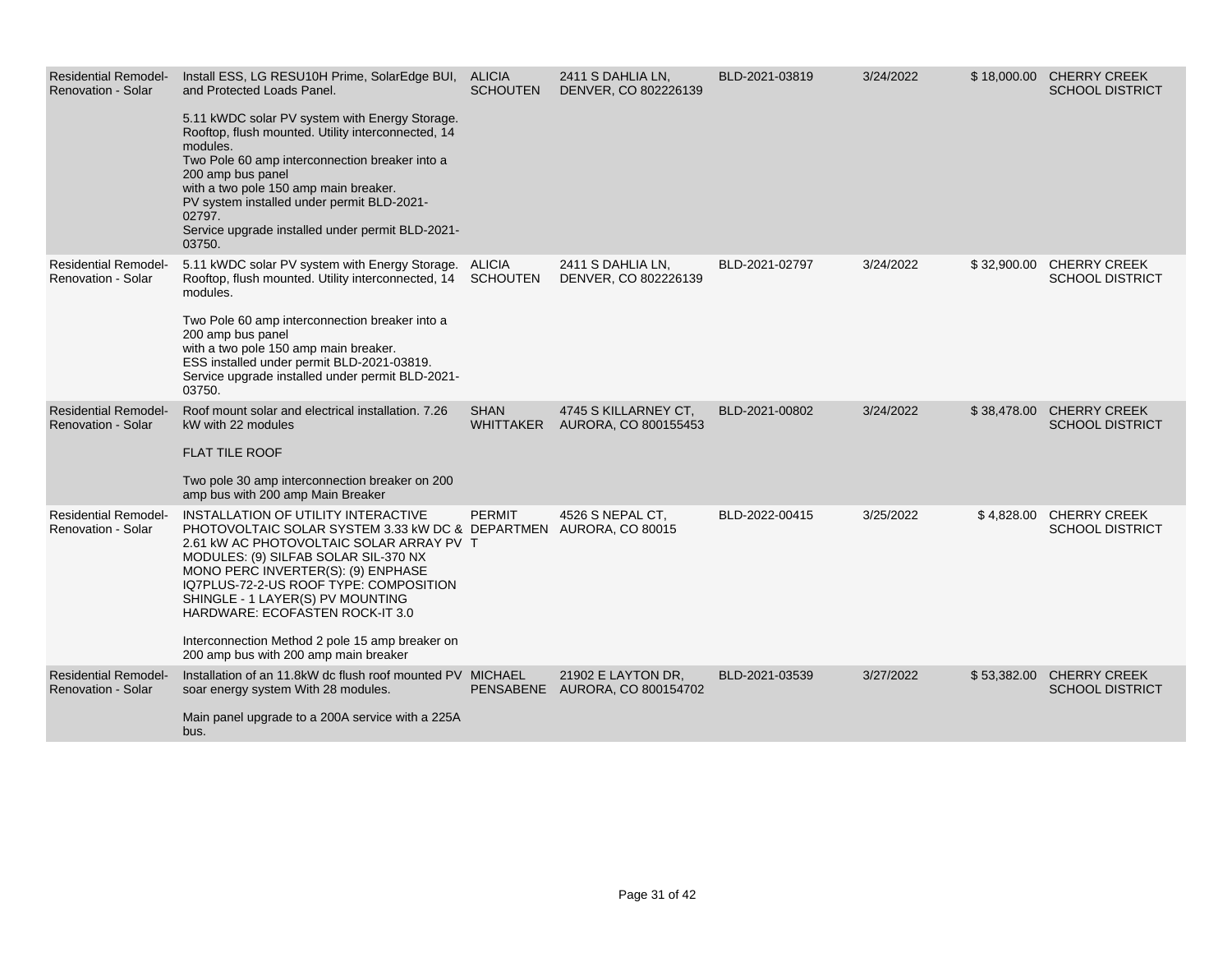| <b>Residential Remodel-</b><br>Renovation - Solar        | INSTALLATION OF UTILITY INTERACTIVE<br>PHOTOVOLTAIC SOLAR SYSTEM 5.18 kW DC & DEPARTMEN AURORA, CO 80015<br>4.06 kW AC PHOTOVOLTAIC SOLAR ARRAY PV T<br>MODULES: (14) SILFAB SOLAR SIL-370 NX<br>MONO PERC INVERTER(S): (14) ENPHASE<br>IQ7PLUS-72-2-US ROOF TYPE: COMPOSITION<br>SHINGLE - 1 LAYER(S) PV MOUNTING<br>HARDWARE: ECOFASTEN ROCK-IT 3.0<br>Interconnection method 2 pole 25 amp breaker on<br>200 amp bus with 200 amp main breaker | <b>PERMIT</b>                 | 4317 S NETHERLAND CT, BLD-2022-00446                            |                | 3/27/2022 |             | \$7,511.00 CHERRY CREEK<br><b>SCHOOL DISTRICT</b>  |
|----------------------------------------------------------|---------------------------------------------------------------------------------------------------------------------------------------------------------------------------------------------------------------------------------------------------------------------------------------------------------------------------------------------------------------------------------------------------------------------------------------------------|-------------------------------|-----------------------------------------------------------------|----------------|-----------|-------------|----------------------------------------------------|
| <b>Residential Remodel-</b><br><b>Renovation - Solar</b> | 6.8 kW PV Solar Panel Installation on Roof with 17 BRS<br>modules.<br>Interconnection method 2 pole 30 amp breaker on<br>200 amp bus with 200 amp main breaker.<br>STRUCTURAL REINFORCEMENTS REQUIRED                                                                                                                                                                                                                                             |                               | 2337 S FAIRFAX DR.<br>PERMITTING DENVER, CO 802226207           | BLD-2022-00452 | 3/27/2022 |             | \$6,134.96 CHERRY CREEK<br><b>SCHOOL DISTRICT</b>  |
| <b>Residential Remodel-</b><br><b>Renovation - Solar</b> | Grid-tied, flush-mounted 4.32 kW solar PV system SHAWN<br>with 12 modules<br>Interconnection method 2 pole 20 amp breaker on<br>200 amp bus with 200 amp main breaker                                                                                                                                                                                                                                                                             | <b>RANSOM</b>                 | 27459 E 7TH DR.<br>AURORA, CO 80018                             | BLD-2022-00435 | 3/27/2022 |             | \$9,720.00 AURORA SCHOOL<br><b>DISTRICT</b>        |
| <b>Residential Remodel-</b><br>Renovation - Solar        | Grid-tied, flush-mounted 6.84 kW solar PV system SHAWN<br>with 19 modules.<br>Interconnection method 2 pole 30 amp breaker on<br>200 amp bus with 200 amp main breaker                                                                                                                                                                                                                                                                            | <b>RANSOM</b>                 | 4481 S MALTA CT,<br><b>AURORA, CO 80015</b>                     | BLD-2022-00436 | 3/27/2022 | \$15,390.00 | <b>CHERRY CREEK</b><br><b>SCHOOL DISTRICT</b>      |
| <b>Residential Remodel-</b><br><b>Renovation - Solar</b> | Grid-tied, flush-mounted 7.2 kW solar PV system<br>with 20 modules.<br>Interconnection method is 2 pole 35 amp breaker<br>on 200 amp bus with 200 amp main breaker                                                                                                                                                                                                                                                                                | <b>SHAWN</b><br><b>RANSOM</b> | 4396 S NETHERLAND ST, BLD-2022-00449<br><b>AURORA, CO 80015</b> |                | 3/27/2022 |             | \$16,200.00 CHERRY CREEK<br><b>SCHOOL DISTRICT</b> |
| <b>Residential Remodel-</b><br><b>Renovation - Solar</b> | Installation of 11.2kW, flush, roof-mounted, Solar<br>PV system. 28 Panels.<br>Interconnection method 2 pole 60 amp breaker on<br>200 amp bus with NEW REDUCED 175 amp main<br>breaker.                                                                                                                                                                                                                                                           | <b>LAUREN</b><br><b>KAZUN</b> | 6553 S SEDALIA ST,<br>AURORA, CO 800163161                      | BLD-2022-00329 | 3/27/2022 | \$25,356.00 | <b>CHERRY CREEK</b><br><b>SCHOOL DISTRICT</b>      |
| <b>Residential Remodel-</b><br>Renovation - Solar        | ROOF MOUNT, FLUSH MOUNT, GRID-TIED<br>5.925 kW SOLAR PV with 15 modules.<br>Interconnection method is 2 pole 25 amp breaker<br>on 150 amp bus with 150 amp main breaker                                                                                                                                                                                                                                                                           |                               | PHILIP DAVIS 4117 S KIRK CT,<br>AURORA, CO 800136019            | BLD-2022-00417 | 3/27/2022 | \$11,257.00 | <b>CHERRY CREEK</b><br><b>SCHOOL DISTRICT</b>      |
| <b>Residential Remodel-</b><br><b>Renovation - Solar</b> | ROOF MOUNT, FLUSH MOUNT, GRID-TIED 8.84 PHILIP DAVIS 5543 S VALDAI WAY,<br>kW SOLAR PV with 26 modules<br>Interconnection method is 2 pole 35 amp breaker<br>on 200 amp bus with 150 amp main breaker                                                                                                                                                                                                                                             |                               | AURORA, CO 800156517                                            | BLD-2022-00418 | 3/27/2022 | \$16,796.00 | <b>CHERRY CREEK</b><br><b>SCHOOL DISTRICT</b>      |
| <b>Residential Remodel-</b><br>Renovation - Solar        | ROOF MOUNT, FLUSH MOUNT, GRID-TIED 3.4 PHILIP DAVIS 5446 S PICADILLY CT,<br>kW SOLAR PV with 10 modules.<br>Interconnection method is 2 pole 20 amp breaker<br>on 200 amp bus with 150 amp main breaker                                                                                                                                                                                                                                           |                               | AURORA, CO 800155009                                            | BLD-2022-00416 | 3/27/2022 | \$6,460.00  | CHERRY CREEK<br><b>SCHOOL DISTRICT</b>             |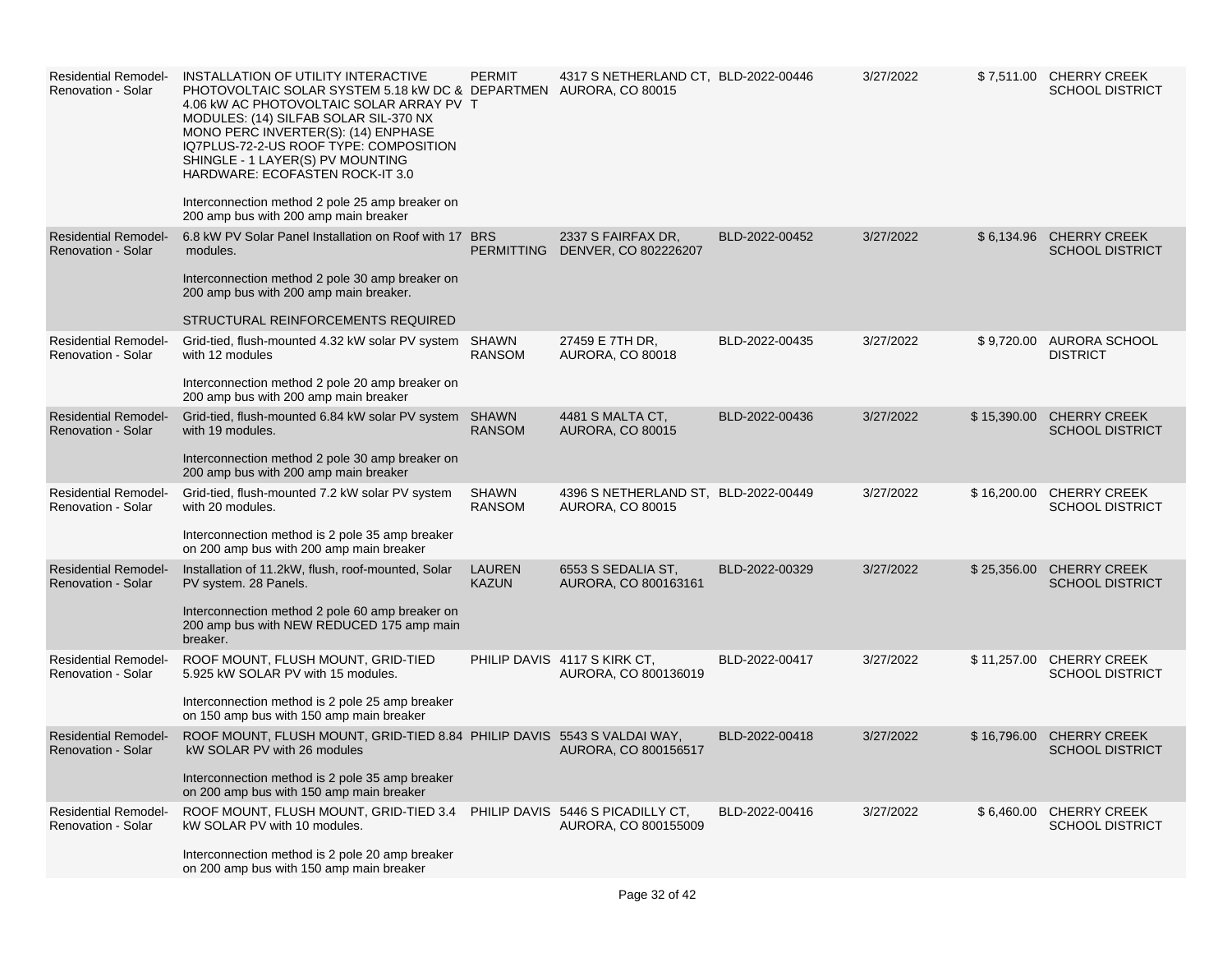| <b>Residential Remodel-</b><br><b>Renovation - Solar</b> | INSTALLATION OF UTILITY INTERACTIVE<br>PHOTOVOLTAIC SOLAR SYSTEM AND ANY<br>NECESSARY ADDITIONAL WORK NEEDED<br>FOR INSTALLATION. 5.6 KW DC with 14<br>modules.<br>Interconnection method 2 pole 25 amp breaker on<br>200 amp bus with 200 amp main breaker                                                                                                                                 | <b>BRS</b>       | 4488 S UKRAINE CT.<br>PERMITTING AURORA, CO 80015   | BLD-2022-00473 | 3/27/2022 |            | \$5,052.32 CHERRY CREEK<br><b>SCHOOL DISTRICT</b>  |
|----------------------------------------------------------|---------------------------------------------------------------------------------------------------------------------------------------------------------------------------------------------------------------------------------------------------------------------------------------------------------------------------------------------------------------------------------------------|------------------|-----------------------------------------------------|----------------|-----------|------------|----------------------------------------------------|
| <b>Residential Remodel-</b><br>Renovation - Solar        | Roof mount 6kw SOLAR PV with 15 modules<br>Interconnection method 2 pole 30 amp breaker on<br>225 amp bus with 225 amp main breaker.                                                                                                                                                                                                                                                        | <b>NICK</b>      | 9153 E EVANS WAY,<br>RODRIGUEZ DENVER, CO 802313437 | BLD-2022-00227 | 3/27/2022 |            | \$18,000.00 CHERRY CREEK<br><b>SCHOOL DISTRICT</b> |
| <b>Residential Remodel-</b><br><b>Renovation - Solar</b> | INSTALLATION OF UTILITY INTERACTIVE<br>PHOTOVOLTAIC SOLAR SYSTEM AND ANY<br>NECESSARY ADDITIONAL WORK NEEDED<br>FOR INSTALLATION.<br>10.4 kW DC, 26 modules.<br>Interconnection of a 2 pole 40A breaker into a<br>200A bus panel with a 2 pole 200A main breaker.                                                                                                                           | <b>BRS</b>       | 27878 E 8TH AVE,<br>PERMITTING WATKINS, CO 80137    | BLD-2021-04004 | 3/28/2022 |            | \$5,782.40 AURORA SCHOOL<br><b>DISTRICT</b>        |
| <b>Residential Remodel-</b><br><b>Renovation - Solar</b> | ROOF MOUNT, FLUSH MOUNT, GRID-TIED 4.08 PHILIP DAVIS 21758 E STANFORD DR,<br>kW SOLAR PV with 12 modules.<br>Interconnection method 2 pole 20 amp on 200<br>amp bus and 200 amp main breaker.                                                                                                                                                                                               |                  | <b>AURORA, CO 80015</b>                             | BLD-2022-00528 | 3/28/2022 |            | \$7,752.00 CHERRY CREEK<br><b>SCHOOL DISTRICT</b>  |
| <b>Residential Remodel-</b><br>Renovation - Solar        | ROOF MOUNT, FLUSH MOUNT, GRID-TIED 4.7 PHILIP DAVIS 4025 S KIRK CT,<br>kW SOLAR PV with 14 Modules.<br>Interconnection method 2 pole 20 amp breaker on<br>125 amp bus with 125 amp breaker.                                                                                                                                                                                                 |                  | AURORA, CO 800136016                                | BLD-2022-00506 | 3/28/2022 |            | \$9,044.00 CHERRY CREEK<br><b>SCHOOL DISTRICT</b>  |
| <b>Residential Remodel-</b><br><b>Renovation - Solar</b> | Install 5.1kW roof mounted solar PV system.<br>Separate application submitted for the 13.5kWh<br>ESS that is associated with the solar PV.<br>12 modules.<br>Interconnection of a two pole 50 amp breaker into<br>a 200 amp Internal Load Center with a 200 amp<br>main breaker supplying a 200 amp bus panel with<br>a 2 pole 200 amp main breaker.<br>(Revised plans - 5.6kW, 14 modules) | <b>TIM BROWN</b> | 10063 E WEAVER AVE.<br>ENGLEWOOD, CO<br>801115612   | BLD-2021-03755 | 3/28/2022 |            | \$6,936.00 CHERRY CREEK<br><b>SCHOOL DISTRICT</b>  |
| <b>Residential Remodel-</b><br><b>Renovation - Solar</b> | Installation of solar panels on existing residential<br>roof. kW 4.81<br>13 modules.<br>Interconnection of a 2 pole 20A breaker into a<br>200A bus panel with a 2 pole 200A main breaker.                                                                                                                                                                                                   | <b>PERMIT</b>    | 9605 E IDAHO PL,<br>DEPARTMEN DENVER, CO 80231      | BLD-2021-03289 | 3/28/2022 | \$6,974.00 | <b>CHERRY CREEK</b><br><b>SCHOOL DISTRICT</b>      |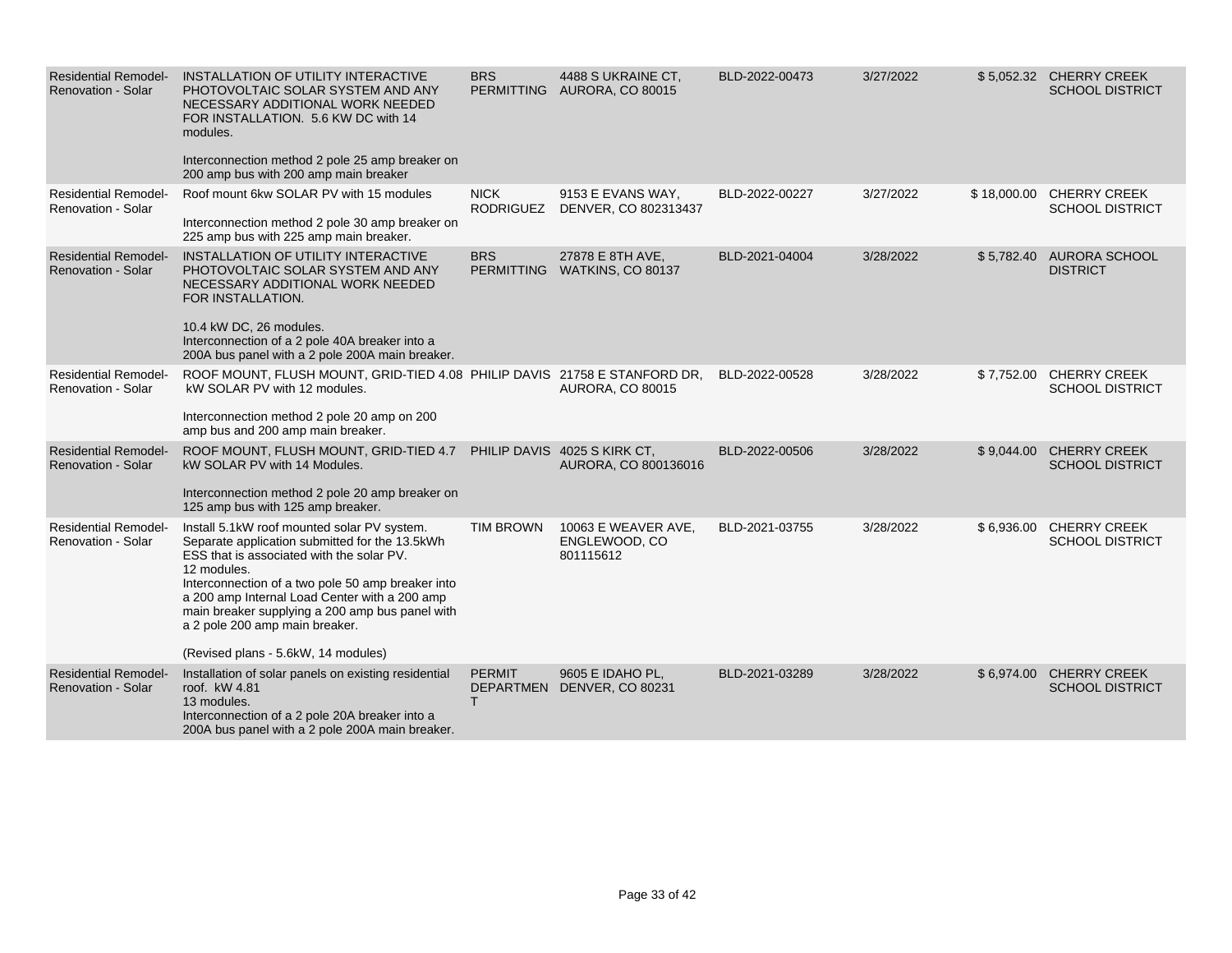| <b>Residential Remodel-</b><br>Renovation - Solar        | INSTALLATION OF UTILITY INTERACTIVE<br>PHOTOVOLTAIC SOLAR SYSTEM 3.7 KW DC &<br>2.9 KW AC PHOTOVOLTAIC SOLAR ARRAY PV<br>MODULES: (10) SILFAB SOLAR SIL-370 NX<br>MONO PERC INVERTER(S): (10) ENPHASE<br>IQ7PLUS-72-2-US ROOF TYPE: COMPOSITION<br>SHINGLE - 1 LAYER(S) PV MOUNTING<br><b>HARDWARE: ECOFASTEN ROCK-IT 3.0</b><br>Interconnection method 2 pole 20 amp breaker on<br>200 amp bus with 200 amp main breaker                  | <b>PERMIT</b><br><b>DEPARTMEN</b> | 940 N UNDERGROVE<br>WAY, AURORA, CO 80018    | BLD-2022-00278 | 3/30/2022    |              | \$5,365.00 AURORA SCHOOL<br><b>DISTRICT</b>       |
|----------------------------------------------------------|--------------------------------------------------------------------------------------------------------------------------------------------------------------------------------------------------------------------------------------------------------------------------------------------------------------------------------------------------------------------------------------------------------------------------------------------|-----------------------------------|----------------------------------------------|----------------|--------------|--------------|---------------------------------------------------|
| <b>Residential Remodel-</b><br><b>Renovation - Solar</b> | INSTALLATION OF UTILITY INTERACTIVE<br>PHOTOVOLTAIC SOLAR SYSTEM 4.81 KW DC & DEPARTMEN<br>3.77 KW AC PHOTOVOLTAIC SOLAR ARRAY PV T<br>MODULES: (13) SILFAB SOLAR SIL-370 NX<br>MONO PERC INVERTER(S): (13) ENPHASE<br>IQ7PLUS-72-2-US ROOF TYPE: COMPOSITION<br>SHINGLE - 1 LAYER(S) PV MOUNTING<br><b>HARDWARE: ECOFASTEN ROCK-IT 3.0</b><br>Interconnection method is 2 pole 20 amp breaker<br>on 225 amp bus with 200 amp main breaker | <b>PERMIT</b>                     | 965 N UNDERGROVE<br>WAY, AURORA, CO 80018    | BLD-2022-00412 | 3/30/2022    |              | \$6,974.00 AURORA SCHOOL<br><b>DISTRICT</b>       |
| <b>Residential Remodel-</b><br>Renovation - Solar        | INSTALLATION OF UTILITY INTERACTIVE<br>PHOTOVOLTAIC SOLAR SYSTEM 5.55 KW DC & DEPARTMEN<br>4.35 kW AC PHOTOVOLTAIC SOLAR ARRAY PV T<br>MODULES: (15) SILFAB SOLAR SIL-370 NX<br>MONO PERC INVERTER(S): (15) ENPHASE<br>IQ7PLUS-72-2-US ROOF TYPE: COMPOSITION<br>SHINGLE - 1 LAYER(S) PV MOUNTING<br><b>HARDWARE: ECOFASTEN ROCK-IT 3.0</b><br>Interconnection method 2 pole 25 amp on 200<br>amp bus with 200 amp main breaker            | <b>PERMIT</b>                     | 4488 S MALAYA CT.<br><b>AURORA, CO 80015</b> | BLD-2022-00407 | 3/30/2022    |              | \$8,047.00 CHERRY CREEK<br><b>SCHOOL DISTRICT</b> |
|                                                          |                                                                                                                                                                                                                                                                                                                                                                                                                                            |                                   | Count                                        | 53             | <b>Total</b> | \$790,911.43 |                                                   |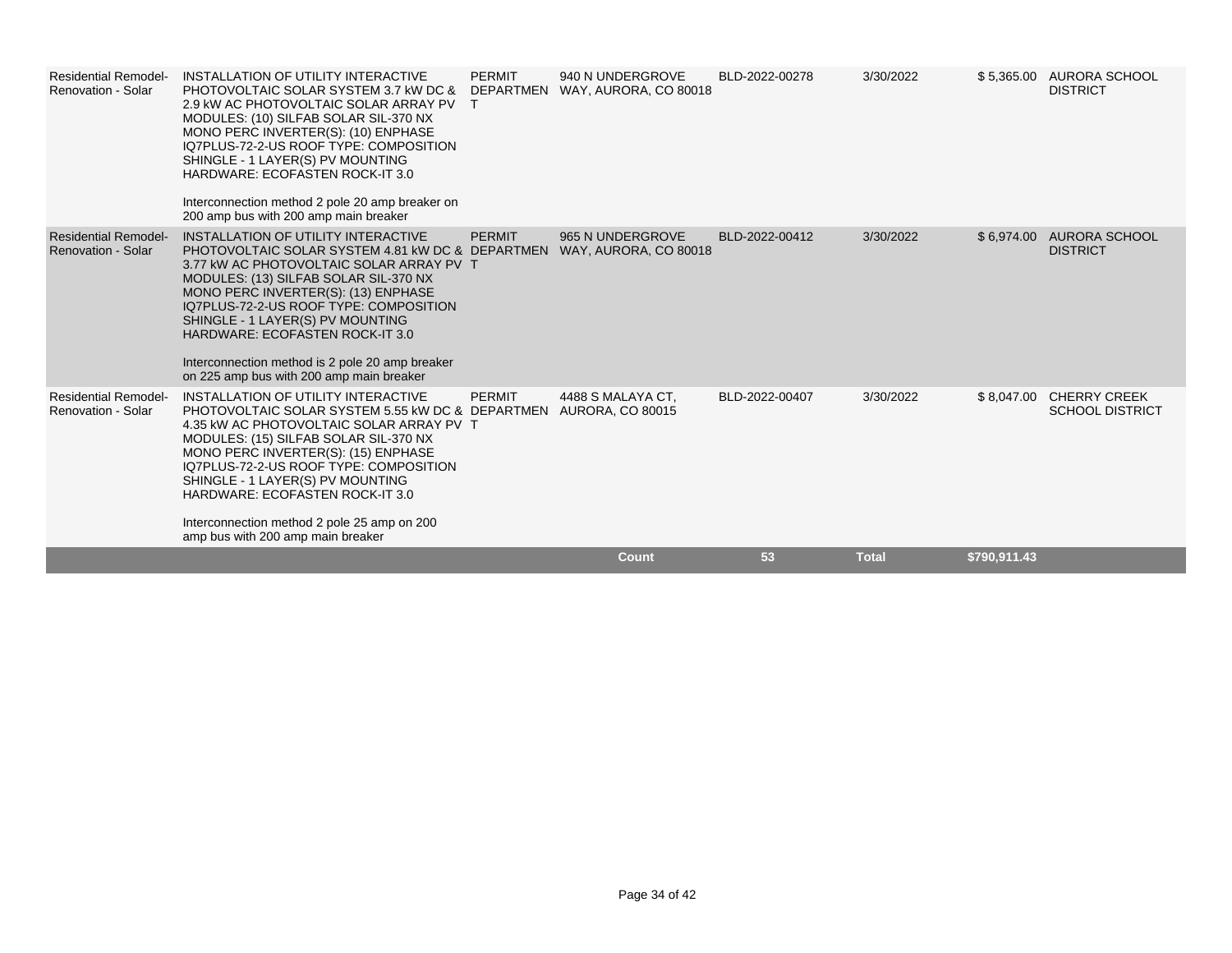| <b>Residential Remodel-Renovation - Tile Roof</b>                                     |                                                                                                                                                                                                                                                                                                                                                                                                    |                                 |                                                                 |                  |                    |                  |                                               |  |
|---------------------------------------------------------------------------------------|----------------------------------------------------------------------------------------------------------------------------------------------------------------------------------------------------------------------------------------------------------------------------------------------------------------------------------------------------------------------------------------------------|---------------------------------|-----------------------------------------------------------------|------------------|--------------------|------------------|-----------------------------------------------|--|
| Sub-Type                                                                              | <b>Description</b>                                                                                                                                                                                                                                                                                                                                                                                 | <b>Applicant</b>                | <b>Address</b>                                                  | <b>Record No</b> | <b>Date Issued</b> | <b>Valuation</b> | <b>School District</b>                        |  |
| <b>Residential Remodel-</b>                                                           | This permit is being issued for the removal and<br>Renovation - Tile Roof replacement of existing tile roofing materials on an<br>existing single family residence (Like-for-Like).<br>Remove existing DaVinci tile roofing and replace<br>with new DaVinci tile (Roof-Scapes, Slate) system;<br>~36 squares of material to be removed and<br>replaced. See LIKE-FOR-LIKE letter dated<br>03MAR22. | <b>GARY UBA</b>                 | 6017 S ANDES CIR,<br>AURORA, CO 80016-3837                      | BLD-2022-00553   | 3/11/2022          | \$9,500.00       | <b>CHERRY CREEK</b><br><b>SCHOOL DISTRICT</b> |  |
| <b>Residential Remodel-</b><br>Renovation - Tile Roof                                 | This permit is being issued for the removal and<br>replacement of existing tile roofing materials on an KAMINSKIY<br>existing single family residence (Like-for-Like).<br>Remove existing concrete tile roofing and replace<br>with new Boral tile (Saxony Slate) system; ~32<br>squares of material to be removed and replaced.<br>See engineers letter dated 29DEC21.                            | <b>ALEX</b>                     | 19666 E IDA PL,<br>AURORA, CO 80015-5175                        | BLD-2022-00762   | 3/28/2022          | \$34,600.00      | <b>CHERRY CREEK</b><br><b>SCHOOL DISTRICT</b> |  |
|                                                                                       |                                                                                                                                                                                                                                                                                                                                                                                                    |                                 | <b>Count</b>                                                    | 2 <sup>7</sup>   | <b>Total</b>       | \$44,100.00      |                                               |  |
|                                                                                       | <b>Residential Remodel-Renovation - Waterheater Tankless</b>                                                                                                                                                                                                                                                                                                                                       |                                 |                                                                 |                  |                    |                  |                                               |  |
| Sub-Type                                                                              | <b>Description</b>                                                                                                                                                                                                                                                                                                                                                                                 | <b>Applicant</b>                | <b>Address</b>                                                  | <b>Record No</b> | Date Issued        | <b>Valuation</b> | <b>School District</b>                        |  |
| <b>Residential Remodel-</b><br>Renovation -<br><b>Waterheater Tankless</b>            | WATER SOFTENER INSTALLATION                                                                                                                                                                                                                                                                                                                                                                        |                                 | CHRISTOPHE 8692 E HAWAII DR.<br>R LAWRENCE DENVER, CO 802312740 | BLD-2020-04951   | 3/14/2022          | \$6,295.00       | <b>CHERRY CREEK</b><br><b>SCHOOL DISTRICT</b> |  |
|                                                                                       |                                                                                                                                                                                                                                                                                                                                                                                                    |                                 | <b>Count</b>                                                    |                  | <b>Total</b>       | \$6,295.00       |                                               |  |
|                                                                                       | Residential Remodel-Renovation - Window, Door Replacement                                                                                                                                                                                                                                                                                                                                          |                                 |                                                                 |                  |                    |                  |                                               |  |
| Sub-Type                                                                              | <b>Description</b>                                                                                                                                                                                                                                                                                                                                                                                 | <b>Applicant</b>                | <b>Address</b>                                                  | <b>Record No</b> | <b>Date Issued</b> | <b>Valuation</b> | <b>School District</b>                        |  |
| <b>Residential Remodel-</b><br>Renovation - Window,<br>Door Replacement               | Remove and replace 6 windows (same<br>size/location). U-factor 0.27. SHGC 0.25. No<br>structural<br>changes.                                                                                                                                                                                                                                                                                       |                                 | SHANE LAIRD 20249 E PURDUE PL,<br>AURORA, CO 800136073          | BLD-2022-00413   | 3/1/2022           | \$4,936.79       | <b>CHERRY CREEK</b><br><b>SCHOOL DISTRICT</b> |  |
| <b>Residential Remodel-</b><br>Renovation - Window,<br>Door Replacement               | Replace 2 windows Like for Like . U factor 0.28                                                                                                                                                                                                                                                                                                                                                    | <b>STEVE</b><br><b>KASZA</b>    | 6573 S ZENO CT,<br>AURORA, CO 800161145                         | BLD-2022-00425   | 3/1/2022           | \$2,051.61       | <b>CHERRY CREEK</b><br><b>SCHOOL DISTRICT</b> |  |
| <b>Residential Remodel-</b><br>Renovation - Window,<br>Door Replacement               | Replace windows like for like with retrofit vinyl<br>windows, U-factor .30 or better, installed per<br>manufacturer's specifications.                                                                                                                                                                                                                                                              | <b>JAMIE HOME</b><br>REED       | 4280 S IRELAND ST,<br>AURORA, CO 800136074                      | BLD-2022-00457   | 3/1/2022           | \$9,807.00       | <b>CHERRY CREEK</b><br><b>SCHOOL DISTRICT</b> |  |
| <b>Residential Remodel-</b><br>Renovation - Window.<br>Door Replacement               | Replacing 1 window like for like. u factor will be .30 MATTHEW<br>or better                                                                                                                                                                                                                                                                                                                        | <b>SEILER</b>                   | 22574 E POWERS PL,<br>AURORA, CO 80015-6568                     | BLD-2022-00531   | 3/2/2022           | \$5,822.00       | <b>CHERRY CREEK</b><br><b>SCHOOL DISTRICT</b> |  |
| <b>Residential Remodel-</b><br>Renovation - Window,<br>Door Replacement               | Replacing 1 window like for like. u factor will be .30 MATTHEW<br>or better                                                                                                                                                                                                                                                                                                                        | <b>SEILER</b>                   | 5840 S DANUBE CIR.<br>AURORA, CO 800153100                      | BLD-2022-00431   | 3/2/2022           | \$4,475.00       | <b>CHERRY CREEK</b><br><b>SCHOOL DISTRICT</b> |  |
| <b>Residential Remodel-</b><br>Renovation - Window, .30 or better<br>Door Replacement | Replacing 13 windows like for like. u factor will be                                                                                                                                                                                                                                                                                                                                               | <b>MATTHEW</b><br><b>SEILER</b> | 18970 E LAKE DR,<br>AURORA, CO 800163830                        | BLD-2022-00465   | 3/2/2022           | \$28,310.00      | <b>CHERRY CREEK</b><br><b>SCHOOL DISTRICT</b> |  |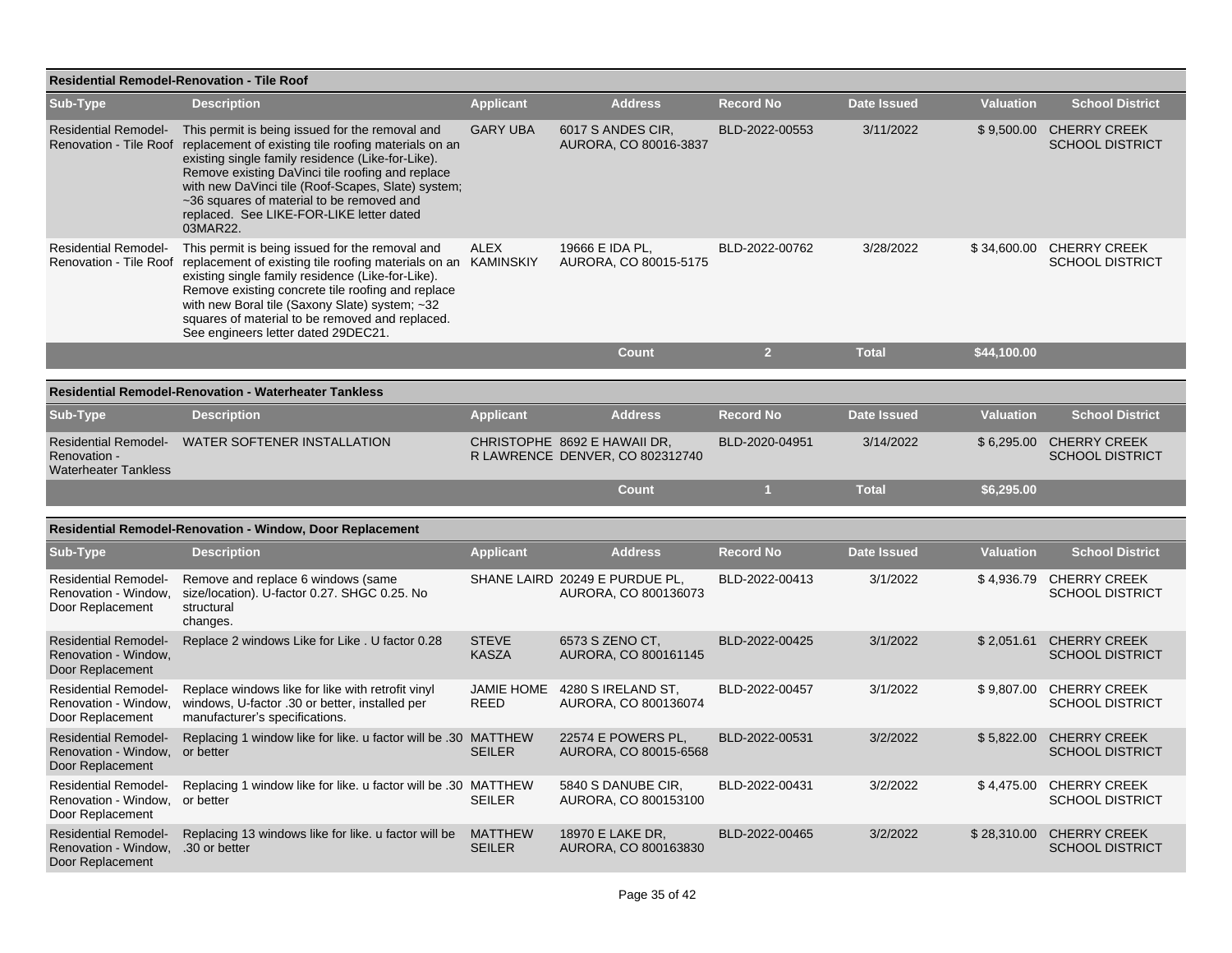| <b>Residential Remodel-</b><br>Renovation - Window.<br>Door Replacement                    | Replacing 2 windows like for like, u factor will be<br>.30 or better                  | <b>MATTHEW</b><br><b>SEILER</b> | 17374 E WEAVER DR.<br>AURORA, CO 800163189                | BLD-2022-00429 | 3/2/2022  |             | \$6,894.00 CHERRY CREEK<br><b>SCHOOL DISTRICT</b>  |
|--------------------------------------------------------------------------------------------|---------------------------------------------------------------------------------------|---------------------------------|-----------------------------------------------------------|----------------|-----------|-------------|----------------------------------------------------|
| <b>Residential Remodel-</b><br>Renovation - Window,<br>Door Replacement                    | Replacing 21 windows and 1 door like for like. u<br>factor will be .30 or better      | <b>MATTHEW</b><br><b>SEILER</b> | 5829 S ENSENADA ST,<br>AURORA, CO 800155109               | BLD-2022-00468 | 3/2/2022  | \$59,188.00 | <b>CHERRY CREEK</b><br><b>SCHOOL DISTRICT</b>      |
| <b>Residential Remodel-</b><br>Renovation - Window,<br>Door Replacement                    | Replacing 3 windows like for like. u factor will be<br>.30 or better                  | <b>MATTHEW</b><br><b>SEILER</b> | 5907 S UKRAINE ST.<br>AURORA, CO 800156649                | BLD-2022-00463 | 3/2/2022  |             | \$6,273.00 CHERRY CREEK<br><b>SCHOOL DISTRICT</b>  |
| <b>Residential Remodel-</b><br>Renovation - Window,<br>Door Replacement                    | Replacing 3 windows like for like, u factor will be<br>.30 or better                  | <b>MATTHEW</b><br><b>SEILER</b> | 7408 S LEWISTON ST.<br>AURORA, CO 800161458               | BLD-2022-00432 | 3/2/2022  |             | \$11.292.00 CHERRY CREEK<br><b>SCHOOL DISTRICT</b> |
| <b>Residential Remodel-</b><br>Renovation - Window,<br>Door Replacement                    | Replacing 8 windows and 1 door like for like. u<br>factor will be .30 or better       | <b>MATTHEW</b><br><b>SEILER</b> | 9142 E MISSOURI AVE,<br>DENVER, CO 802472361              | BLD-2022-00430 | 3/2/2022  |             | \$20,756.00 CHERRY CREEK<br><b>SCHOOL DISTRICT</b> |
| <b>Residential Remodel-</b><br>Renovation - Window, .30 or better<br>Door Replacement      | Replacing 8 windows like for like u factor will be                                    | <b>MATTHEW</b><br><b>SEILER</b> | 2002 S XENIA WAY,<br>DENVER, CO 802313360                 | BLD-2022-00469 | 3/2/2022  | \$17,833.00 | <b>CHERRY CREEK</b><br><b>SCHOOL DISTRICT</b>      |
| <b>Residential Remodel-</b><br>Renovation - Window,<br>Door Replacement                    | Replacing 8 windows like for like, u factor will be<br>.30 or better                  | <b>MATTHEW</b><br><b>SEILER</b> | 12 MEADOWLARK LN,<br>LITTLETON, CO<br>801236512           | BLD-2022-00433 | 3/2/2022  |             | \$16,142.00 LITTLETON SCHOOL<br><b>DISTRICT</b>    |
| <b>Residential Remodel-</b><br>Renovation - Window, .30 or better<br>Door Replacement      | Replacing 9 and 1 door like for like. u factor will be MATTHEW                        | <b>SEILER</b>                   | 5987 S KENTON WAY,<br>ENGLEWOOD, CO<br>801115725          | BLD-2022-00467 | 3/2/2022  | \$27.171.00 | <b>CHERRY CREEK</b><br><b>SCHOOL DISTRICT</b>      |
| <b>Residential Remodel-</b><br>Renovation - Window,<br>Door Replacement                    | Replacing 9 windows like for like. U factor will be<br>.30 or better                  | <b>MATTHEW</b><br><b>SEILER</b> | 3976 S MALTA ST,<br>AURORA, CO 80013-7420                 | BLD-2022-00533 | 3/2/2022  | \$24,067.00 | <b>CHERRY CREEK</b><br><b>SCHOOL DISTRICT</b>      |
| <b>Residential Remodel-</b><br>Renovation - Window,<br>Door Replacement                    | Replace 3 windows like for like U factor 0.27                                         | <b>STEVE</b><br><b>KASZA</b>    | 5672 S NOME ST,<br>ENGLEWOOD, CO 80111-<br>4160           | BLD-2022-00556 | 3/3/2022  |             | \$1,874.08 CHERRY CREEK<br><b>SCHOOL DISTRICT</b>  |
| <b>Residential Remodel-</b><br>Renovation - Window, changes<br>Door Replacement            | Install 3 vinyl windows; same size - no structural                                    | <b>STEVE</b><br><b>HEMANS</b>   | 5855 S DANUBE CIR.<br>AURORA, CO 80015-3169               | BLD-2022-00563 | 3/3/2022  | \$3,664.00  | <b>CHERRY CREEK</b><br><b>SCHOOL DISTRICT</b>      |
| <b>Residential Remodel-</b><br>Renovation - Window,<br>Door Replacement                    | Install 7 vinyl windows; same size - no structural<br>changes                         | <b>STEVE</b><br><b>HEMANS</b>   | 40687 E ARIZONA AVE,<br><b>BENNETT, CO 80102-</b><br>8434 | BLD-2022-00561 | 3/3/2022  | \$9,755.00  | <b>BENNETT SCHOOL</b><br><b>DISTRICT</b>           |
| <b>Residential Remodel-</b><br>Renovation - Window.<br>Door Replacement                    | Install 1 steel edge opaque front entry door; same<br>size no structural changes      | <b>STEVE</b><br><b>HEMANS</b>   | 10179 E PEAKVIEW AVE,<br>ENGLEWOOD, CO 80111-<br>6107     | BLD-2022-00562 | 3/3/2022  |             | \$3,249.00 CHERRY CREEK<br><b>SCHOOL DISTRICT</b>  |
| <b>Residential Remodel-</b><br>Renovation - Window, structural changes<br>Door Replacement | Install 1 sliding glass patio door; same size - no                                    | <b>STEVE</b><br><b>HEMANS</b>   | 20610 E ITHACA PL,<br>AURORA, CO 80013-6617               | BLD-2022-00564 | 3/3/2022  | \$3,144.00  | <b>CHERRY CREEK</b><br><b>SCHOOL DISTRICT</b>      |
| <b>Residential Remodel-</b><br>Renovation - Window,<br>Door Replacement                    | Install 13 Vinyl windows same size no structural<br>changes                           | <b>STEVE</b><br><b>HEMANS</b>   | 65303 E KETTLE LN,<br>BYERS, CO 80103-9338                | BLD-2022-00622 | 3/14/2022 |             | \$21,977.00 BYERS SCHOOL<br><b>DISTRICT</b>        |
| <b>Residential Remodel-</b><br>Renovation - Window,<br>Door Replacement                    | Install two egress windows and window wells--<br>width of windows to remain unchanged | JIM E<br><b>DISCHNER</b>        | 5530 E VASSAR AVE.<br>DENVER, CO 80222-6240               | BLD-2022-00621 | 3/14/2022 | \$10,713.00 | <b>CHERRY CREEK</b><br><b>SCHOOL DISTRICT</b>      |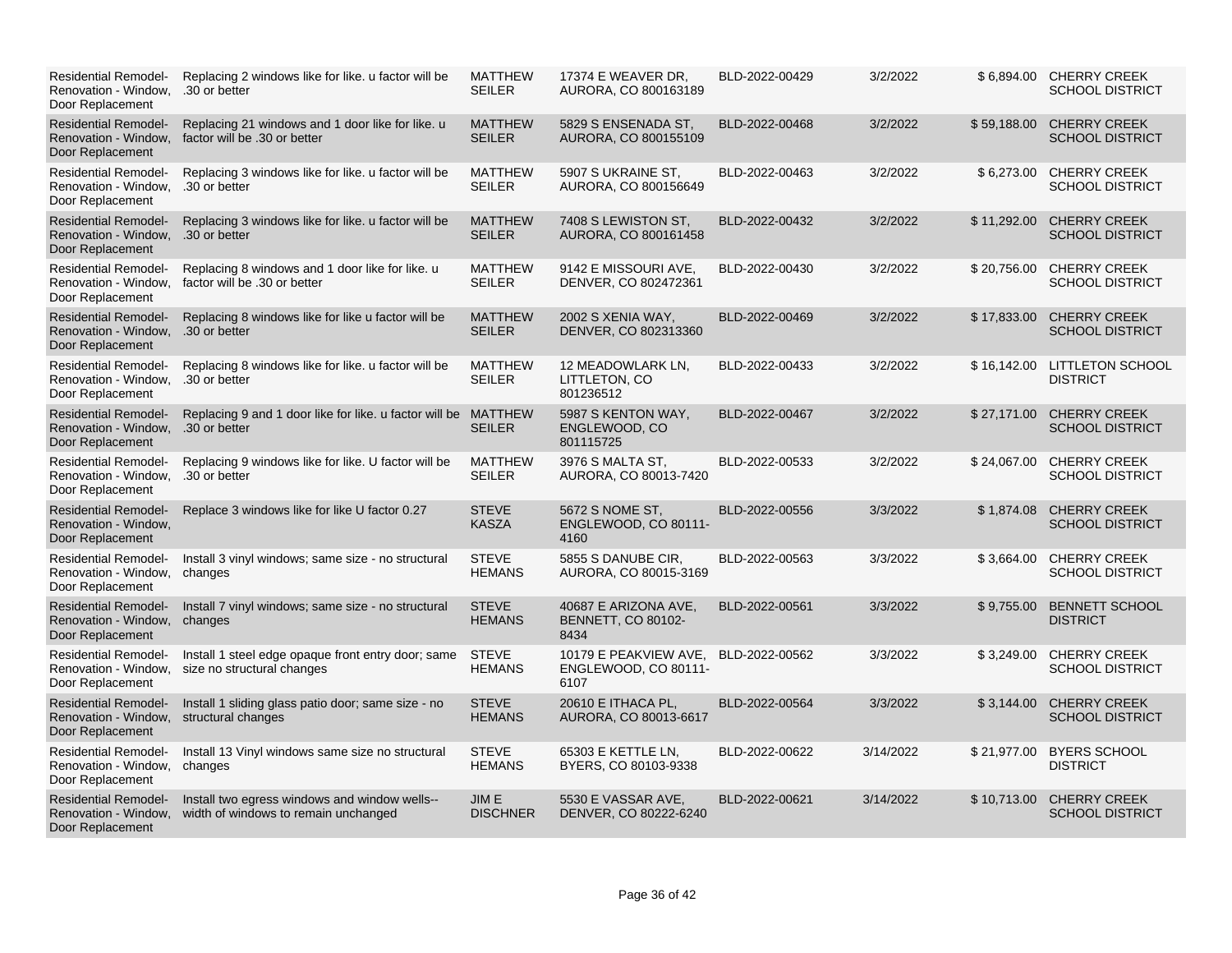| <b>Residential Remodel-</b><br>Renovation - Window.<br>Door Replacement | Replacing 5 windows with no change to the<br>structure.                                                                               | <b>KRISTA</b><br><b>COCHRANE</b>  | 20523 E PRINCETON<br>AVE, AURORA, CO 80013<br>$-6086$    | BLD-2022-00624   | 3/17/2022          |                  | \$4,622.00 CHERRY CREEK<br><b>SCHOOL DISTRICT</b> |
|-------------------------------------------------------------------------|---------------------------------------------------------------------------------------------------------------------------------------|-----------------------------------|----------------------------------------------------------|------------------|--------------------|------------------|---------------------------------------------------|
| <b>Residential Remodel-</b><br>Renovation - Window,<br>Door Replacement | Replacing 5 windows and 1 door like for like. u<br>factor will be .30 or better                                                       | <b>MATTHEW</b><br><b>SEILER</b>   | 7817 S KITTREDGE CIR,<br>ENGLEWOOD, CO 80112-<br>4644    | BLD-2022-00587   | 3/18/2022          | \$14,943.00      | <b>CHERRY CREEK</b><br><b>SCHOOL DISTRICT</b>     |
| <b>Residential Remodel-</b><br>Renovation - Window,<br>Door Replacement | Replace 1 window and 1 door like for like                                                                                             | <b>STEVE</b><br><b>KASZA</b>      | 17371 E WEAVER AVE,<br>AURORA, CO 80016-3179             | BLD-2022-00748   | 3/21/2022          | \$3,616.67       | <b>CHERRY CREEK</b><br><b>SCHOOL DISTRICT</b>     |
| <b>Residential Remodel-</b><br>Renovation - Window.<br>Door Replacement | Install 2 Steel edge opaque Entry Doors; Same<br>size no structural changes                                                           | <b>STEVE</b><br><b>HEMANS</b>     | 65303 E KETTLE LN,<br>BYERS, CO 80103-9338               | BLD-2022-00651   | 3/22/2022          | \$8,060.00       | <b>BYERS SCHOOL</b><br><b>DISTRICT</b>            |
| <b>Residential Remodel-</b><br>Renovation - Window,<br>Door Replacement | Replace windows like for like with retrofit vinyl<br>windows, U-factor .30 or better, installed per<br>manufacturer's specifications. | <b>JAMIE HOME</b><br>REED         | 927 SHOSHONE ST.<br>STRASBURG, CO 80136-<br>8091         | BLD-2022-00773   | 3/23/2022          | \$5,589.00       | <b>STRASBURG SCHOOL</b><br><b>DISTRICT</b>        |
| <b>Residential Remodel-</b><br>Renovation - Window,<br>Door Replacement | Replacing 1 door like for like. u factor will be .30 or<br>better                                                                     | <b>MATTHEW</b><br><b>SEILER</b>   | 2103 S VENTRESS CT,<br><b>BENNETT, CO 80102-</b><br>8457 | BLD-2022-00774   | 3/23/2022          | \$5,596.00       | <b>BENNETT SCHOOL</b><br><b>DISTRICT</b>          |
| <b>Residential Remodel-</b><br>Renovation - Window,<br>Door Replacement | Replacing 14 windows like for like, u factor will be<br>.30 or better                                                                 | <b>MATTHEW</b><br><b>SEILER</b>   | 44700 E MAPLEWOOD<br>DR, BENNETT, CO 80102-<br>8307      | BLD-2022-00777   | 3/23/2022          | \$47,521.00      | <b>BENNETT SCHOOL</b><br><b>DISTRICT</b>          |
| <b>Residential Remodel-</b><br>Renovation - Window,<br>Door Replacement | Replacing 12 windows like for like. u factor will be<br>.30 or better                                                                 | <b>MATTHEW</b><br><b>SEILER</b>   | 6283 S BOSTON CT,<br>ENGLEWOOD, CO 80111-<br>5259        | BLD-2022-00776   | 3/23/2022          | \$31,984.00      | <b>CHERRY CREEK</b><br><b>SCHOOL DISTRICT</b>     |
| <b>Residential Remodel-</b><br>Renovation - Window,<br>Door Replacement | Install 1 sliding glass patio door; same size no<br>structural changes                                                                | <b>STEVE</b><br><b>HEMANS</b>     | 1304 S PARKER RD 347,<br>DENVER, CO 80231-2139           | BLD-2022-00803   | 3/31/2022          | \$3,045.00       | <b>CHERRY CREEK</b><br><b>SCHOOL DISTRICT</b>     |
|                                                                         |                                                                                                                                       |                                   | <b>Count</b>                                             | 31               | <b>Total</b>       | \$424,371.15     |                                                   |
| <b>Waterheater Electric</b>                                             |                                                                                                                                       |                                   |                                                          |                  |                    |                  |                                                   |
| Sub-Type                                                                | <b>Description</b>                                                                                                                    | <b>Applicant</b>                  | <b>Address</b>                                           | <b>Record No</b> | <b>Date Issued</b> | <b>Valuation</b> | <b>School District</b>                            |
| <b>Waterheater Electric</b>                                             | Water heater replacement, like for like.50 gal.                                                                                       | <b>DIMITAR</b><br><b>KOSTAREV</b> | 25736 E JAMISON CIR,<br>AURORA, CO 80016-2042            | BLD-2022-00856   | 3/30/2022          |                  | \$1,809.00 CHERRY CREEK<br><b>SCHOOL DISTRICT</b> |
|                                                                         |                                                                                                                                       |                                   | Count                                                    | 1                | <b>Total</b>       | \$1,809.00       |                                                   |
| <b>Waterheater Gas</b>                                                  |                                                                                                                                       |                                   |                                                          |                  |                    |                  |                                                   |
| Sub-Type                                                                | <b>Description</b>                                                                                                                    | <b>Applicant</b>                  | <b>Address</b>                                           | <b>Record No</b> | <b>Date Issued</b> | <b>Valuation</b> | <b>School District</b>                            |
| <b>Waterheater Gas</b>                                                  | 50 GAL gas 36K BTU water heater replacement,<br>like for like with vent upgrade                                                       | <b>SHERISA</b><br><b>COLLINS</b>  | 21593 E LAYTON DR.<br>AURORA, CO 80015-6781              | BLD-2022-00584   | 3/7/2022           |                  | \$1,410.00 CHERRY CREEK<br><b>SCHOOL DISTRICT</b> |
| <b>Waterheater Gas</b>                                                  | Install 50 gallon gas hot water heater                                                                                                | <b>LORI</b><br><b>ANTCZAK</b>     | 2900 S HOLLY PL,<br>DENVER, CO 80222-7009                | BLD-2022-00593   | 3/8/2022           | \$1,500.00       | <b>CHERRY CREEK</b><br><b>SCHOOL DISTRICT</b>     |
| <b>Waterheater Gas</b>                                                  | Install a 50 gallon gas hot water tank                                                                                                | <b>LORI</b><br><b>ANTCZAK</b>     | 5367 S SHAWNEE ST,<br>AURORA, CO 80015-6579              | BLD-2022-00600   | 3/8/2022           |                  | \$1,500.00 CHERRY CREEK<br><b>SCHOOL DISTRICT</b> |
| <b>Waterheater Gas</b>                                                  | Replace water heater Unit 1-103                                                                                                       | <b>MICHAEL</b><br><b>KENNEDY</b>  | 9100 E FLORIDA AVE,<br>DENVER, CO 80247-2845             | BLD-2022-00613   | 3/9/2022           |                  | \$1,500.00 CHERRY CREEK<br><b>SCHOOL DISTRICT</b> |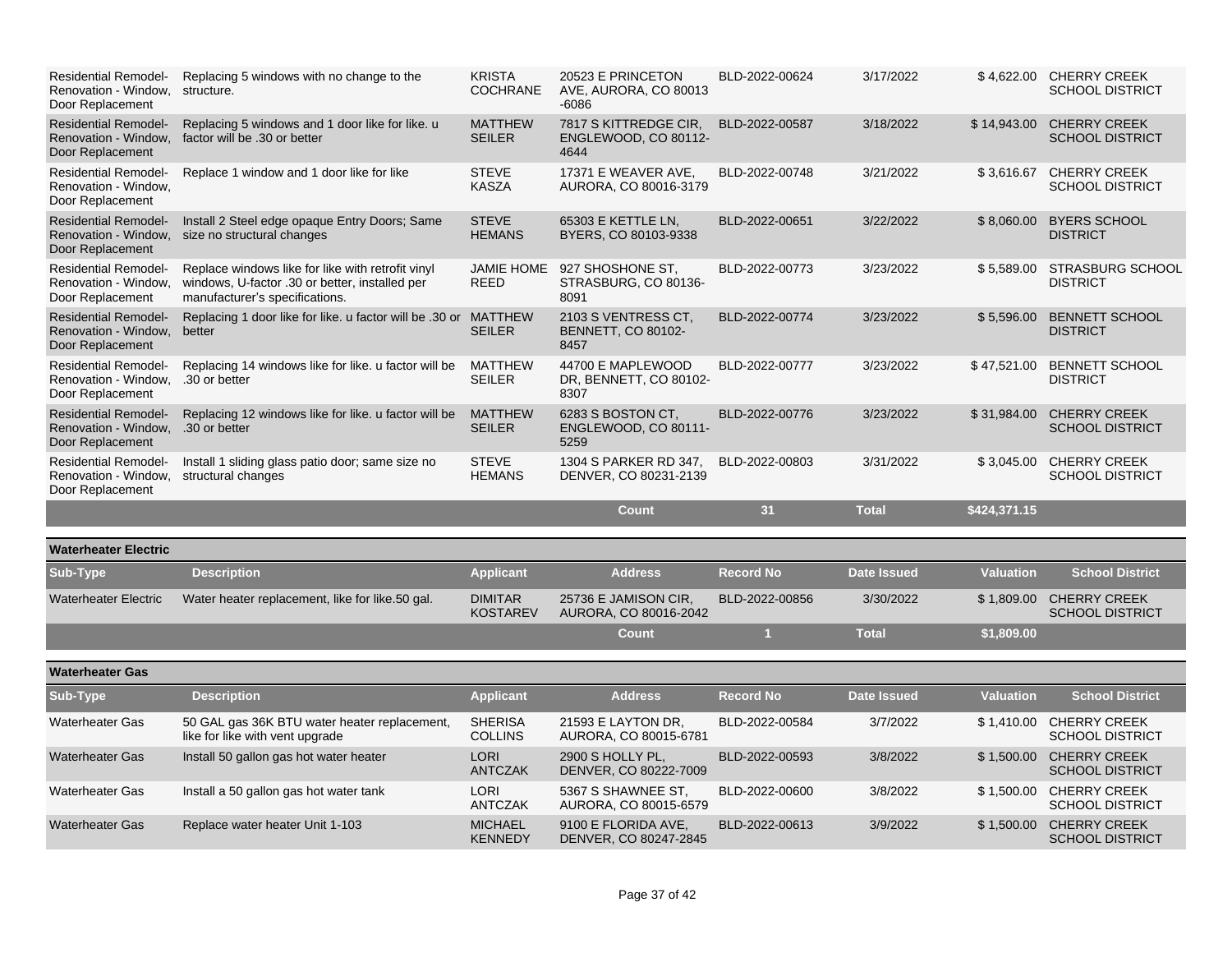| <b>Waterheater Gas</b> | Water heater replacement. Like for like. 40<br>gal.Nat.gas.                | <b>DIMITAR</b><br><b>KOSTAREV</b>                                    | 8375 E YALE AVE, UNIT# BLD-2022-00608<br>8-110, DENVER, CO<br>80231-4113  |                | 3/9/2022  |            | \$1,100.00 CHERRY CREEK<br><b>SCHOOL DISTRICT</b> |
|------------------------|----------------------------------------------------------------------------|----------------------------------------------------------------------|---------------------------------------------------------------------------|----------------|-----------|------------|---------------------------------------------------|
| <b>Waterheater Gas</b> | Removed and Replaced 50 gal 40K btu water<br>heater like for like.         | <b>HOWARD</b><br><b>METZ</b>                                         | 5561 S JAMAICA WAY,<br>ENGLEWOOD, CO 80111-<br>3936                       | BLD-2022-00626 | 3/10/2022 | \$2,841.00 | <b>CHERRY CREEK</b><br><b>SCHOOL DISTRICT</b>     |
| <b>Waterheater Gas</b> | 40 GAL 40K BTU GAS WATER HEATER<br><b>UPGRADE</b>                          | <b>SKY</b>                                                           | TAYLOR VAN 7761 S KALISPELL CT,<br>ENGLEWOOD, CO 80112-<br>4648           | BLD-2022-00618 | 3/10/2022 | \$2,099.00 | <b>CHERRY CREEK</b><br><b>SCHOOL DISTRICT</b>     |
| <b>Waterheater Gas</b> | Water heater replacement. Like for like. 50<br>gal.Nat.gas                 | <b>DIMITAR</b><br><b>KOSTAREV</b>                                    | 6089 S YAKIMA ST,<br>AURORA, CO 80015-6655                                | BLD-2022-00634 | 3/11/2022 | \$2,139.00 | <b>CHERRY CREEK</b><br><b>SCHOOL DISTRICT</b>     |
| <b>Waterheater Gas</b> | 50 GAL 48K BTU GAS WATER HEATER<br><b>UPGRADE</b>                          | <b>SKY</b>                                                           | TAYLOR VAN 4073 S JEBEL WAY,<br>AURORA, CO 80013-6009                     | BLD-2022-00647 | 3/14/2022 |            | \$8,205.00 CHERRY CREEK<br><b>SCHOOL DISTRICT</b> |
| <b>Waterheater Gas</b> | Replace water heater with 40 gallon, 40k BTU unit. TRACEY L.               | <b>JOHNSON</b>                                                       | 2473 S HOLLY ST,<br>DENVER, CO 80222-6213                                 | BLD-2022-00645 | 3/14/2022 |            | \$3,824.00 CHERRY CREEK<br><b>SCHOOL DISTRICT</b> |
| <b>Waterheater Gas</b> | Replaced water heater, unit 18-108                                         | <b>MICHAEL</b><br><b>KENNEDY</b>                                     | 9100 E FLORIDA AVE,<br>DENVER, CO 80247-2845                              | BLD-2022-00655 | 3/14/2022 |            | \$900.00 CHERRY CREEK<br><b>SCHOOL DISTRICT</b>   |
| <b>Waterheater Gas</b> | Replacing water heater with 50g 40k btu unit                               | TRACEY L.<br><b>JOHNSON</b>                                          | 10886 E ORCHARD PL,<br>ENGLEWOOD, CO 80111-<br>5745                       | BLD-2022-00669 | 3/15/2022 |            | \$4,877.00 CHERRY CREEK<br><b>SCHOOL DISTRICT</b> |
| <b>Waterheater Gas</b> | Remove and install 50 Gal Water Heater                                     | <b>AUTHORITY</b><br><b>BRANDS</b><br><b>SERVICE</b><br><b>RETAIL</b> | 4093 S LIVERPOOL ST.<br>AURORA, CO 80013-7464                             | BLD-2022-00681 | 3/15/2022 | \$3,900.00 | <b>CHERRY CREEK</b><br><b>SCHOOL DISTRICT</b>     |
| <b>Waterheater Gas</b> | 50 GAL 40K BTU GAS WATER HEATER<br><b>UPGRADE</b>                          | <b>SKY</b>                                                           | TAYLOR VAN 4551 W PONDS CIR,<br>LITTLETON, CO 80123-<br>6539              | BLD-2022-00718 | 3/17/2022 | \$3,750.00 | <b>LITTLETON SCHOOL</b><br><b>DISTRICT</b>        |
| <b>Waterheater Gas</b> | 50 GAL gas 40K BTU water heater replacement,<br>like for like              | <b>SHERISA</b><br><b>COLLINS</b>                                     | 6424 S DALLAS CT,<br>ENGLEWOOD, CO 80111-<br>5348                         | BLD-2022-00758 | 3/22/2022 | \$2,040.00 | <b>CHERRY CREEK</b><br><b>SCHOOL DISTRICT</b>     |
| <b>Waterheater Gas</b> | Replaced water heater with a new 40gal 40K BTU<br>gas water heater.        | <b>MICHELLE</b><br><b>BROOKS</b>                                     | 7440 S BLACKHAWK ST 2 BLD-2022-00768<br>-304, ENGLEWOOD, CO<br>80112-4326 |                | 3/22/2022 | \$2,661.00 | <b>CHERRY CREEK</b><br><b>SCHOOL DISTRICT</b>     |
| <b>Waterheater Gas</b> | Replace existing water heater with new 40 gallon<br>40k BTU water heater.  | <b>KRYSTAL</b><br><b>NILES</b>                                       | 7813 VALLAGIO LN,<br>ENGLEWOOD, CO 80112-<br>5872                         | BLD-2022-00760 | 3/22/2022 | \$4,296.00 | <b>CHERRY CREEK</b><br><b>SCHOOL DISTRICT</b>     |
| <b>Waterheater Gas</b> | Replaced water heater with a new 50gal 40K BTU<br>gas water heater.        | <b>MICHELLE</b><br><b>BROOKS</b>                                     | 2202 S YOSEMITE CIR,<br>DENVER, CO 80231-3492                             | BLD-2022-00783 | 3/23/2022 | \$3,525.00 | <b>CHERRY CREEK</b><br><b>SCHOOL DISTRICT</b>     |
| Waterheater Gas        | Install 75 gallon Water Heater                                             | <b>ALEKSANDA</b><br>R TODOROV                                        | 6068 S LIMA WAY,<br>ENGLEWOOD, CO 80111-<br>5813                          | BLD-2022-00772 | 3/23/2022 |            | \$3,700.00 CHERRY CREEK<br><b>SCHOOL DISTRICT</b> |
| <b>Waterheater Gas</b> | install replacement 50 gallon 40k btu gas water<br>heaters $(x2)$          | <b>KATHI</b><br><b>MCKINNEY</b>                                      | 11636 E MAPLEWOOD<br>AVE, ENGLEWOOD, CO<br>80111-5826                     | BLD-2022-00804 | 3/24/2022 | \$6,394.00 | <b>CHERRY CREEK</b><br><b>SCHOOL DISTRICT</b>     |
| <b>Waterheater Gas</b> | 50 GAL gas 38K BTU water heater replacement,<br>like for like with venting | <b>SHERISA</b><br><b>COLLINS</b>                                     | 16252 E GEDDES AVE,<br>AURORA, CO 80016-1403                              | BLD-2022-00811 | 3/25/2022 | \$2,290.00 | <b>CHERRY CREEK</b><br><b>SCHOOL DISTRICT</b>     |
| <b>Waterheater Gas</b> | 50 GAL gas 40K BTU water heater replacement,<br>like for like              | <b>SHERISA</b><br><b>COLLINS</b>                                     | 6334 S HANOVER CT.<br>ENGLEWOOD, CO 80111-<br>5441                        | BLD-2022-00821 | 3/28/2022 | \$1,950.00 | <b>CHERRY CREEK</b><br><b>SCHOOL DISTRICT</b>     |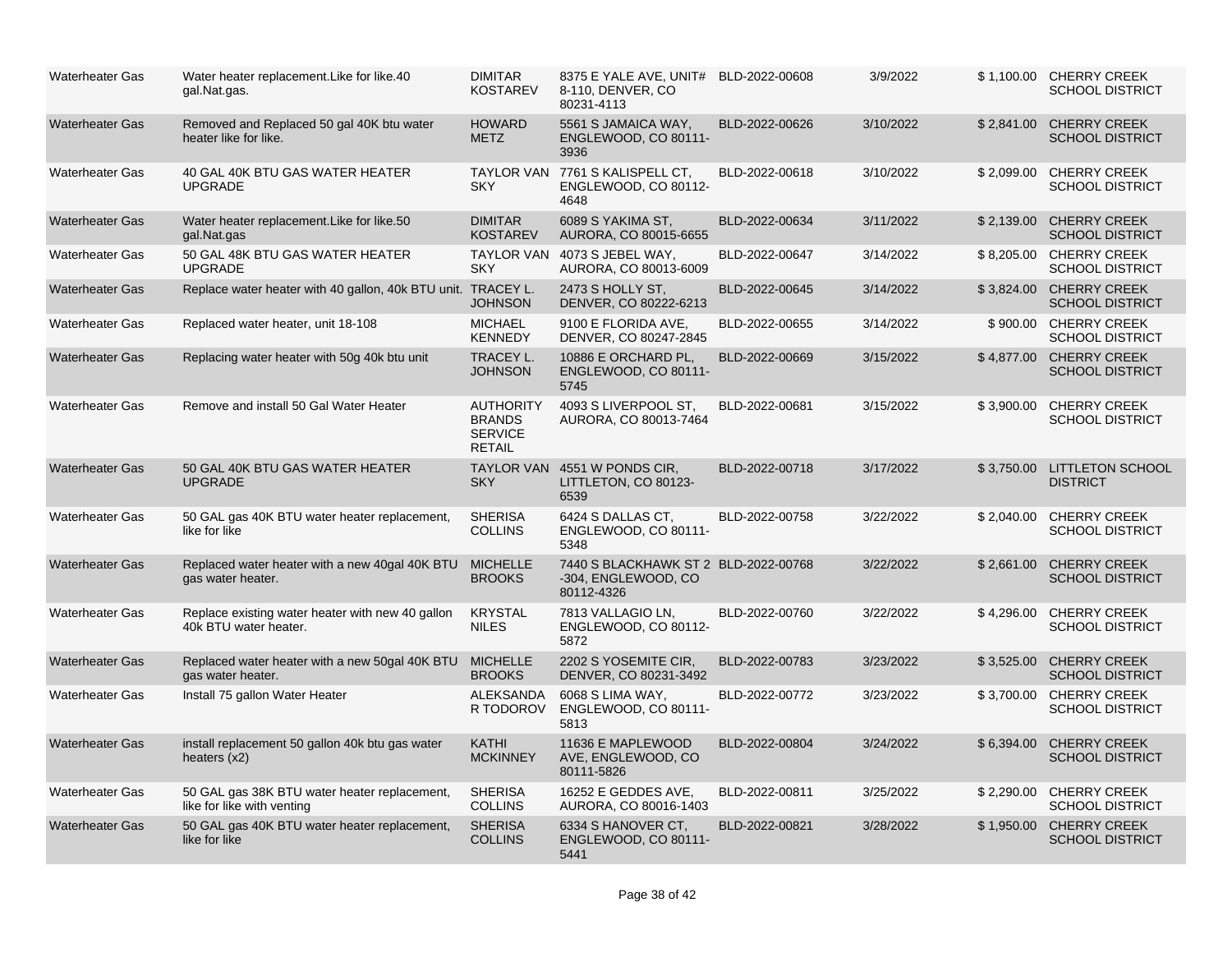| <b>Waterheater Gas</b> | Install 40 gallon gas 36,000 btu water heater                 | <b>LARRY</b><br><b>BENAVIDEZ</b>  | 6039 S KENTON WAY,<br>ENGLEWOOD, CO 80111-<br>5727         | BLD-2022-00836 | 3/29/2022    | \$2,028.96      | <b>CHERRY CREEK</b><br><b>SCHOOL DISTRICT</b> |
|------------------------|---------------------------------------------------------------|-----------------------------------|------------------------------------------------------------|----------------|--------------|-----------------|-----------------------------------------------|
| <b>Waterheater Gas</b> | 50 GAL gas 40K BTU water heater replacement,<br>like for like | <b>SHERISA</b><br><b>COLLINS</b>  | 20510 E SARATOGA PL,<br>AURORA, CO 80015-5464              | BLD-2022-00830 | 3/29/2022    | \$1,920.00      | <b>CHERRY CREEK</b><br><b>SCHOOL DISTRICT</b> |
| <b>Waterheater Gas</b> | Replacement with a 50 gal NG water heater                     | <b>JULIE</b><br>VARUSKA           | 7316 S NUCLA ST.<br>AURORA, CO 80016-1478                  | BLD-2022-00832 | 3/29/2022    | \$1,343.00      | <b>CHERRY CREEK</b><br><b>SCHOOL DISTRICT</b> |
| <b>Waterheater Gas</b> | Water heater replacement. Like for like.                      | <b>DIMITAR</b><br><b>KOSTAREV</b> | 8375 E YALE AVE, UNIT#<br>2-203. DENVER, CO.<br>80231-4113 | BLD-2022-00847 | 3/30/2022    | \$1,175.00      | <b>CHERRY CREEK</b><br><b>SCHOOL DISTRICT</b> |
| <b>Waterheater Gas</b> | 40 GAL gas 36K BTU water heater replacement,<br>like for like | <b>SHERISA</b><br><b>COLLINS</b>  | 5483 S ROME ST,<br>AURORA, CO 80015-7519                   | BLD-2022-00842 | 3/30/2022    | \$1,660.00      | <b>CHERRY CREEK</b><br><b>SCHOOL DISTRICT</b> |
| <b>Waterheater Gas</b> | 50 GAL gas 40K BTU water heater replacement,<br>like for like | <b>SHERISA</b><br><b>COLLINS</b>  | 3886 S MALTA CT,<br>AURORA, CO 80013-7425                  | BLD-2022-00873 | 3/31/2022    | \$1,890.00      | <b>CHERRY CREEK</b><br><b>SCHOOL DISTRICT</b> |
| <b>Waterheater Gas</b> | 50 GAL gas 60K BTU water heater replacement,<br>like for like | <b>SHERISA</b><br><b>COLLINS</b>  | 961 N VANDRIVER WAY,<br><b>AURORA, CO 80018</b>            | BLD-2022-00868 | 3/31/2022    | \$3,300.00      | AURORA SCHOOL<br><b>DISTRICT</b>              |
|                        |                                                               |                                   | <b>Count</b>                                               | 29             | <b>Total</b> | \$79,717.96     |                                               |
|                        |                                                               |                                   |                                                            |                |              |                 |                                               |
|                        |                                                               |                                   | <b>Report Total Count</b>                                  | 316            | <b>Total</b> | \$68,667,149.57 |                                               |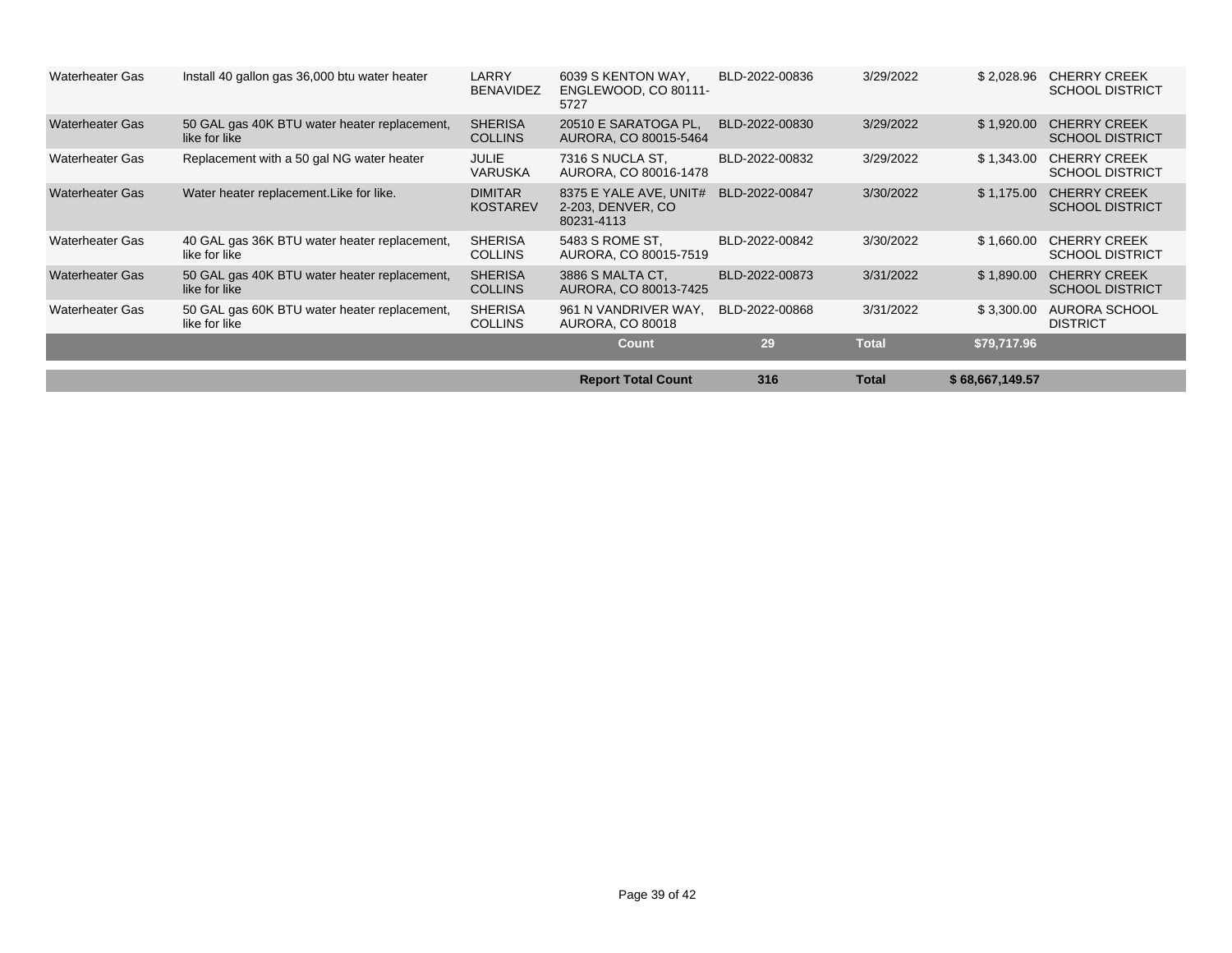| <b>Report Summary</b>                                                               |                      |                 |  |  |  |  |  |
|-------------------------------------------------------------------------------------|----------------------|-----------------|--|--|--|--|--|
| Sub-Type                                                                            | <b>Total Records</b> | Valuation       |  |  |  |  |  |
| AC                                                                                  | 2                    | \$27,928.00     |  |  |  |  |  |
| AC / Furnace                                                                        | 14                   | \$192,895.45    |  |  |  |  |  |
| AC / Furnace /<br><b>Waterheater Gas</b>                                            | 3                    | \$26,681.50     |  |  |  |  |  |
| <b>Commercial New</b><br><b>Construction - Addition</b>                             | $\overline{2}$       | \$2,410,000.00  |  |  |  |  |  |
| <b>Commercial New</b><br>Construction - Core Shell                                  | 1                    | \$18,371,760.00 |  |  |  |  |  |
| <b>Commercial New</b><br><b>Construction - New</b><br><b>Structure</b>              | $\overline{2}$       | \$12,625,000.00 |  |  |  |  |  |
| Commercial New<br>Construction - Oil and Gas<br>Production                          | 2                    | \$1,012,500.00  |  |  |  |  |  |
| <b>Commercial New</b><br>Construction - Signs                                       | 5                    | \$89,321.50     |  |  |  |  |  |
| <b>Commercial New</b><br>Construction - Solar                                       | 1                    | \$14,613,290.60 |  |  |  |  |  |
| <b>Commercial New Structure</b>                                                     | $\mathbf{1}$         | \$70,000.00     |  |  |  |  |  |
| Commercial Remodel-<br><b>Renovation - Access</b><br>Control                        | 1                    | \$8,500.00      |  |  |  |  |  |
| <b>Commercial Remodel-</b><br>Renovation - Demo Only                                | 3                    | \$117,145.00    |  |  |  |  |  |
| Commercial Remodel-<br>Renovation - Re-Roof                                         | 3                    | \$133,365.00    |  |  |  |  |  |
| <b>Commercial Remodel-</b><br><b>Renovation - Tenant</b><br>Improvement             | 11                   | \$5,842,316.00  |  |  |  |  |  |
| <b>Commercial Systems</b><br>Repair-Replace-Modify -<br>Boiler                      | 1                    | \$168,800.00    |  |  |  |  |  |
| <b>Commercial Systems</b><br>Repair-Replace-Modify -<br><b>Electrical Equipment</b> | $\overline{2}$       | \$31,800.00     |  |  |  |  |  |
| <b>Commercial Systems</b><br>Repair-Replace-Modify -<br>Electrical Wiring           | 1                    | \$900.00        |  |  |  |  |  |
| <b>Commercial Systems</b><br>Repair-Replace-Modify -<br>Gas Line                    | 1                    | \$1,000.00      |  |  |  |  |  |
| Commercial Systems<br>Repair-Replace-Modify -<br>Plumbing Only                      | 1                    | \$21,000.00     |  |  |  |  |  |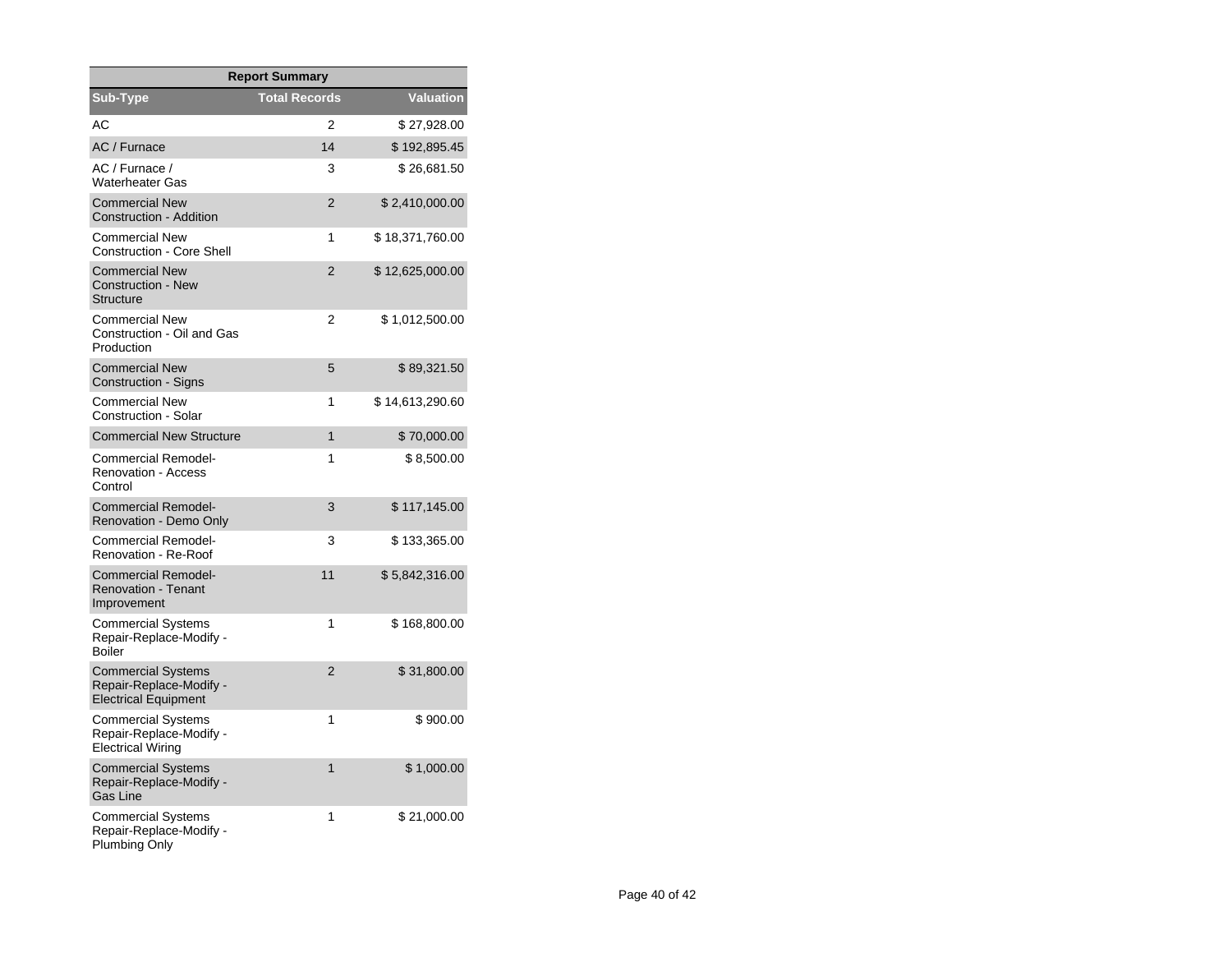| <b>Report Summary</b>                                                           |                      |                  |  |  |  |  |  |
|---------------------------------------------------------------------------------|----------------------|------------------|--|--|--|--|--|
| Sub-Type                                                                        | <b>Total Records</b> | <b>Valuation</b> |  |  |  |  |  |
| Commercial Temporary<br>Structure - Sales Office                                | 1                    | \$5,000.00       |  |  |  |  |  |
| <b>Electrical Service Upgrade</b>                                               | 15                   | \$48,960.00      |  |  |  |  |  |
| Furnace                                                                         | 13                   | \$56,293.08      |  |  |  |  |  |
| Reroof                                                                          | 21                   | \$272,747.42     |  |  |  |  |  |
| <b>Residential New</b><br>Construction - Accessory<br><b>Structure</b>          | 1                    | \$17,845.00      |  |  |  |  |  |
| <b>Residential New</b><br>Construction - Barn                                   | 3                    | \$200,920.00     |  |  |  |  |  |
| <b>Residential New</b><br><b>Construction - Basement</b><br>Finish              | 11                   | \$558,061.00     |  |  |  |  |  |
| <b>Residential New</b><br>Construction - Single<br>Family                       | 31                   | \$9,000,352.08   |  |  |  |  |  |
| <b>Residential New</b><br><b>Construction - Single</b><br><b>Family Modular</b> | $\overline{2}$       | \$427,250.00     |  |  |  |  |  |
| <b>Residential Remodel-</b><br>Renovation - Addition                            | 2                    | \$115,000.00     |  |  |  |  |  |
| <b>Residential Remodel-</b><br><b>Renovation - Boiler</b>                       | $\mathbf{1}$         | \$12,620.00      |  |  |  |  |  |
| <b>Residential Remodel-</b><br><b>Renovation - Deck</b>                         | 3                    | \$44,794.00      |  |  |  |  |  |
| <b>Residential Remodel-</b><br><b>Renovation - Electrical</b><br><b>Misc</b>    | 12                   | \$26,944.40      |  |  |  |  |  |
| <b>Residential Remodel-</b><br>Renovation - Gas Line                            | 1                    | \$800.00         |  |  |  |  |  |
| <b>Residential Remodel-</b><br>Renovation - Patio<br>Enclosure                  | 1                    | \$20,000.00      |  |  |  |  |  |
| <b>Residential Remodel-</b><br><b>Renovation - Residential</b><br>Remodel       | 18                   | \$649,033.00     |  |  |  |  |  |
| <b>Residential Remodel-</b><br>Renovation - Siding                              | 6                    | \$99,122.00      |  |  |  |  |  |
| <b>Residential Remodel-</b><br>Renovation - Solar                               | 53                   | \$ 790,911.43    |  |  |  |  |  |
| <b>Residential Remodel-</b><br><b>Renovation - Tile Roof</b>                    | $\overline{2}$       | \$44,100.00      |  |  |  |  |  |
| <b>Residential Remodel-</b><br><b>Renovation - Waterheater</b><br>Tankless      | 1                    | \$6,295.00       |  |  |  |  |  |